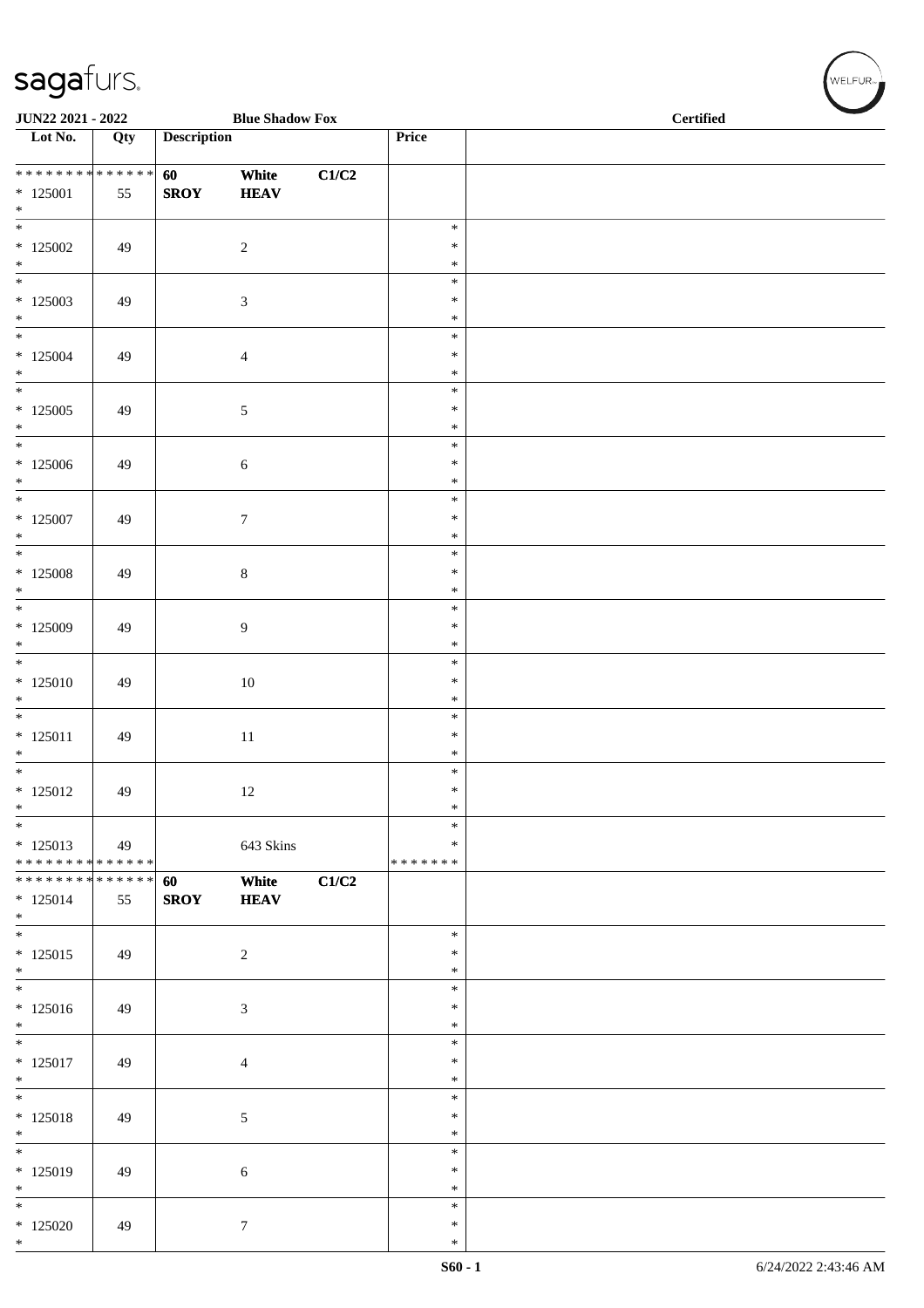| JUN22 2021 - 2022                                                 |     |                    | <b>Blue Shadow Fox</b> |       | <b>Certified</b>            |  |  |
|-------------------------------------------------------------------|-----|--------------------|------------------------|-------|-----------------------------|--|--|
| Lot No.                                                           | Qty | <b>Description</b> |                        |       | Price                       |  |  |
| $* 125021$<br>$\ast$                                              | 49  | 60<br><b>SROY</b>  | White<br><b>HEAV</b>   | C1/C2 | $\ast$<br>$\ast$<br>$\ast$  |  |  |
| $\overline{\ast}$<br>$*125022$<br>$*$<br>$\overline{\phantom{0}}$ | 49  |                    | $\overline{9}$         |       | $\ast$<br>$\ast$<br>$\ast$  |  |  |
| $*125023$<br>* * * * * * * * * * * * * *                          | 33  |                    | 480 Skins              |       | $\ast$<br>$\ast$<br>******* |  |  |
| * * * * * * * * * * * * * *<br>$*125024$<br>$*$                   | 56  | 60<br><b>SROY</b>  | White                  | C1/C2 |                             |  |  |
| $\overline{\ast}$<br>$*$ 125025<br>$*$                            | 56  |                    | $\sqrt{2}$             |       | $\ast$<br>$\ast$<br>$\ast$  |  |  |
| $*$<br>$*125026$<br>$*$                                           | 56  |                    | 3                      |       | $\ast$<br>$\ast$<br>$\ast$  |  |  |
| $*$ 125027<br>$*$                                                 | 56  |                    | $\overline{4}$         |       | $\ast$<br>$\ast$<br>$\ast$  |  |  |
| $\overline{\ast}$<br>$*$ 125028<br>$*$                            | 56  |                    | $\sqrt{5}$             |       | $\ast$<br>$\ast$<br>$\ast$  |  |  |
| $*$<br>$*$ 125029<br>$*$                                          | 56  |                    | $\sqrt{6}$             |       | $\ast$<br>$\ast$<br>$\ast$  |  |  |
| $\overline{\ast}$<br>$*125030$<br>$\ast$                          | 56  |                    | $\boldsymbol{7}$       |       | $\ast$<br>$\ast$<br>$\ast$  |  |  |
| $\overline{\phantom{0}}$<br>$* 125031$<br>$\ast$                  | 56  |                    | $8\,$                  |       | $\ast$<br>$\ast$<br>$\ast$  |  |  |
| $*$<br>$*125032$<br>$\ast$                                        | 56  |                    | 9                      |       | $\ast$<br>$\ast$<br>$\ast$  |  |  |
| $\ast$<br>$*125033$<br>$*$                                        | 56  |                    | $10\,$                 |       | $\ast$<br>$\ast$<br>$\ast$  |  |  |
| $_{*}$<br>$*125034$<br>* * * * * * * * * * * * * *                | 21  |                    | 581 Skins              |       | $\ast$<br>$\ast$<br>******* |  |  |
| 125035                                                            | 68  | 60<br><b>SROY</b>  | White                  | C3/C4 |                             |  |  |
| ******** <mark>******</mark><br>$*125036$<br>$\ast$               | 62  | 60<br><b>SROY</b>  | White                  | C3/C4 |                             |  |  |
| $\ast$<br>$*125037$<br>$\ast$                                     | 56  |                    | $\sqrt{2}$             |       | $\ast$<br>$\ast$<br>$\ast$  |  |  |
| $\ast$<br>* 125038<br>$\ast$                                      | 56  |                    | 3                      |       | $\ast$<br>$\ast$<br>$\ast$  |  |  |
| $*125039$<br>* * * * * * * * * * * * * *                          | 59  |                    | 233 Skins              |       | $\ast$<br>$\ast$<br>******* |  |  |
| * * * * * * * * * * * * * *<br>$*125040$<br>$*$                   | 69  | 60<br><b>SROY</b>  | White<br><b>LGHT</b>   | C1/C2 |                             |  |  |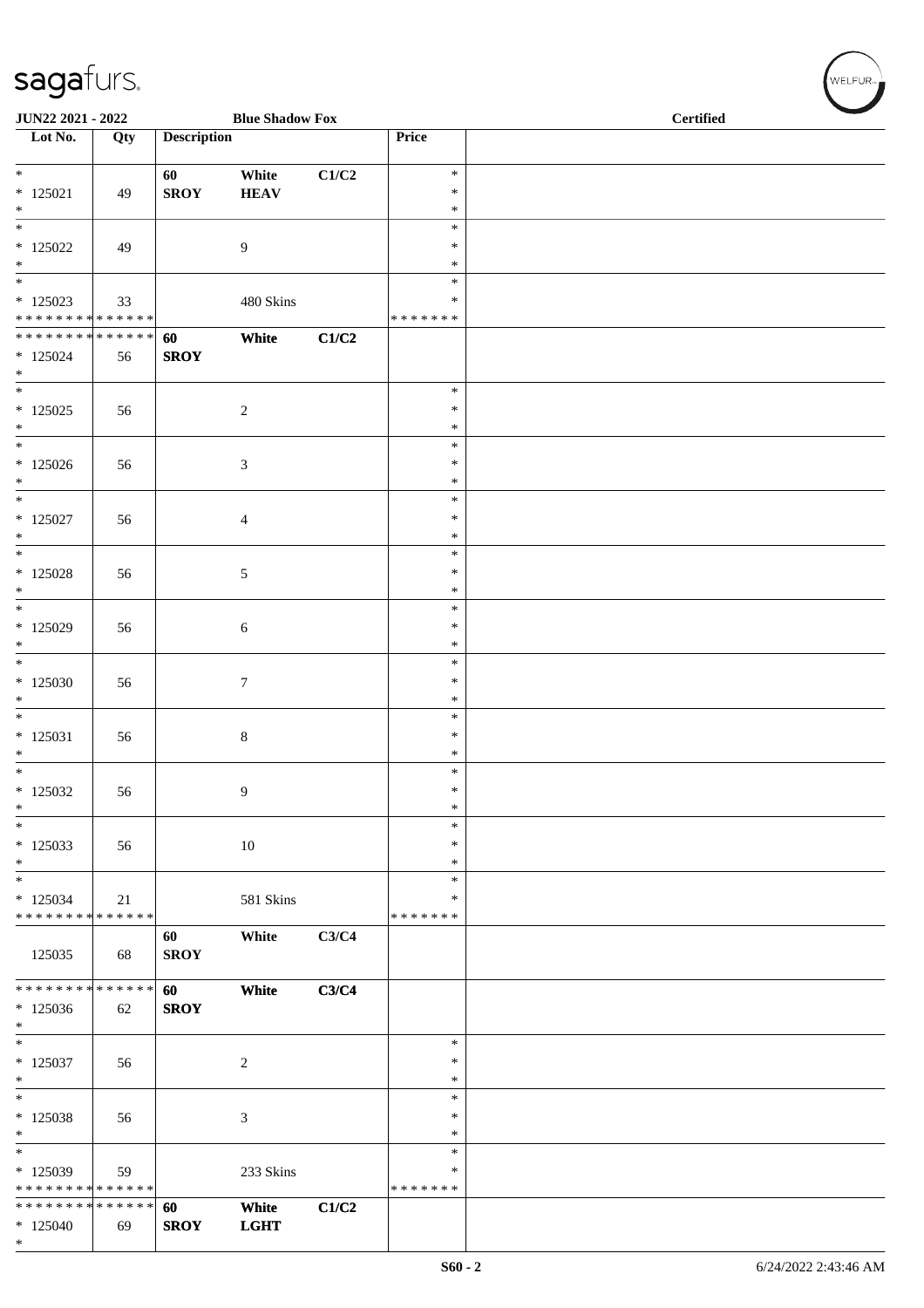| JUN22 2021 - 2022                                                    |     |                    | <b>Blue Shadow Fox</b> |       |                                   |  | Certified |  |  |
|----------------------------------------------------------------------|-----|--------------------|------------------------|-------|-----------------------------------|--|-----------|--|--|
| Lot No.                                                              | Qty | <b>Description</b> |                        |       | Price                             |  |           |  |  |
| $\overline{\ }$<br>$* 125041$<br>* * * * * * * * * * * * * *         | 63  | 60<br><b>SROY</b>  | White<br><b>LGHT</b>   | C1/C2 | $\ast$<br>$\ast$<br>* * * * * * * |  |           |  |  |
| ******** <mark>******</mark><br>$*125042$<br>$*$                     | 69  | 60<br><b>SAGA</b>  | White                  | C1/C2 |                                   |  |           |  |  |
| $\overline{\phantom{0}}$<br>$*125043$<br>$*$                         | 63  |                    | $\sqrt{2}$             |       | $\ast$<br>$\ast$<br>$\ast$        |  |           |  |  |
| $\ast$<br>$* 125044$<br>$\ast$                                       | 63  |                    | $\mathfrak{Z}$         |       | $\ast$<br>$\ast$<br>$\ast$        |  |           |  |  |
| $\overline{\phantom{0}}$<br>$* 125045$<br>$\ast$                     | 63  |                    | $\overline{4}$         |       | $\ast$<br>$\ast$<br>$\ast$        |  |           |  |  |
| $*$<br>$*125046$<br>$*$                                              | 63  |                    | $\mathfrak{S}$         |       | $\ast$<br>$\ast$<br>$\ast$        |  |           |  |  |
| $\overline{\phantom{0}}$<br>$*125047$<br>$*$                         | 63  |                    | $\sqrt{6}$             |       | $\ast$<br>$\ast$<br>$\ast$        |  |           |  |  |
| $\overline{\phantom{0}}$<br>$* 125048$<br>$*$                        | 63  |                    | $\tau$                 |       | $\ast$<br>$\ast$<br>$\ast$        |  |           |  |  |
| $*$<br>$* 125049$<br>$*$                                             | 63  |                    | $\,8\,$                |       | $\ast$<br>$\ast$<br>$\ast$        |  |           |  |  |
| $\overline{\phantom{0}}$<br>$*125050$<br>$\ast$                      | 63  |                    | $\boldsymbol{9}$       |       | $\ast$<br>$\ast$<br>$\ast$        |  |           |  |  |
| $*$<br>$* 125051$<br>$\ast$                                          | 63  |                    | $10\,$                 |       | $\ast$<br>$\ast$<br>$\ast$        |  |           |  |  |
| $\overline{\phantom{0}}$<br>$*125052$<br>$\ast$                      | 63  |                    | $11\,$                 |       | $\ast$<br>$\ast$<br>$\ast$        |  |           |  |  |
| $\overline{\phantom{a}^*}$<br>$*125053$<br>$*$                       | 63  |                    | $12\,$                 |       | $\ast$<br>$\ast$<br>$\ast$        |  |           |  |  |
| $\overline{\phantom{0}}$<br>$*125054$<br>$*$                         | 63  |                    | 13                     |       | $\ast$<br>$\ast$<br>$\ast$        |  |           |  |  |
| $\overline{\phantom{0}}$<br>$*125055$<br>* * * * * * * * * * * * * * | 25  |                    | 850 Skins              |       | $\ast$<br>$\ast$<br>* * * * * * * |  |           |  |  |
| ******** <mark>******</mark><br>$*125056$<br>$*$                     | 63  | 60<br><b>SAGA</b>  | White                  | C1/C2 |                                   |  |           |  |  |
| $\overline{\ast}$<br>$*125057$<br>$\ast$                             | 63  |                    | $\overline{c}$         |       | $\ast$<br>$\ast$<br>∗             |  |           |  |  |
| $*$<br>$*125058$<br>$\ast$                                           | 63  |                    | $\mathfrak{Z}$         |       | $\ast$<br>$\ast$<br>$\ast$        |  |           |  |  |
| $\frac{1}{*}$<br>$*125059$<br>$\ast$                                 | 63  |                    | $\overline{4}$         |       | $\ast$<br>∗<br>$\ast$             |  |           |  |  |
| $\overline{\ast}$<br>$*125060$<br>$*$                                | 63  |                    | $5\,$                  |       | $\ast$<br>$\ast$<br>$\ast$        |  |           |  |  |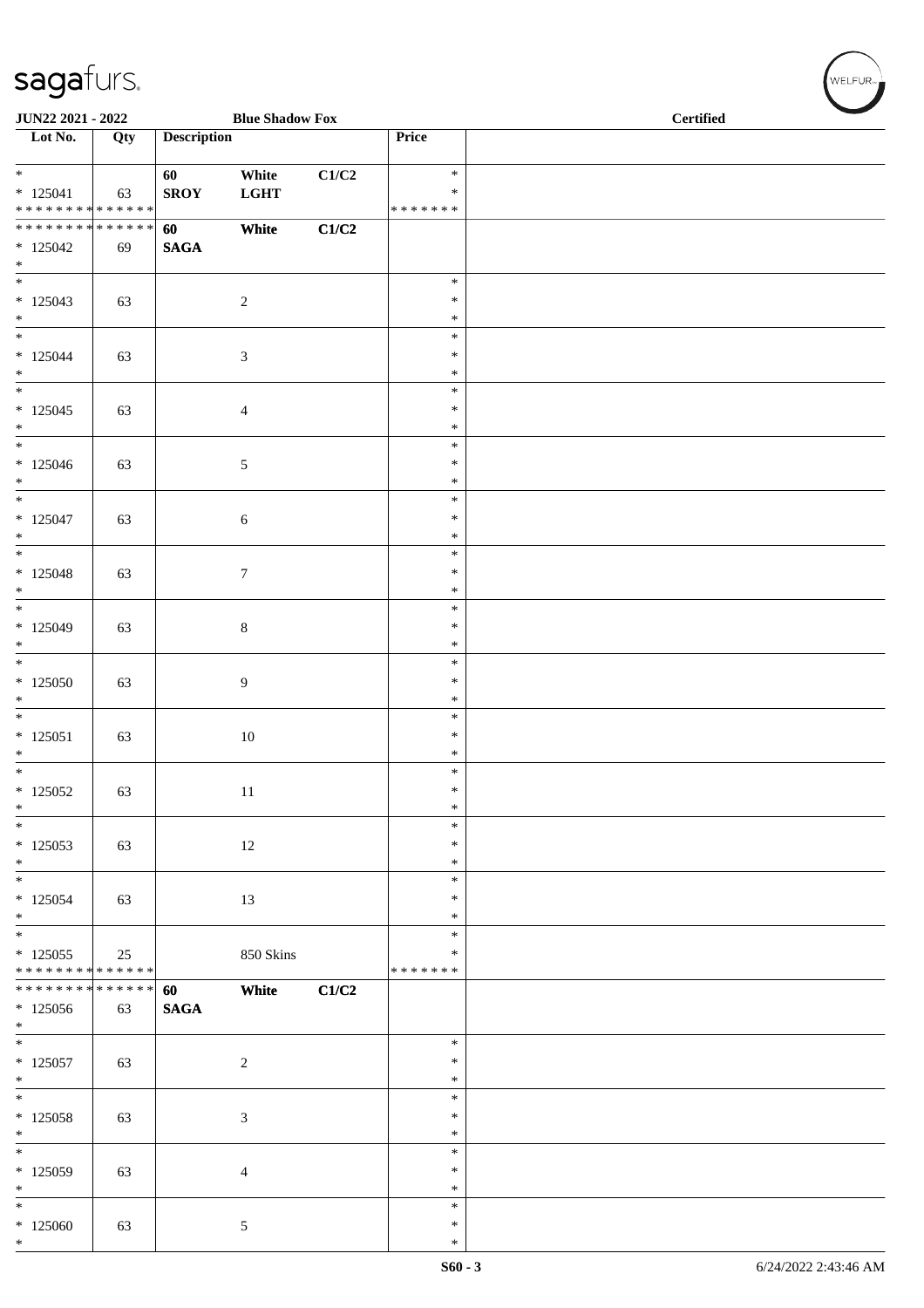| JUN22 2021 - 2022                                          |        |                    | <b>Blue Shadow Fox</b> |       |                  | <b>Certified</b> |  |
|------------------------------------------------------------|--------|--------------------|------------------------|-------|------------------|------------------|--|
| Lot No.                                                    | Qty    | <b>Description</b> |                        |       | Price            |                  |  |
| $\overline{\ast}$                                          |        | 60                 | White                  | C1/C2 | $\ast$           |                  |  |
| $*125061$                                                  | 63     | <b>SAGA</b>        |                        |       | $\ast$           |                  |  |
| $\ast$                                                     |        |                    |                        |       | $\ast$           |                  |  |
| $\ast$                                                     |        |                    |                        |       | $\ast$<br>$\ast$ |                  |  |
| $*125062$<br>$\ast$                                        | 63     |                    | $\tau$                 |       | $\ast$           |                  |  |
| $\ast$                                                     |        |                    |                        |       | $\ast$           |                  |  |
| $*125063$                                                  | 63     |                    | $\,8\,$                |       | $\ast$           |                  |  |
| $\ast$<br>$\ast$                                           |        |                    |                        |       | $\ast$<br>$\ast$ |                  |  |
| $*125064$                                                  | 63     |                    | 9                      |       | $\ast$           |                  |  |
| $\ast$                                                     |        |                    |                        |       | $\ast$           |                  |  |
| $\ast$                                                     |        |                    |                        |       | $\ast$           |                  |  |
| $*125065$<br>$\ast$                                        | 63     |                    | $10\,$                 |       | $\ast$<br>$\ast$ |                  |  |
| $\ast$                                                     |        |                    |                        |       | $\ast$           |                  |  |
| $*125066$                                                  | 63     |                    | $11\,$                 |       | $\ast$           |                  |  |
| $\ast$<br>$\overline{\phantom{a}^*}$                       |        |                    |                        |       | $\ast$           |                  |  |
| $*125067$                                                  | 47     |                    | 740 Skins              |       | $\ast$<br>∗      |                  |  |
| * * * * * * * * <mark>* * * * * * *</mark>                 |        |                    |                        |       | * * * * * * *    |                  |  |
| * * * * * * * * * * * * * *                                |        | 60                 | White                  | C3/C4 |                  |                  |  |
| $* 125068$                                                 | 69     | <b>SAGA</b>        |                        |       |                  |                  |  |
| $*$<br>$*$                                                 |        |                    |                        |       | $\ast$           |                  |  |
| $*125069$                                                  | 30     |                    | 99 Skins               |       | $\ast$           |                  |  |
| * * * * * * * * * * * * * *                                |        |                    |                        |       | * * * * * * *    |                  |  |
| ******** <mark>******</mark><br>* 125070                   |        | 60<br><b>SAGA</b>  | White<br><b>LGHT</b>   | C1/C2 |                  |                  |  |
| $\ast$                                                     | 76     |                    |                        |       |                  |                  |  |
| $*$                                                        |        |                    |                        |       | $\ast$           |                  |  |
| $* 125071$                                                 | 56     |                    | $\overline{2}$         |       | $\ast$           |                  |  |
| $\ast$<br>$\overline{\ast}$                                |        |                    |                        |       | $\ast$<br>$\ast$ |                  |  |
| $*125072$                                                  | $25\,$ |                    | 157 Skins              |       | $\ast$           |                  |  |
| * * * * * * * * * * * * * *                                |        |                    |                        |       | *******          |                  |  |
| * * * * * * * * * * * * * *                                |        | 60                 | White                  | C1/C2 |                  |                  |  |
| $*125073$<br>$*$                                           | 76     | ${\bf S}{\bf I}$   |                        |       |                  |                  |  |
| $\overline{\ast}$                                          |        |                    |                        |       | $\ast$           |                  |  |
| $* 125074$                                                 | 21     |                    | 97 Skins               |       | $\ast$           |                  |  |
| * * * * * * * * * * * * * *<br>* * * * * * * * * * * * * * |        | 60                 | 2XP                    | C1/C2 | * * * * * * *    |                  |  |
| $*125075$                                                  | 49     | <b>SROY</b>        | <b>HEAV</b>            |       |                  |                  |  |
| $\ast$                                                     |        |                    |                        |       |                  |                  |  |
| $\overline{\phantom{0}}$                                   |        |                    |                        |       | $\ast$<br>∗      |                  |  |
| $* 125076$<br>$*$                                          | 49     |                    | $\overline{c}$         |       | $\ast$           |                  |  |
| $\overline{\phantom{0}}$                                   |        |                    |                        |       | $\ast$           |                  |  |
| $*125077$                                                  | 49     |                    | 3                      |       | $\ast$           |                  |  |
| $\ast$<br>$\ast$                                           |        |                    |                        |       | ∗<br>$\ast$      |                  |  |
| $*125078$                                                  | 49     |                    | 4                      |       | $\ast$           |                  |  |
| $\ast$                                                     |        |                    |                        |       | $\ast$           |                  |  |
| $\overline{\phantom{a}^*}$                                 |        |                    |                        |       | $\ast$           |                  |  |
| $*$ 125079<br>$\ast$                                       | 49     |                    | 5                      |       | ∗<br>$\ast$      |                  |  |
| $\ast$                                                     |        |                    |                        |       | $\ast$           |                  |  |
| $*125080$                                                  | 49     |                    | $\sqrt{6}$             |       | $\ast$           |                  |  |
| $*$                                                        |        |                    |                        |       | $\ast$           |                  |  |

 $\left(\bigvee_{w \in \text{LFUR}_{\text{reg}}}$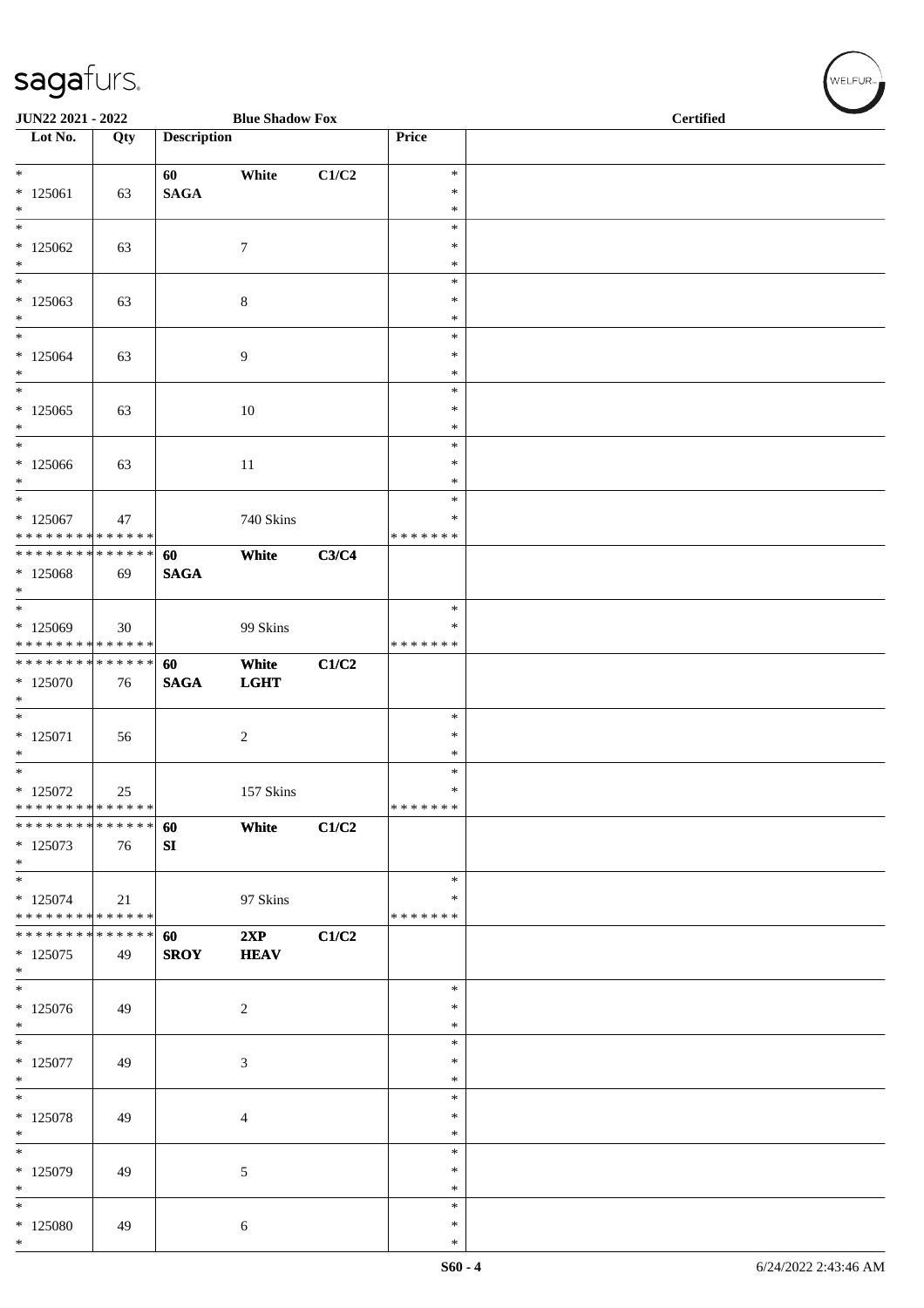| JUN22 2021 - 2022                                                                       |     |                    | <b>Blue Shadow Fox</b> |       |                                      | <b>Certified</b> |
|-----------------------------------------------------------------------------------------|-----|--------------------|------------------------|-------|--------------------------------------|------------------|
| Lot No.                                                                                 | Qty | <b>Description</b> |                        |       | Price                                |                  |
| $*$<br>$* 125081$                                                                       | 49  | 60<br><b>SROY</b>  | 2XP<br><b>HEAV</b>     | C1/C2 | $\ast$<br>$\ast$                     |                  |
| $*$<br>$\overline{\ast}$<br>$*125082$<br>$*$                                            | 49  |                    | $8\,$                  |       | $\ast$<br>$\ast$<br>$\ast$<br>$\ast$ |                  |
| $*$<br>$*125083$<br>$*$                                                                 | 49  |                    | $\overline{9}$         |       | $\ast$<br>$\ast$<br>$\ast$           |                  |
| $*$<br>$*125084$<br>* * * * * * * * * * * * * *                                         | 26  |                    | 467 Skins              |       | $\ast$<br>$\ast$<br>* * * * * * *    |                  |
| ******** <mark>******</mark><br>$*125085$<br>$*$                                        | 55  | 60<br><b>SROY</b>  | 2XP<br><b>HEAV</b>     | C1/C2 |                                      |                  |
| $\overline{\ }$<br>$*125086$<br>$\ast$                                                  | 49  |                    | $\sqrt{2}$             |       | $\ast$<br>$\ast$<br>$\ast$           |                  |
| $*$<br>$*$ 125087<br>$*$<br>$\overline{\ast}$                                           | 49  |                    | $\mathfrak{Z}$         |       | $\ast$<br>$\ast$<br>$\ast$<br>$\ast$ |                  |
| $*$ 125088<br>$*$<br>$\ast$                                                             | 49  |                    | 4                      |       | $\ast$<br>$\ast$<br>$\ast$           |                  |
| $*$ 125089<br>$\ast$<br>$*$                                                             | 49  |                    | 5                      |       | $\ast$<br>$\ast$<br>$\ast$           |                  |
| $*125090$<br>$\ast$<br>$\frac{1}{1}$                                                    | 49  |                    | $\sqrt{6}$             |       | $\ast$<br>$\ast$<br>$\ast$           |                  |
| $* 125091$<br>$*$<br>$\overline{\ast}$                                                  | 49  |                    | $\tau$                 |       | $\ast$<br>$\ast$<br>$\ast$           |                  |
| $*125092$<br>$\ast$<br>$\ast$                                                           | 49  |                    | 8                      |       | $\ast$<br>$\ast$<br>$\ast$           |                  |
| $*125093$<br>$*$<br>$\overline{\phantom{0}}$                                            | 49  |                    | $\overline{9}$         |       | $\ast$<br>$\ast$<br>$\ast$           |                  |
| $* 125094$<br>* * * * * * * * * * * * * *<br>* * * * * * * * <mark>* * * * * * *</mark> | 18  | 60                 | 465 Skins<br>2XP       | C3/C4 | ∗<br>* * * * * * *                   |                  |
| * 125095<br>$*$<br>$*$                                                                  | 55  | <b>SROY</b>        | <b>HEAV</b>            |       | $\ast$                               |                  |
| * 125096<br>$*$<br>$\ast$                                                               | 49  |                    | $\overline{c}$         |       | $\ast$<br>$\ast$<br>$\ast$           |                  |
| $* 125097$<br>$*$<br>$*$                                                                | 42  |                    | 3                      |       | $\ast$<br>$\ast$<br>$\ast$           |                  |
| $*125098$<br>* * * * * * * * * * * * * *<br>* * * * * * * * * * * * * * *               | 24  | 60                 | 170 Skins<br>2XP       | C1/C2 | ∗<br>* * * * * * *                   |                  |
| * 125099<br>$\ast$                                                                      | 62  | <b>SROY</b>        |                        |       | $\ast$                               |                  |
| $*125100$<br>$*$                                                                        | 56  |                    | 2                      |       | $\ast$<br>$\ast$                     |                  |

 $\left(\begin{smallmatrix} \mathsf{WELFLR}_{\mathbb{W}}\end{smallmatrix}\right)$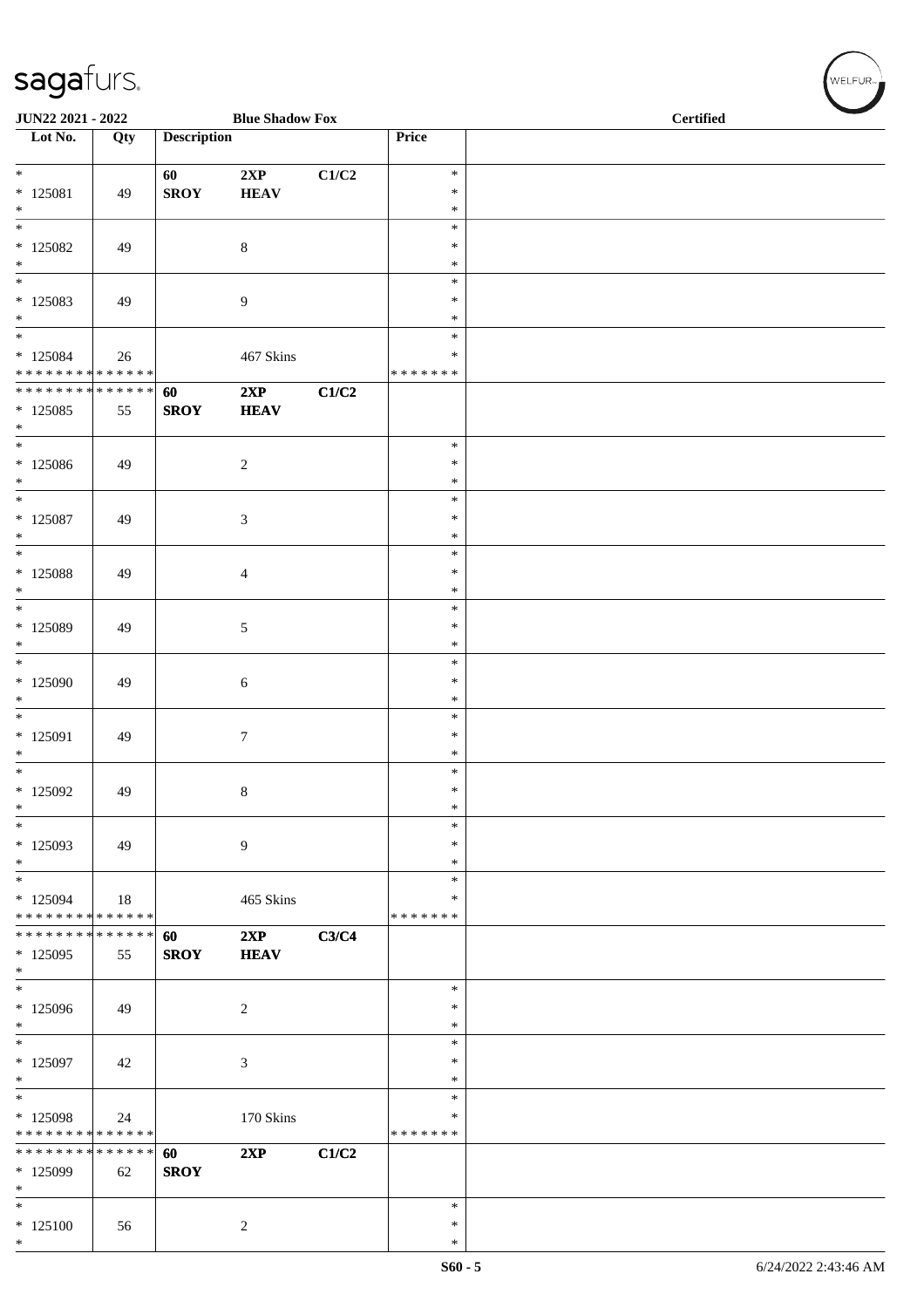| JUN22 2021 - 2022                         |     |                    | <b>Blue Shadow Fox</b> |       |                         | <b>Certified</b> |  |  |  |  |
|-------------------------------------------|-----|--------------------|------------------------|-------|-------------------------|------------------|--|--|--|--|
| Lot No.                                   | Qty | <b>Description</b> |                        |       | Price                   |                  |  |  |  |  |
| $\overline{\ }$                           |     | 60                 | 2XP                    | C1/C2 | $\ast$                  |                  |  |  |  |  |
| $* 125101$<br>$\ast$                      | 56  | ${\bf SROY}$       |                        |       | $\ast$<br>$\ast$        |                  |  |  |  |  |
| $\overline{\phantom{0}}$                  |     |                    |                        |       | $\ast$                  |                  |  |  |  |  |
| $* 125102$                                | 56  |                    | $\overline{4}$         |       | $\ast$                  |                  |  |  |  |  |
| $\ast$<br>$\overline{\phantom{0}}$        |     |                    |                        |       | $\ast$<br>$\ast$        |                  |  |  |  |  |
| $* 125103$                                | 56  |                    | $\sqrt{5}$             |       | $\ast$                  |                  |  |  |  |  |
| $*$<br>$\overline{\phantom{0}}$           |     |                    |                        |       | $\ast$<br>$\ast$        |                  |  |  |  |  |
| $* 125104$                                | 56  |                    | $\sqrt{6}$             |       | $\ast$                  |                  |  |  |  |  |
| $*$<br>$\overline{\phantom{0}}$           |     |                    |                        |       | $\ast$<br>$\ast$        |                  |  |  |  |  |
| $* 125105$                                | 56  |                    | $\boldsymbol{7}$       |       | $\ast$                  |                  |  |  |  |  |
| $*$<br>$\overline{\phantom{0}}$           |     |                    |                        |       | $\ast$                  |                  |  |  |  |  |
| $* 125106$                                | 56  |                    | $\,8\,$                |       | $\ast$<br>$\ast$        |                  |  |  |  |  |
| $\ast$                                    |     |                    |                        |       | $\ast$                  |                  |  |  |  |  |
| $\overline{\ast}$<br>$* 125107$           | 56  |                    | $\boldsymbol{9}$       |       | $\ast$<br>$\ast$        |                  |  |  |  |  |
| $\ast$                                    |     |                    |                        |       | $\ast$                  |                  |  |  |  |  |
| $\overline{\phantom{0}}$                  |     |                    |                        |       | $\ast$                  |                  |  |  |  |  |
| $* 125108$<br>$\ast$                      | 56  |                    | 10                     |       | $\ast$<br>$\ast$        |                  |  |  |  |  |
| $\overline{\phantom{0}}$                  |     |                    |                        |       | $\ast$                  |                  |  |  |  |  |
| $* 125109$<br>$\ast$                      | 56  |                    | $11\,$                 |       | $\ast$<br>$\ast$        |                  |  |  |  |  |
| $\overline{\phantom{0}}$                  |     |                    |                        |       | $\ast$                  |                  |  |  |  |  |
| $* 125110$<br>$\ast$                      | 56  |                    | $12\,$                 |       | $\ast$<br>$\ast$        |                  |  |  |  |  |
| $\overline{\phantom{0}}$                  |     |                    |                        |       | $\ast$                  |                  |  |  |  |  |
| $* 125111$                                | 56  |                    | 13                     |       | $\ast$<br>$\ast$        |                  |  |  |  |  |
| $*$<br>$\overline{\phantom{0}}$           |     |                    |                        |       | $\ast$                  |                  |  |  |  |  |
| $* 125112$                                | 56  |                    | 14                     |       | $\ast$                  |                  |  |  |  |  |
| $*$<br>$\frac{1}{*}$                      |     |                    |                        |       | $\ast$<br>$\ast$        |                  |  |  |  |  |
| $* 125113$                                | 56  |                    | $15\,$                 |       | $\ast$                  |                  |  |  |  |  |
| $\ast$<br>$\overline{\phantom{0}}$        |     |                    |                        |       | $\ast$<br>$\ast$        |                  |  |  |  |  |
| $* 125114$                                | 56  |                    | 16                     |       | $\ast$                  |                  |  |  |  |  |
| $*$<br>$\overline{\phantom{0}}$           |     |                    |                        |       | $\ast$<br>$\ast$        |                  |  |  |  |  |
| $* 125115$                                | 56  |                    | 17                     |       | $\ast$                  |                  |  |  |  |  |
| $*$<br>$\overline{\phantom{0}}$           |     |                    |                        |       | $\ast$                  |                  |  |  |  |  |
| $* 125116$                                | 56  |                    | $18\,$                 |       | $\ast$<br>$\ast$        |                  |  |  |  |  |
| $*$<br>$\overline{\phantom{0}}$           |     |                    |                        |       | $\ast$                  |                  |  |  |  |  |
| $* 125117$                                | 56  |                    | 19                     |       | $\ast$<br>$\ast$        |                  |  |  |  |  |
| $*$                                       |     |                    |                        |       | $\ast$                  |                  |  |  |  |  |
| $\overline{\phantom{a}^*}$<br>$* 125118$  | 39  |                    | 20                     |       | $\ast$<br>$\ast$        |                  |  |  |  |  |
| $*$                                       |     |                    |                        |       | $\ast$                  |                  |  |  |  |  |
| $\overline{\phantom{a}^*}$                |     |                    |                        |       | $\ast$                  |                  |  |  |  |  |
| $* 125119$<br>* * * * * * * * * * * * * * | 21  |                    | 1130 Skins             |       | $\ast$<br>* * * * * * * |                  |  |  |  |  |
|                                           |     | 60                 | 2XP                    | C3/C4 |                         |                  |  |  |  |  |
| 125120                                    | 57  | <b>SROY</b>        |                        |       |                         |                  |  |  |  |  |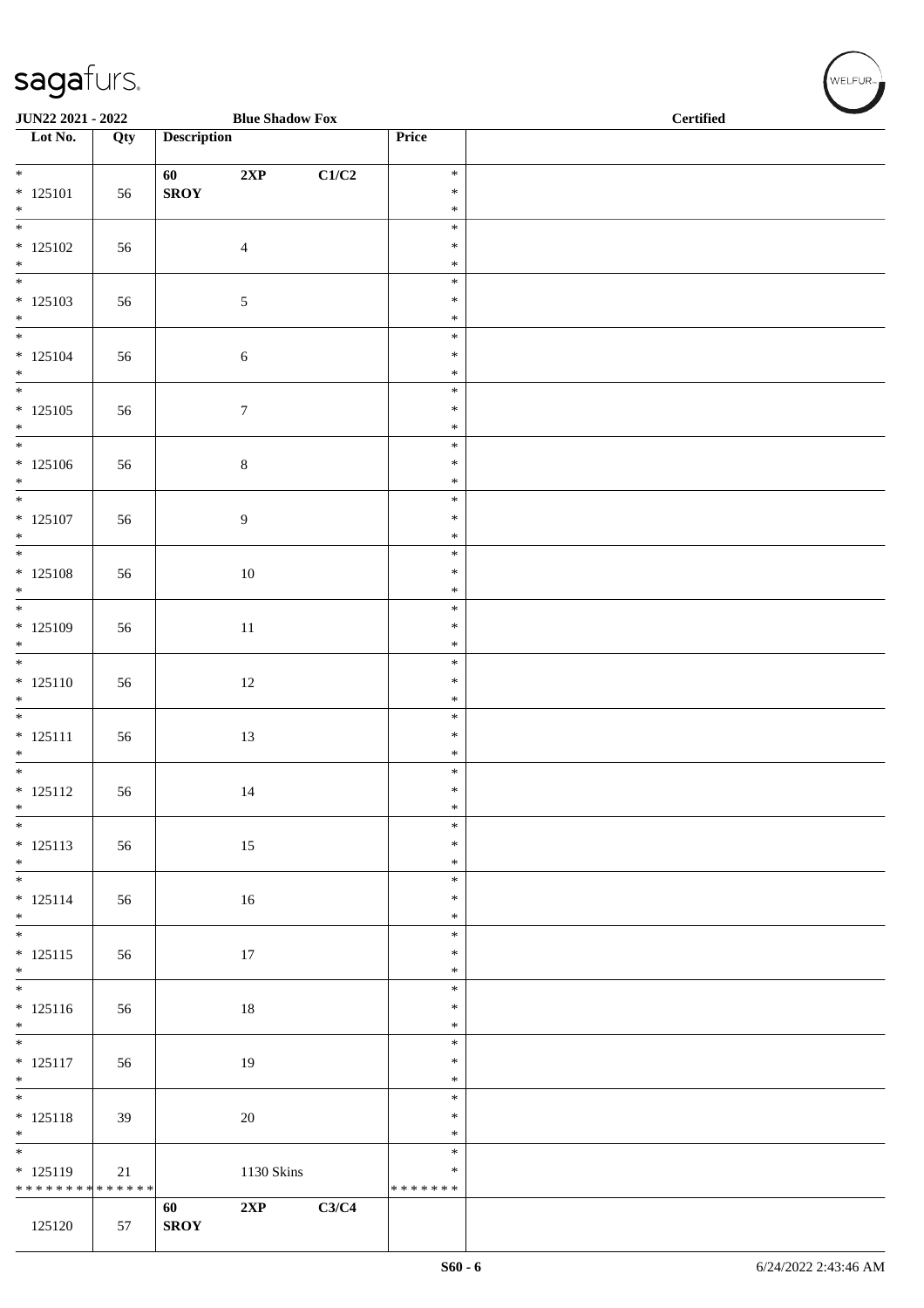|                                                          | JUN22 2021 - 2022<br><b>Blue Shadow Fox</b> |                    |                    |       |                    | <b>Certified</b> |  |
|----------------------------------------------------------|---------------------------------------------|--------------------|--------------------|-------|--------------------|------------------|--|
| Lot No.                                                  | Qty                                         | <b>Description</b> |                    |       | Price              |                  |  |
| * * * * * * * * * * * * * *                              |                                             | 60                 | 2XP                | C3/C4 |                    |                  |  |
| $* 125121$                                               | 62                                          | <b>SROY</b>        |                    |       |                    |                  |  |
| $*$<br>$\overline{\ast}$                                 |                                             |                    |                    |       | $\ast$             |                  |  |
| $* 125122$                                               | 56                                          |                    | $\overline{2}$     |       | $\ast$             |                  |  |
| $\ast$<br>$\overline{\ast}$                              |                                             |                    |                    |       | $\ast$<br>$\ast$   |                  |  |
| $* 125123$                                               | 56                                          |                    | $\mathfrak{Z}$     |       | $\ast$             |                  |  |
| $*$<br>$\ast$                                            |                                             |                    |                    |       | $\ast$<br>$\ast$   |                  |  |
| $* 125124$                                               | 56                                          |                    | $\overline{4}$     |       | $\ast$             |                  |  |
| $*$<br>$\overline{\phantom{0}}$                          |                                             |                    |                    |       | $\ast$<br>$\ast$   |                  |  |
| $* 125125$                                               | 44                                          |                    | $5\phantom{.0}$    |       | $\ast$             |                  |  |
| $\ast$<br>$*$                                            |                                             |                    |                    |       | $\ast$             |                  |  |
| $* 125126$                                               | $21\,$                                      |                    | 295 Skins          |       | $\ast$<br>∗        |                  |  |
| * * * * * * * * * * * * * *                              |                                             |                    |                    |       | * * * * * * *      |                  |  |
| * * * * * * * * <mark>* * * * * * *</mark><br>$* 125127$ | 63                                          | 60<br><b>SROY</b>  | 2XP<br><b>LGHT</b> | C1/C2 |                    |                  |  |
| $*$                                                      |                                             |                    |                    |       |                    |                  |  |
| $*$<br>$* 125128$                                        | 63                                          |                    | $\sqrt{2}$         |       | $\ast$<br>$\ast$   |                  |  |
| $*$                                                      |                                             |                    |                    |       | $\ast$             |                  |  |
| $*$<br>$* 125129$                                        | 63                                          |                    | $\mathfrak{Z}$     |       | $\ast$<br>$\ast$   |                  |  |
| $*$                                                      |                                             |                    |                    |       | $\ast$             |                  |  |
| $\overline{\phantom{0}}$                                 |                                             |                    |                    |       | $\ast$<br>$\ast$   |                  |  |
| $* 125130$<br>$\ast$                                     | 63                                          |                    | $\overline{4}$     |       | $\ast$             |                  |  |
| $*$                                                      |                                             |                    |                    |       | $\ast$             |                  |  |
| $* 125131$<br>$\ast$                                     | 63                                          |                    | $5\,$              |       | $\ast$<br>$\ast$   |                  |  |
| $\overline{\phantom{0}}$                                 |                                             |                    |                    |       | $\ast$             |                  |  |
| $* 125132$<br>$\ast$                                     | 63                                          |                    | $\sqrt{6}$         |       | $\ast$<br>$\ast$   |                  |  |
| $\frac{1}{*}$                                            |                                             |                    |                    |       | $\ast$             |                  |  |
| $* 125133$<br>$*$                                        | 63                                          |                    | $\boldsymbol{7}$   |       | $\ast$<br>$\ast$   |                  |  |
| $*$                                                      |                                             |                    |                    |       | $\ast$             |                  |  |
| $* 125134$<br>$*$                                        | 63                                          |                    | $\,8\,$            |       | $\ast$<br>$\ast$   |                  |  |
| $*$                                                      |                                             |                    |                    |       | $\ast$             |                  |  |
| $* 125135$<br>$*$                                        | 63                                          |                    | 9                  |       | $\ast$<br>$\ast$   |                  |  |
| $\overline{\phantom{0}}$                                 |                                             |                    |                    |       | $\ast$             |                  |  |
| $* 125136$<br>* * * * * * * * * * * * * *                | 61                                          |                    | 628 Skins          |       | *<br>* * * * * * * |                  |  |
| * * * * * * * * <mark>* * * * * * *</mark>               |                                             | 60                 | 2XP                | C1/C2 |                    |                  |  |
| $* 125137$<br>$*$                                        | 69                                          | <b>SAGA</b>        |                    |       |                    |                  |  |
| $\overline{\ast}$                                        |                                             |                    |                    |       | $\ast$             |                  |  |
| $* 125138$<br>$*$                                        | 63                                          |                    | 2                  |       | $\ast$<br>$\ast$   |                  |  |
| $\overline{\phantom{0}}$                                 |                                             |                    |                    |       | $\ast$             |                  |  |
| $* 125139$                                               | 63                                          |                    | $\mathfrak{Z}$     |       | *                  |                  |  |
| $\ast$<br>$\overline{\phantom{0}}$                       |                                             |                    |                    |       | $\ast$<br>$\ast$   |                  |  |
| $* 125140$                                               | 63                                          |                    | $\overline{4}$     |       | $\ast$             |                  |  |
| $*$                                                      |                                             |                    |                    |       | $\ast$             |                  |  |

 $(w$ ELFUR-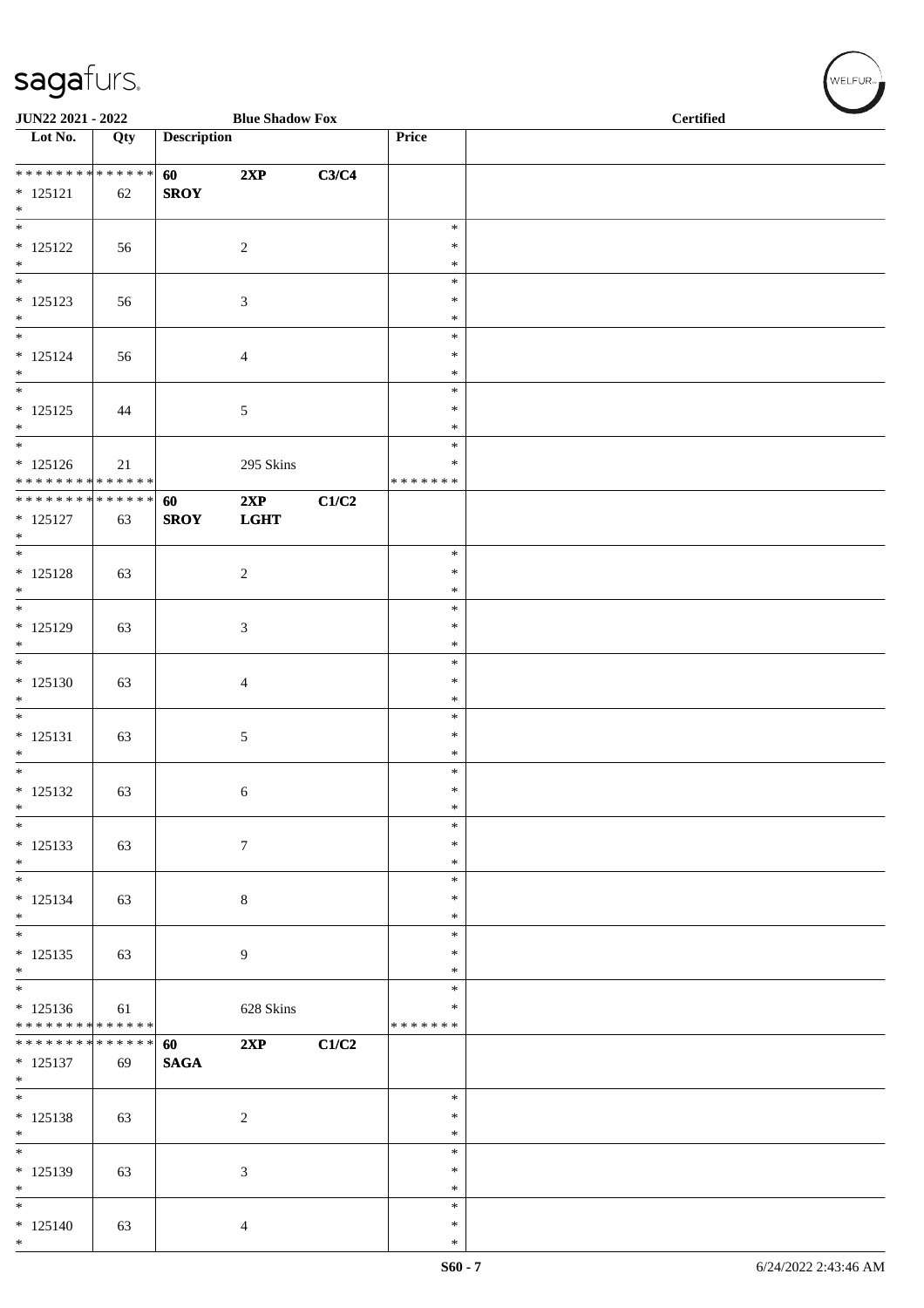| JUN22 2021 - 2022                  |     |                    | <b>Blue Shadow Fox</b> |       |                  | <b>Certified</b> |  |  |  |  |
|------------------------------------|-----|--------------------|------------------------|-------|------------------|------------------|--|--|--|--|
| $\overline{\phantom{1}}$ Lot No.   | Qty | <b>Description</b> |                        |       | Price            |                  |  |  |  |  |
| $\overline{\phantom{0}}$           |     | 60                 | 2XP                    | C1/C2 | $\ast$           |                  |  |  |  |  |
| $* 125141$<br>$*$                  | 63  | $\mathbf{SAGA}$    |                        |       | $\ast$<br>$\ast$ |                  |  |  |  |  |
| $\overline{\phantom{0}}$           |     |                    |                        |       | $\ast$           |                  |  |  |  |  |
| $* 125142$                         | 63  |                    | $\sqrt{6}$             |       | $\ast$<br>$\ast$ |                  |  |  |  |  |
| $*$<br>$*$                         |     |                    |                        |       | $\ast$           |                  |  |  |  |  |
| $* 125143$                         | 63  |                    | $\boldsymbol{7}$       |       | $\ast$<br>$\ast$ |                  |  |  |  |  |
| $*$                                |     |                    |                        |       | $\ast$           |                  |  |  |  |  |
| $* 125144$                         | 63  |                    | $\,8\,$                |       | $\ast$<br>$\ast$ |                  |  |  |  |  |
| $*$<br>$\overline{\phantom{0}}$    |     |                    |                        |       | $\ast$           |                  |  |  |  |  |
| $* 125145$                         | 63  |                    | $\boldsymbol{9}$       |       | $\ast$           |                  |  |  |  |  |
| $*$<br>$\overline{\phantom{0}}$    |     |                    |                        |       | $\ast$<br>$\ast$ |                  |  |  |  |  |
| $* 125146$                         | 63  |                    | $10\,$                 |       | $\ast$           |                  |  |  |  |  |
| $*$<br>$\overline{\phantom{0}}$    |     |                    |                        |       | $\ast$<br>$\ast$ |                  |  |  |  |  |
| $* 125147$                         | 63  |                    | $11\,$                 |       | $\ast$           |                  |  |  |  |  |
| $*$<br>$\overline{\phantom{0}}$    |     |                    |                        |       | $\ast$<br>$\ast$ |                  |  |  |  |  |
| $* 125148$                         | 63  |                    | $12\,$                 |       | $\ast$           |                  |  |  |  |  |
| $*$<br>$*$                         |     |                    |                        |       | $\ast$<br>$\ast$ |                  |  |  |  |  |
| $* 125149$                         | 63  |                    | 13                     |       | $\ast$           |                  |  |  |  |  |
| $*$   *                            |     |                    |                        |       | $\ast$<br>$\ast$ |                  |  |  |  |  |
| $* 125150$                         | 63  |                    | $14\,$                 |       | $\ast$           |                  |  |  |  |  |
| $\ast$<br>$\overline{\phantom{0}}$ |     |                    |                        |       | $\ast$<br>$\ast$ |                  |  |  |  |  |
| $* 125151$                         | 63  |                    | $15\,$                 |       | $\ast$           |                  |  |  |  |  |
| $\ast$<br>$\overline{\phantom{0}}$ |     |                    |                        |       | $\ast$<br>$\ast$ |                  |  |  |  |  |
| $* 125152$                         | 63  |                    | 16                     |       | $\ast$           |                  |  |  |  |  |
| $*$<br>$\overline{\phantom{0}}$    |     |                    |                        |       | $\ast$<br>$\ast$ |                  |  |  |  |  |
| $* 125153$                         | 63  |                    | $17\,$                 |       | $\ast$           |                  |  |  |  |  |
| $*$                                |     |                    |                        |       | $\ast$<br>$\ast$ |                  |  |  |  |  |
| $* 125154$                         | 63  |                    | $18\,$                 |       | $\ast$           |                  |  |  |  |  |
| $*$                                |     |                    |                        |       | $\ast$<br>$\ast$ |                  |  |  |  |  |
| $* 125155$                         | 63  |                    | 19                     |       | $\ast$           |                  |  |  |  |  |
| $*$<br>$\overline{\phantom{0}}$    |     |                    |                        |       | $\ast$<br>$\ast$ |                  |  |  |  |  |
| $* 125156$                         | 63  |                    | $20\,$                 |       | $\ast$           |                  |  |  |  |  |
| $*$                                |     |                    |                        |       | $\ast$<br>$\ast$ |                  |  |  |  |  |
| $* 125157$                         | 63  |                    | $21\,$                 |       | $\ast$           |                  |  |  |  |  |
| $*$<br>$\overline{\ }$             |     |                    |                        |       | $\ast$<br>$\ast$ |                  |  |  |  |  |
| $* 125158$                         | 63  |                    | $22\,$                 |       | $\ast$           |                  |  |  |  |  |
| $*$<br>$\overline{\phantom{0}}$    |     |                    |                        |       | $\ast$<br>$\ast$ |                  |  |  |  |  |
| $* 125159$                         | 63  |                    | 23                     |       | $\ast$           |                  |  |  |  |  |
| $*$<br>$\overline{\phantom{0}}$    |     |                    |                        |       | $\ast$<br>$\ast$ |                  |  |  |  |  |
| $* 125160$<br>$*$                  | 63  |                    | 24                     |       | $\ast$           |                  |  |  |  |  |
|                                    |     |                    |                        |       | $\ast$           |                  |  |  |  |  |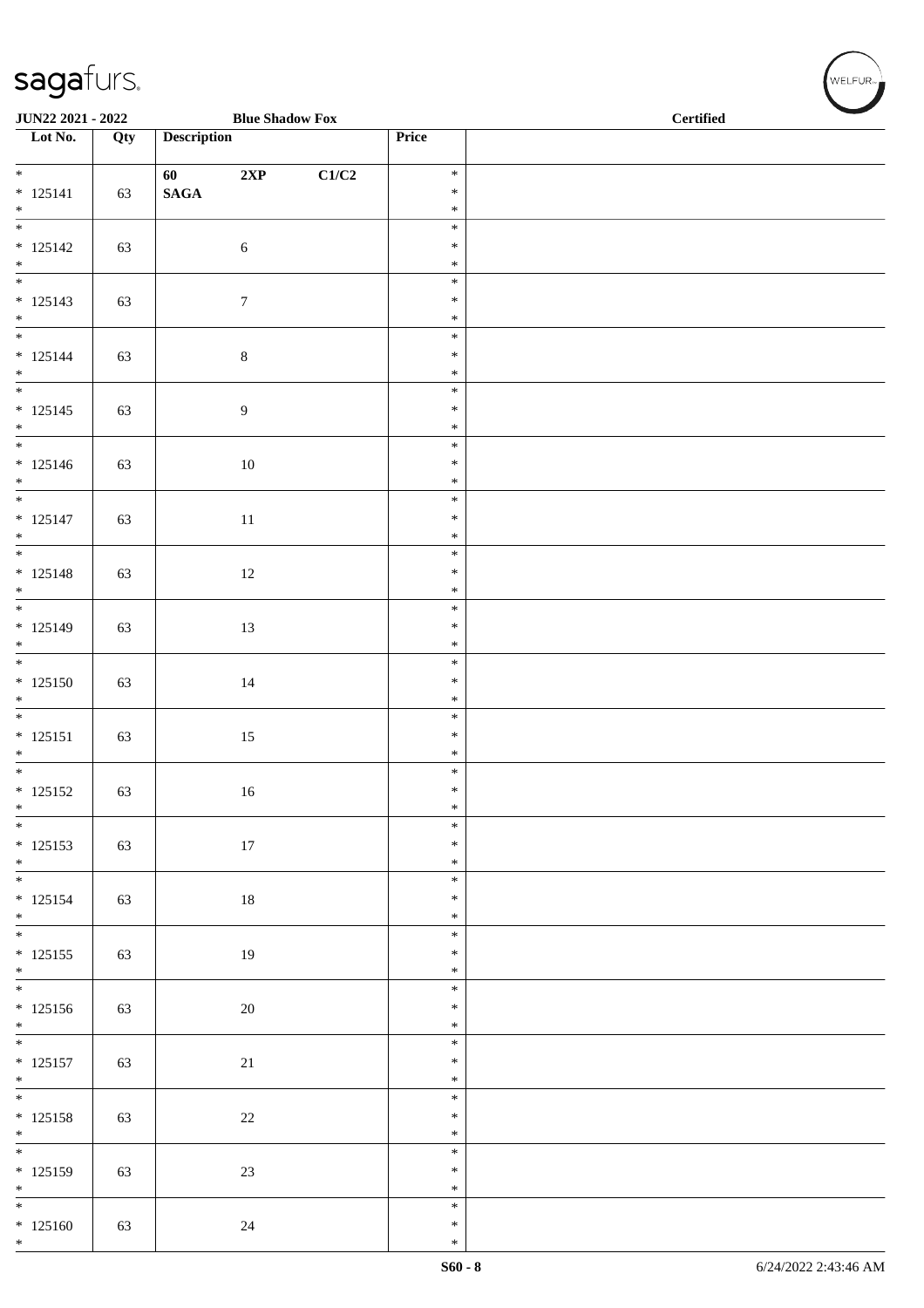| JUN22 2021 - 2022                      |     |                    | <b>Blue Shadow Fox</b> |                           |                  | <b>Certified</b> |
|----------------------------------------|-----|--------------------|------------------------|---------------------------|------------------|------------------|
| $\overline{\phantom{1}}$ Lot No.       | Qty | <b>Description</b> |                        |                           | Price            |                  |
| $\ast$                                 |     | 60                 | 2XP                    | $\mathbf{C1}/\mathbf{C2}$ | $\ast$           |                  |
| $* 125161$                             | 63  | $\mathbf{SAGA}$    |                        |                           | $\ast$           |                  |
| $\ast$<br>$\frac{1}{*}$                |     |                    |                        |                           | $\ast$<br>$\ast$ |                  |
| $* 125162$                             | 63  |                    | 26                     |                           | $\ast$           |                  |
| $\ast$<br>$\overline{\phantom{a}^*}$   |     |                    |                        |                           | $\ast$<br>$\ast$ |                  |
| $*125163$                              | 63  |                    | 27                     |                           | $\ast$           |                  |
| $\ast$<br>$\overline{\ast}$            |     |                    |                        |                           | $\ast$<br>$\ast$ |                  |
| $* 125164$                             | 63  |                    | $28\,$                 |                           | $\ast$           |                  |
| $\ast$<br>$\frac{1}{*}$                |     |                    |                        |                           | $\ast$<br>$\ast$ |                  |
| $* 125165$                             | 63  |                    | $29\,$                 |                           | $\ast$           |                  |
| $\ast$<br>$\overline{\phantom{0}}$     |     |                    |                        |                           | $\ast$           |                  |
| $* 125166$                             | 63  |                    | $30\,$                 |                           | $\ast$<br>$\ast$ |                  |
| $\ast$                                 |     |                    |                        |                           | $\ast$           |                  |
| $\ast$<br>$* 125167$                   | 63  |                    | $31\,$                 |                           | $\ast$<br>$\ast$ |                  |
| $\ast$                                 |     |                    |                        |                           | $\ast$           |                  |
| $\frac{1}{1}$                          |     |                    |                        |                           | $\ast$<br>$\ast$ |                  |
| $* 125168$<br>$\ast$                   | 63  |                    | $32\,$                 |                           | $\ast$           |                  |
| $\overline{\phantom{0}}$               |     |                    |                        |                           | $\ast$           |                  |
| $* 125169$<br>$\ast$                   | 63  |                    | 33                     |                           | $\ast$<br>$\ast$ |                  |
| $\overline{\phantom{a}^*}$             |     |                    |                        |                           | $\ast$           |                  |
| $* 125170$<br>$\ast$                   | 63  |                    | $34\,$                 |                           | $\ast$<br>$\ast$ |                  |
| $\overline{\phantom{0}}$               |     |                    |                        |                           | $\ast$           |                  |
| $* 125171$                             | 63  |                    | $35\,$                 |                           | $\ast$<br>$\ast$ |                  |
| $\ast$<br>$\overline{\phantom{0}}$     |     |                    |                        |                           | $\ast$           |                  |
| $* 125172$                             | 63  |                    | $36\,$                 |                           | $\ast$           |                  |
| $\ast$<br>$\ast$                       |     |                    |                        |                           | $\ast$<br>$\ast$ |                  |
| $* 125173$                             | 63  |                    | $37\,$                 |                           | $\ast$           |                  |
| $\ast$<br>$\overline{\phantom{a}^*}$   |     |                    |                        |                           | $\ast$<br>$\ast$ |                  |
| $* 125174$                             | 56  |                    | 38                     |                           | $\ast$           |                  |
| $\ast$<br>$\overline{\phantom{0}}$     |     |                    |                        |                           | ∗                |                  |
| $* 125175$                             | 23  |                    | 2416 Skins             |                           | $\ast$<br>∗      |                  |
| * * * * * * * * * * * * * *            |     |                    |                        |                           | * * * * * * *    |                  |
| **************<br>$* 125176$           | 76  | 60<br><b>SAGA</b>  | 2XP<br><b>LGHT</b>     | C1/C2                     |                  |                  |
| $\ast$                                 |     |                    |                        |                           |                  |                  |
| $\overline{\phantom{0}}$<br>$* 125177$ | 70  |                    | $\sqrt{2}$             |                           | $\ast$<br>$\ast$ |                  |
| $\ast$                                 |     |                    |                        |                           | *                |                  |
| $\overline{\phantom{a}^*}$             |     |                    |                        |                           | $\ast$<br>$\ast$ |                  |
| $* 125178$<br>$\ast$                   | 70  |                    | $\sqrt{3}$             |                           | $\ast$           |                  |
| $\overline{\phantom{0}}$               |     |                    |                        |                           | $\ast$           |                  |
| $* 125179$<br>$\ast$                   | 70  |                    | $\overline{4}$         |                           | $\ast$<br>$\ast$ |                  |
| $\overline{\phantom{0}}$               |     |                    |                        |                           | $\ast$           |                  |
| $* 125180$<br>$\ast$                   | 70  |                    | $\sqrt{5}$             |                           | $\ast$<br>$\ast$ |                  |
|                                        |     |                    |                        |                           |                  |                  |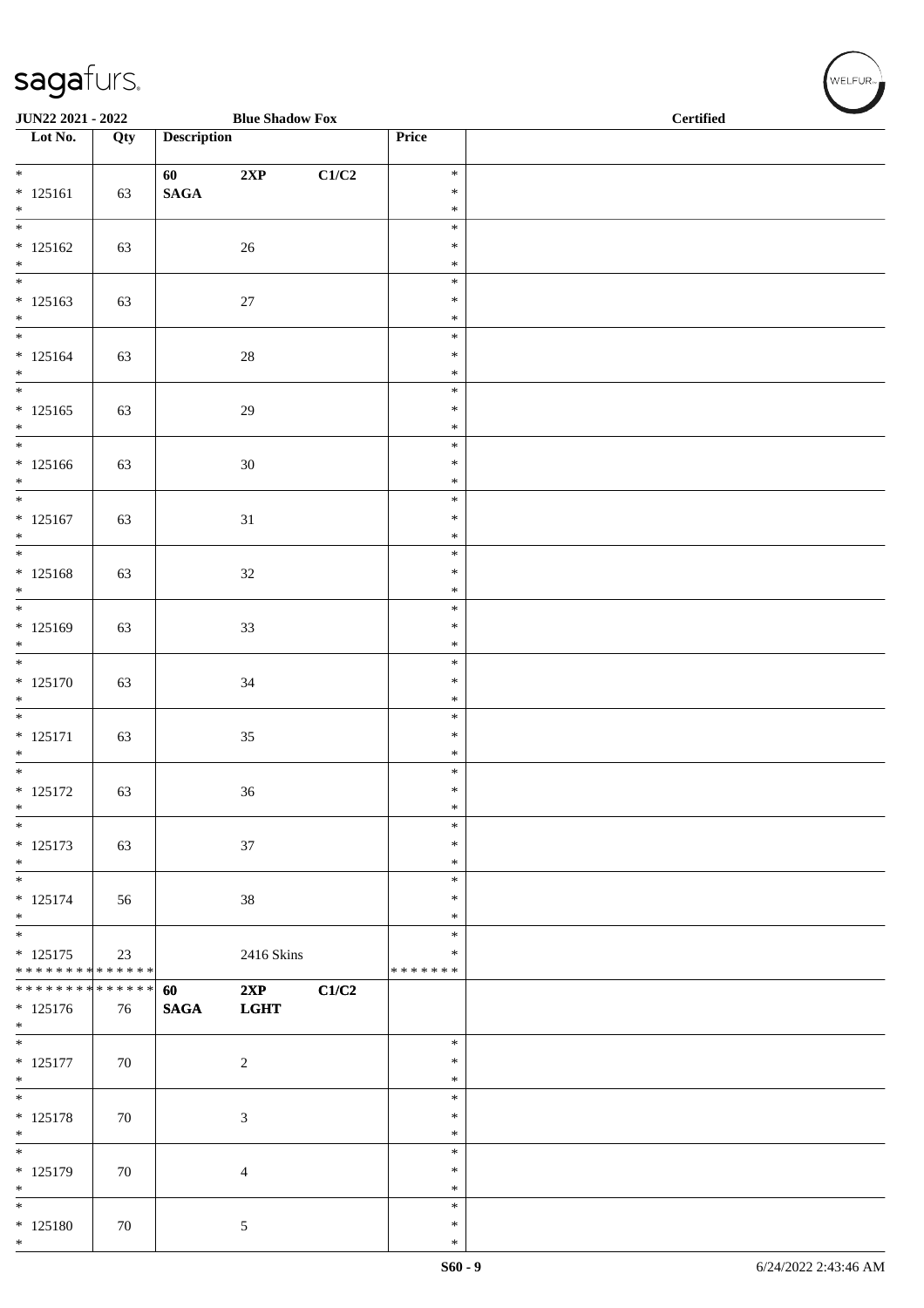| JUN22 2021 - 2022                                                    |                   |                    | <b>Blue Shadow Fox</b> |       |                                      | <b>Certified</b> |  |  |  |
|----------------------------------------------------------------------|-------------------|--------------------|------------------------|-------|--------------------------------------|------------------|--|--|--|
| Lot No.                                                              | Qty               | <b>Description</b> |                        |       | Price                                |                  |  |  |  |
| $\overline{\phantom{0}}$<br>$* 125181$<br>$\ast$                     | 70                | 60<br><b>SAGA</b>  | 2XP<br><b>LGHT</b>     | C1/C2 | $\ast$<br>$\ast$<br>$\ast$           |                  |  |  |  |
| $\overline{\phantom{a}^*}$<br>$* 125182$<br>$*$                      | 70                |                    | $\boldsymbol{7}$       |       | $\ast$<br>$\ast$<br>$\ast$           |                  |  |  |  |
| $\overline{\phantom{a}^*}$<br>$* 125183$<br>$\ast$<br>$\frac{1}{1}$  | 70                |                    | $\,8\,$                |       | $\ast$<br>$\ast$<br>$\ast$           |                  |  |  |  |
| $* 125184$<br>$\ast$<br>$_{\ast}^{-}$                                | 70                |                    | 9                      |       | $\ast$<br>$\ast$<br>$\ast$<br>$\ast$ |                  |  |  |  |
| $* 125185$<br>******** <mark>******</mark>                           | 54                |                    | 690 Skins              |       | $\ast$<br>* * * * * * *              |                  |  |  |  |
| * * * * * * * * * * * * * * *<br>$* 125186$<br>$*$                   | 76                | 60<br>SI           | 2XP                    | C1/C2 |                                      |                  |  |  |  |
| $\overline{\ast}$<br>$* 125187$<br>$*$<br>$\overline{\phantom{0}}$   | 70                |                    | $\sqrt{2}$             |       | $\ast$<br>$\ast$<br>$\ast$           |                  |  |  |  |
| $* 125188$<br>$\ast$                                                 | 70                |                    | $\mathfrak{Z}$         |       | $\ast$<br>$\ast$<br>$\ast$           |                  |  |  |  |
| $\ast$<br>* 125189<br>$\ast$<br>$\overline{\phantom{0}}$             | 70                |                    | $\overline{4}$         |       | $\ast$<br>$\ast$<br>$\ast$           |                  |  |  |  |
| $*125190$<br>$\ast$                                                  | 70                |                    | $\sqrt{5}$             |       | $\ast$<br>$\ast$<br>$\ast$           |                  |  |  |  |
| $\overline{\phantom{a}^*}$<br>* 125191<br>$\ast$                     | 70                |                    | $\sqrt{6}$             |       | $\ast$<br>$\ast$<br>$\ast$           |                  |  |  |  |
| $\overline{\phantom{0}}$<br>$* 125192$<br>$\ast$                     | 70                |                    | $\boldsymbol{7}$       |       | $\ast$<br>$\ast$<br>$\ast$           |                  |  |  |  |
| $\ast$<br>* 125193<br>$*$                                            | 70                |                    | $\,8\,$                |       | $\ast$<br>$\ast$<br>$\ast$           |                  |  |  |  |
| $\overline{\phantom{a}^*}$<br>$* 125194$<br>$*$                      | 70                |                    | $\overline{9}$         |       | $\ast$<br>$\ast$<br>$\ast$           |                  |  |  |  |
| $\overline{\ast}$<br>$* 125195$<br>$*$                               | 70                |                    | 10                     |       | $\ast$<br>$\ast$<br>$\ast$           |                  |  |  |  |
| $\frac{1}{*}$<br>$* 125196$<br>$\ast$                                | 70                |                    | 11                     |       | $\ast$<br>$\ast$<br>$\ast$           |                  |  |  |  |
| $\overline{\phantom{0}}$<br>$* 125197$<br>$\ast$                     | 70                |                    | 12                     |       | $\ast$<br>$\ast$<br>$\ast$           |                  |  |  |  |
| $\overline{\phantom{a}^*}$<br>* 125198<br>$\ast$                     | 70                |                    | 13                     |       | $\ast$<br>$\ast$<br>$\ast$           |                  |  |  |  |
| $\overline{\phantom{0}}$<br>* 125199<br>******** <mark>******</mark> | 30                |                    | 946 Skins              |       | $\ast$<br>$\ast$<br>* * * * * * *    |                  |  |  |  |
| * * * * * * * *<br>$*125200$<br>$*$                                  | * * * * * *<br>62 | 60<br><b>SROY</b>  | XP/2XP                 | C3/C4 |                                      |                  |  |  |  |

WELFUR-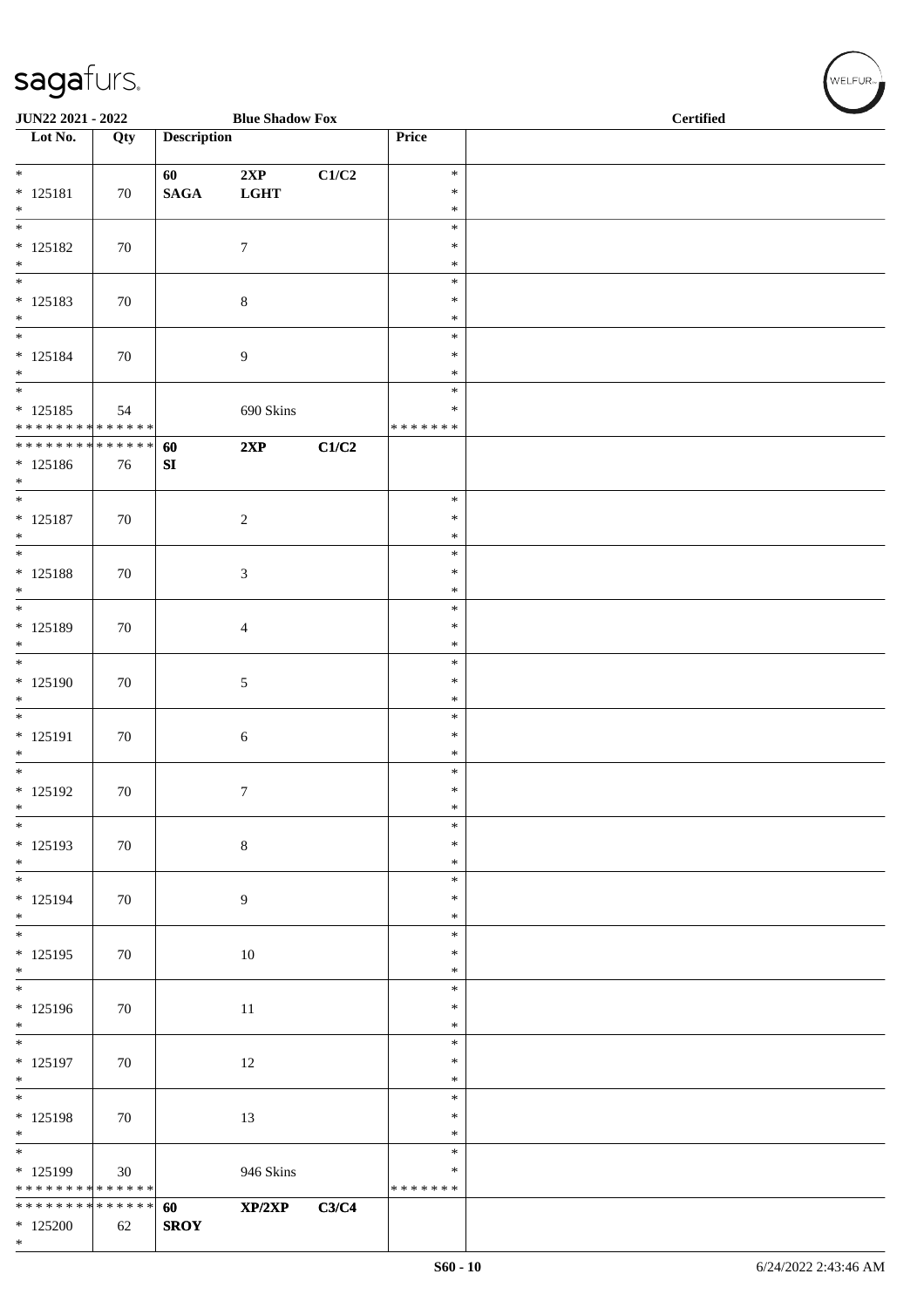| JUN22 2021 - 2022                                                              |     |                        | <b>Blue Shadow Fox</b>                |       |                                      | <b>Certified</b> |
|--------------------------------------------------------------------------------|-----|------------------------|---------------------------------------|-------|--------------------------------------|------------------|
| $\overline{\phantom{1}}$ Lot No.                                               | Qty | <b>Description</b>     |                                       |       | Price                                |                  |
| $*$<br>$*125201$<br>$\ast$                                                     | 56  | 60<br><b>SROY</b>      | XP/2XP                                | C3/C4 | $\ast$<br>∗<br>$\ast$                |                  |
| $\overline{\phantom{a}^*}$<br>$*125202$<br>* * * * * * * * * * * * * *         | 41  |                        | 159 Skins                             |       | $\ast$<br>$\ast$<br>* * * * * * *    |                  |
| * * * * * * * * * * * * * *<br>$*125203$<br>$\ast$<br>$\overline{\phantom{0}}$ | 69  | 60<br><b>SAGA</b>      | XP/2XP                                | C3/C4 |                                      |                  |
| $*125204$<br>$*$<br>$\overline{\ast}$                                          | 48  |                        | $\sqrt{2}$                            |       | $\ast$<br>$\ast$<br>$\ast$<br>$\ast$ |                  |
| $*125205$<br>* * * * * * * * * * * * * *                                       | 21  |                        | 138 Skins                             |       | $\ast$<br>* * * * * * *              |                  |
| 125206                                                                         | 44  | 60<br>${\bf S}{\bf I}$ | $\mathbf{XP}/2\mathbf{XP}$            | C3/C4 |                                      |                  |
| 125207                                                                         | 67  | 60<br>SI               | XP/2XP<br>$_{\rm LGHT}$               | C1/C2 |                                      |                  |
| * * * * * * * * * * * * * *<br>$*125208$<br>$*$                                | 55  | 60<br><b>SROY</b>      | $\mathbf{X}\mathbf{P}$<br><b>HEAV</b> | C1/C2 |                                      |                  |
| $\overline{\ast}$<br>$*125209$<br>$\ast$                                       | 49  |                        | $\sqrt{2}$                            |       | $\ast$<br>$\ast$<br>$\ast$           |                  |
| $*$<br>$* 125210$<br>$\ast$                                                    | 49  |                        | $\mathfrak{Z}$                        |       | $\ast$<br>$\ast$<br>$\ast$           |                  |
| $\ast$<br>$* 125211$<br>$*$                                                    | 49  |                        | $\overline{4}$                        |       | $\ast$<br>$\ast$<br>$\ast$           |                  |
| $\overline{\phantom{0}}$<br>$* 125212$<br>$\ast$                               | 49  |                        | 5 <sub>5</sub>                        |       | $\ast$<br>$\ast$<br>$\ast$           |                  |
| $\ast$<br>$* 125213$<br>$*$                                                    | 49  |                        | $\sqrt{6}$                            |       | $\ast$<br>$\ast$<br>$\ast$           |                  |
| $* 125214$<br>$*$                                                              | 49  |                        | $7\phantom{.0}$                       |       | $\ast$<br>$\ast$<br>$\ast$           |                  |
| $* 125215$<br>$*$                                                              | 49  |                        | $8\,$                                 |       | $\ast$<br>$\ast$<br>$\ast$           |                  |
| $* 125216$<br>$*$                                                              | 49  |                        | $\overline{9}$                        |       | $\ast$<br>$\ast$<br>$\ast$           |                  |
| $\overline{\phantom{0}}$<br>$* 125217$<br>$*$                                  | 49  |                        | $10\,$                                |       | $\ast$<br>$\ast$<br>$\ast$           |                  |
| $* 125218$<br>$*$                                                              | 49  |                        | $11\,$                                |       | *<br>$\ast$<br>$\ast$                |                  |
| $* 125219$<br>$\ast$                                                           | 49  |                        | 12                                    |       | $\ast$<br>$\ast$<br>$\ast$           |                  |
| $\overline{\ast}$<br>$*125220$<br>$*$                                          | 49  |                        | 13                                    |       | $\ast$<br>$\ast$<br>$\ast$           |                  |

WELFUR<sub>"</sub>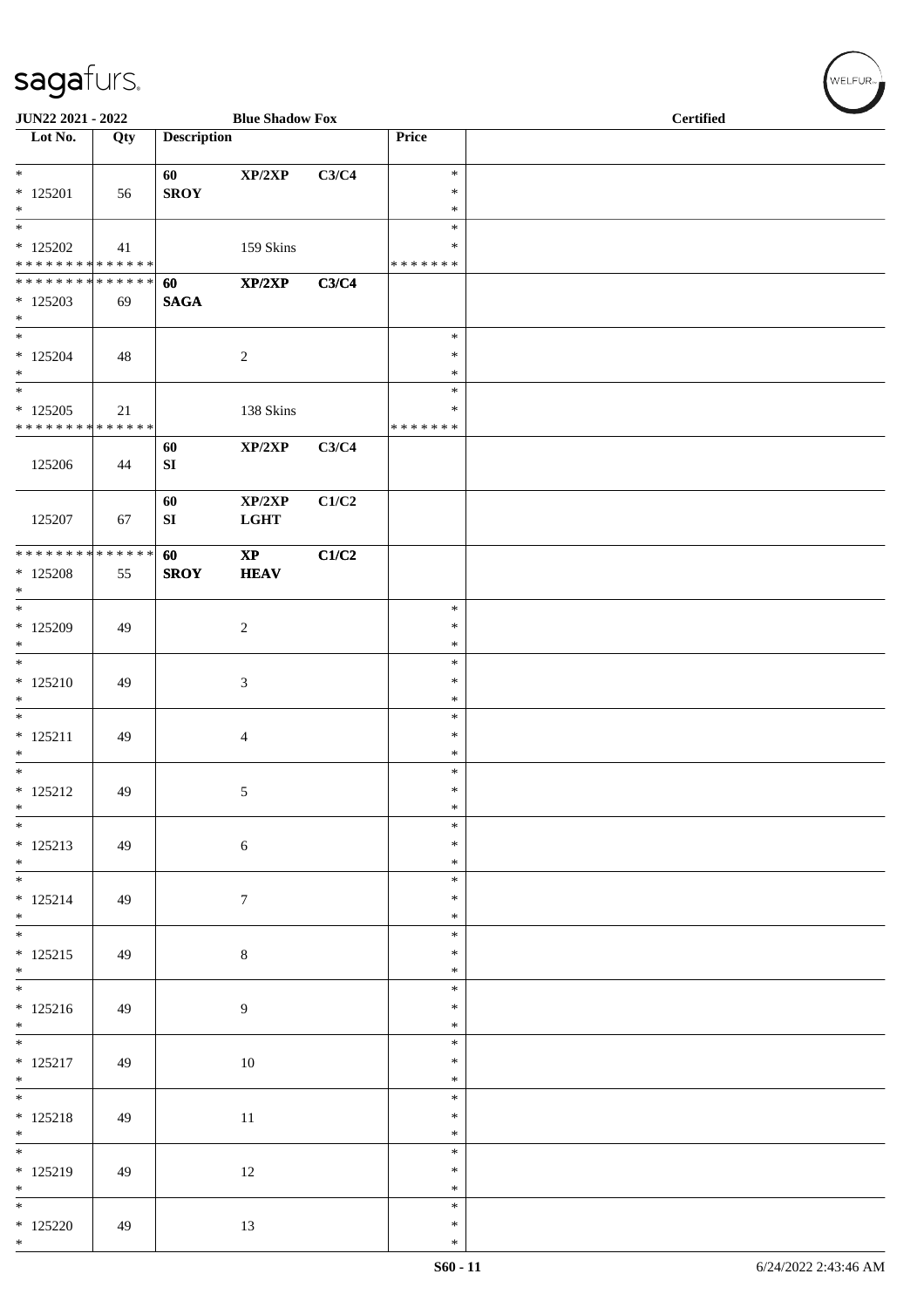| JUN22 2021 - 2022                                    |     | $\mathcal{L}^{\mathcal{L}}$ | <b>Blue Shadow Fox</b>       |       |                            | <b>Certified</b> |
|------------------------------------------------------|-----|-----------------------------|------------------------------|-------|----------------------------|------------------|
| $\overline{\phantom{1}}$ Lot No.                     | Qty | <b>Description</b>          |                              |       | Price                      |                  |
| $* 125221$<br>$\ast$                                 | 49  | 60<br><b>SROY</b>           | $\mathbf{XP}$<br><b>HEAV</b> | C1/C2 | $\ast$<br>$\ast$<br>$\ast$ |                  |
| $\overline{\phantom{a}^*}$<br>$*$ 125222<br>$\ast$   | 49  |                             | 15                           |       | $\ast$<br>$\ast$<br>$\ast$ |                  |
| $\overline{\phantom{a}^*}$<br>$* 125223$<br>$*$ $*$  | 49  |                             | 16                           |       | $\ast$<br>$\ast$<br>$\ast$ |                  |
| $* 125224$<br>$\ast$                                 | 49  |                             | 17                           |       | $\ast$<br>$\ast$<br>$\ast$ |                  |
| $\overline{\phantom{0}}$<br>$* 125225$<br>$\ast$     | 49  |                             | 18                           |       | $\ast$<br>$\ast$<br>$\ast$ |                  |
| $\overline{\phantom{0}}$<br>$*125226$<br>$\ast$      | 49  |                             | 19                           |       | $\ast$<br>$\ast$<br>$\ast$ |                  |
| $\overline{\phantom{0}}$<br>$* 125227$<br>$\ast$     | 49  |                             | 20                           |       | $\ast$<br>$\ast$<br>$\ast$ |                  |
| $\overline{\phantom{0}}$<br>$*$ 125228<br>$*$        | 49  |                             | $21\,$                       |       | $\ast$<br>$\ast$<br>$\ast$ |                  |
| $\ast$<br>$*$ 125229<br>$*$                          | 49  |                             | $22\,$                       |       | $\ast$<br>$\ast$<br>$\ast$ |                  |
| $\overline{\phantom{a}^*}$<br>$*125230$<br>$\ast$    | 49  |                             | 23                           |       | $\ast$<br>$\ast$<br>$\ast$ |                  |
| $\overline{\phantom{0}}$<br>$* 125231$<br>$\ast$     | 49  |                             | $24\,$                       |       | $\ast$<br>$\ast$<br>$\ast$ |                  |
| * 125232<br>$\ast$                                   | 33  |                             | 25                           |       | $\ast$<br>$\ast$<br>$\ast$ |                  |
| $\ast$<br>$*125233$<br>* * * * * * * * * * * * * * * | 21  |                             | 1236 Skins                   |       | *<br>∗<br>* * * * * * *    |                  |
| 125234                                               | 47  | 60<br><b>SROY</b>           | $\mathbf{XP}$<br><b>HEAV</b> | C3/C4 |                            |                  |
| ******** <mark>******</mark><br>$* 125235$<br>$*$    | 62  | 60<br><b>SROY</b>           | $\bold{XP}$                  | C1/C2 |                            |                  |
| $\overline{\phantom{0}}$<br>$*125236$<br>$*$         | 56  |                             | $\overline{c}$               |       | $\ast$<br>$\ast$<br>∗      |                  |
| $\overline{\phantom{0}}$<br>$* 125237$<br>$\ast$     | 56  |                             | $\mathfrak{Z}$               |       | $\ast$<br>$\ast$<br>$\ast$ |                  |
| $\ast$<br>* 125238<br>$*$                            | 56  |                             | 4                            |       | $\ast$<br>$\ast$<br>$\ast$ |                  |
| $\overline{\phantom{a}^*}$<br>* 125239<br>$\ast$     | 56  |                             | $\mathfrak{S}$               |       | $\ast$<br>$\ast$<br>∗      |                  |
| $\overline{\phantom{a}^*}$<br>$*125240$<br>$*$       | 56  |                             | $\sqrt{6}$                   |       | $\ast$<br>$\ast$<br>$\ast$ |                  |

 $\left(\bigvee_{w \in \text{LFUR}_{\text{reg}}}$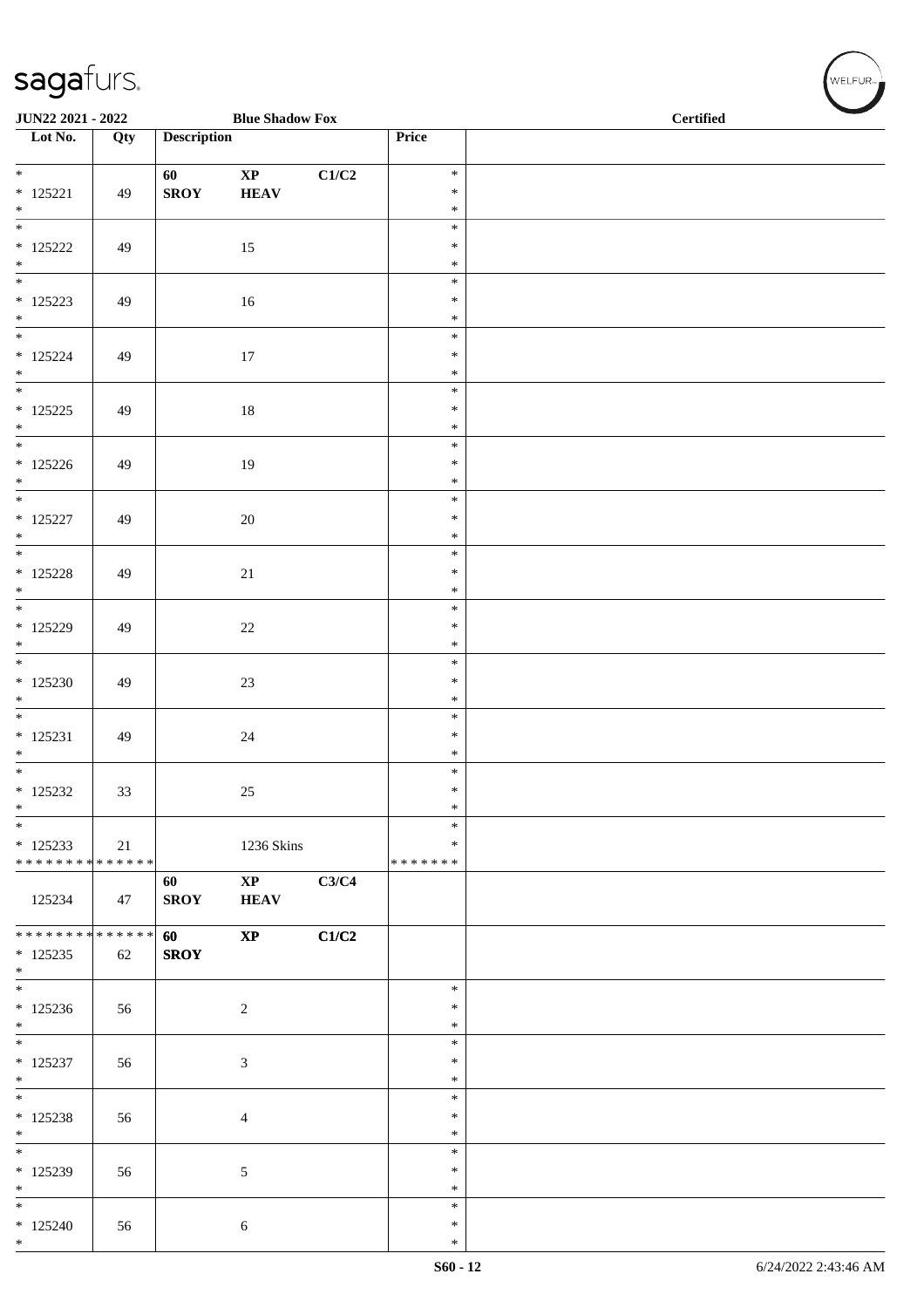| JUN22 2021 - 2022                                          |     |                    | <b>Blue Shadow Fox</b> |       | <b>Certified</b>   |  |  |
|------------------------------------------------------------|-----|--------------------|------------------------|-------|--------------------|--|--|
| $\overline{\phantom{1}}$ Lot No.                           | Qty | <b>Description</b> |                        |       | Price              |  |  |
| $*$                                                        |     | 60                 | $\bold{XP}$            | C1/C2 | $\ast$             |  |  |
| $* 125241$                                                 | 56  | <b>SROY</b>        |                        |       | $\ast$             |  |  |
| $\ast$<br>$_{\ast}$                                        |     |                    |                        |       | $\ast$<br>$\ast$   |  |  |
| $* 125242$                                                 | 56  |                    | $\,8\,$                |       | $\ast$             |  |  |
| $\ast$<br>$*$                                              |     |                    |                        |       | $\ast$<br>$\ast$   |  |  |
| $*125243$                                                  | 56  |                    | $\boldsymbol{9}$       |       | $\ast$             |  |  |
| $\ast$<br>$\frac{1}{*}$                                    |     |                    |                        |       | $\ast$             |  |  |
| $* 125244$                                                 | 56  |                    | 10                     |       | $\ast$<br>$\ast$   |  |  |
| $\ast$                                                     |     |                    |                        |       | $\ast$             |  |  |
| $\overline{\phantom{a}^*}$                                 |     |                    |                        |       | $\ast$             |  |  |
| $* 125245$<br>$\ast$                                       | 56  |                    | $11\,$                 |       | $\ast$<br>$\ast$   |  |  |
| $\ast$                                                     |     |                    |                        |       | $\ast$             |  |  |
| $*125246$<br>$\ast$                                        | 56  |                    | $12\,$                 |       | $\ast$<br>$\ast$   |  |  |
| $\frac{1}{*}$                                              |     |                    |                        |       | $\ast$             |  |  |
| $* 125247$<br>$\ast$                                       | 56  |                    | 13                     |       | $\ast$<br>$\ast$   |  |  |
| $\overline{\phantom{0}}$                                   |     |                    |                        |       | $\ast$             |  |  |
| $* 125248$                                                 | 56  |                    | 14                     |       | $\ast$             |  |  |
| $\ast$<br>$\overline{\phantom{0}}$                         |     |                    |                        |       | $\ast$<br>$\ast$   |  |  |
| $*125249$                                                  | 56  |                    | 15                     |       | $\ast$             |  |  |
| $\ast$<br>$\frac{1}{*}$                                    |     |                    |                        |       | $\ast$<br>$\ast$   |  |  |
| $*125250$                                                  | 56  |                    | 16                     |       | $\ast$             |  |  |
| $\ast$<br>$\overline{\phantom{0}}$                         |     |                    |                        |       | $\ast$             |  |  |
| $* 125251$                                                 | 56  |                    | $17\,$                 |       | $\ast$<br>$\ast$   |  |  |
| $\ast$                                                     |     |                    |                        |       | $\ast$             |  |  |
| $\ast$<br>$*$ 125252                                       |     |                    |                        |       | $\ast$<br>$\ast$   |  |  |
| $\ast$                                                     | 49  |                    | 18                     |       | $\ast$             |  |  |
| $\ast$                                                     |     |                    |                        |       | *                  |  |  |
| $*125253$<br>* * * * * * * * * * * * * * *                 | 25  |                    | 1032 Skins             |       | ∗<br>* * * * * * * |  |  |
| * * * * * * * * * * * * * *                                |     | 60                 | $\bold{XP}$            | C3/C4 |                    |  |  |
| $*125254$<br>$\ast$                                        | 62  | <b>SROY</b>        |                        |       |                    |  |  |
| $\ast$                                                     |     |                    |                        |       | $\ast$             |  |  |
| $* 125255$<br>$\ast$                                       | 56  |                    | $\overline{2}$         |       | ∗<br>$\ast$        |  |  |
| $\overline{\phantom{a}^*}$                                 |     |                    |                        |       | $\ast$             |  |  |
| $*125256$                                                  | 51  |                    | 169 Skins              |       | *                  |  |  |
| * * * * * * * * * * * * * *<br>* * * * * * * * * * * * * * |     | 60                 | $\bold{XP}$            | C3/C4 | * * * * * * *      |  |  |
| $* 125257$                                                 | 62  | <b>SROY</b>        |                        |       |                    |  |  |
| $\ast$<br>$*$                                              |     |                    |                        |       | $\ast$             |  |  |
| $* 125258$                                                 | 42  |                    | $\overline{c}$         |       | $\ast$             |  |  |
| $\ast$<br>$\overline{\phantom{a}^*}$                       |     |                    |                        |       | $\ast$             |  |  |
| $*125259$                                                  | 23  |                    | 127 Skins              |       | $\ast$<br>*        |  |  |
| * * * * * * * * * * * * * * *                              |     |                    |                        |       | * * * * * * *      |  |  |
| * * * * * * * * * * * * * * *<br>$*125260$                 |     | 60                 | $\mathbf{X}\mathbf{P}$ | C1/C2 |                    |  |  |
| $*$                                                        | 69  | <b>SROY</b>        | <b>LGHT</b>            |       |                    |  |  |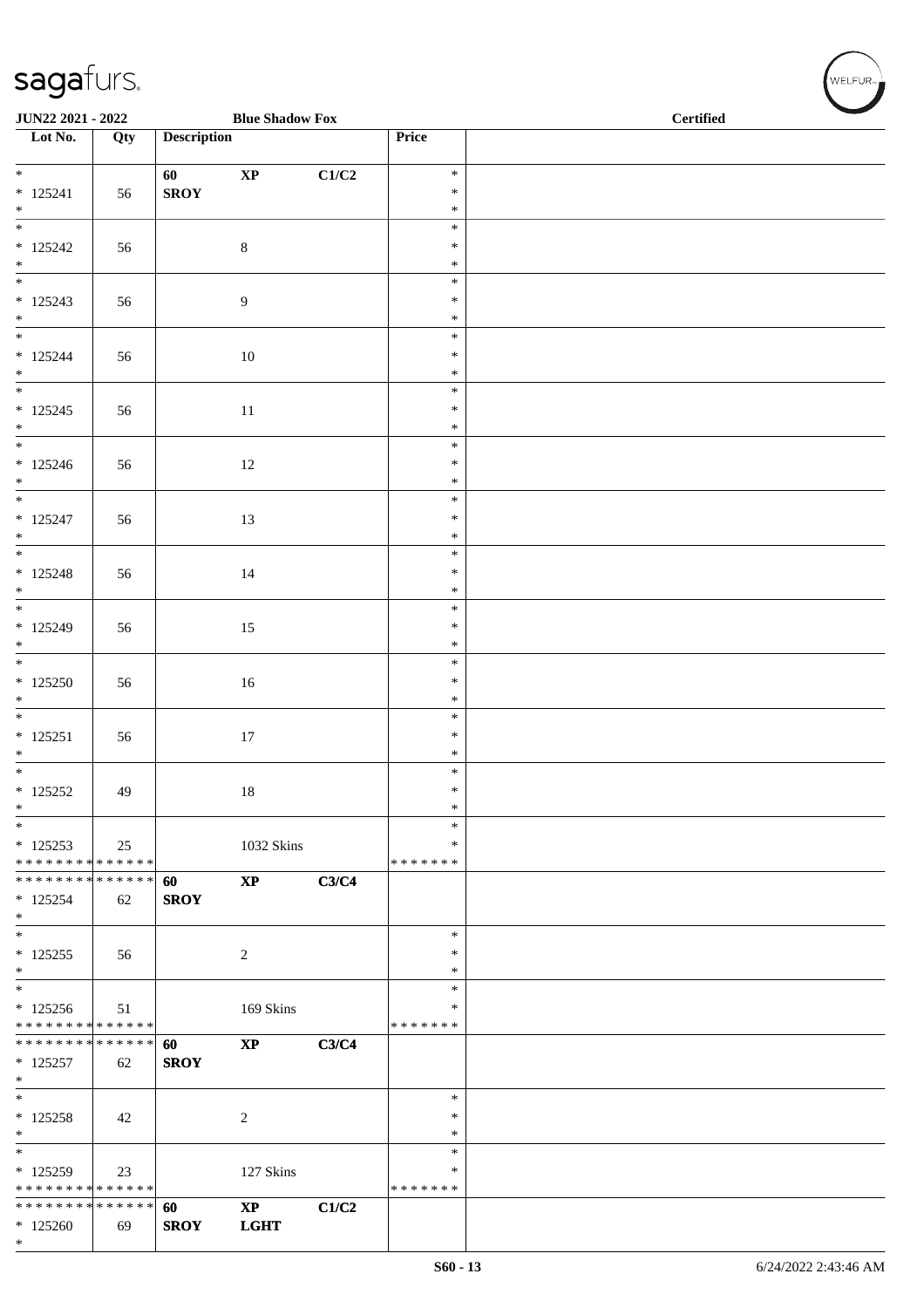| JUN22 2021 - 2022                                                         |     | a sa sa            | <b>Blue Shadow Fox</b>                |       |                                      | <b>Certified</b> |
|---------------------------------------------------------------------------|-----|--------------------|---------------------------------------|-------|--------------------------------------|------------------|
| $\overline{\phantom{1}}$ Lot No.                                          | Qty | <b>Description</b> |                                       |       | Price                                |                  |
| $\overline{\ast}$<br>$* 125261$<br>$\ast$                                 | 63  | 60<br><b>SROY</b>  | $\mathbf{X}\mathbf{P}$<br><b>LGHT</b> | C1/C2 | $\ast$<br>$\ast$<br>$\ast$           |                  |
| $*$<br>$*125262$<br>$\ast$<br>$\overline{\phantom{0}}$                    | 63  |                    | $\ensuremath{\mathfrak{Z}}$           |       | $\ast$<br>$\ast$<br>$\ast$           |                  |
| $* 125263$<br>$*$<br>$\overline{\ast}$                                    | 63  |                    | $\overline{4}$                        |       | $\ast$<br>$\ast$<br>$\ast$<br>$\ast$ |                  |
| $* 125264$<br>$\ast$<br>$\overline{\ast}$                                 | 63  |                    | 5                                     |       | $\ast$<br>$\ast$<br>$\ast$           |                  |
| $*125265$<br>$\ast$<br>$\overline{\phantom{0}}$                           | 63  |                    | 6                                     |       | $\ast$<br>$\ast$<br>$\ast$           |                  |
| $*125266$<br>$\ast$<br>$\ast$                                             | 63  |                    | $\boldsymbol{7}$                      |       | $\ast$<br>$\ast$<br>$\ast$           |                  |
| $* 125267$<br>$*$<br>$\overline{\phantom{0}}$                             | 63  |                    | $8\,$                                 |       | $\ast$<br>$\ast$<br>$\ast$           |                  |
| $* 125268$<br>$*$<br>$\overline{\phantom{0}}$                             | 63  |                    | $\overline{9}$                        |       | $\ast$<br>$\ast$<br>$\ast$           |                  |
| $* 125269$<br>* * * * * * * * * * * * * *<br>******** <mark>******</mark> | 24  |                    | 597 Skins                             |       | $\ast$<br>* * * * * * *              |                  |
| $*125270$<br>$*$<br>$\ast$                                                | 69  | 60<br><b>SAGA</b>  | $\bold{XP}$                           | C1/C2 | $\ast$                               |                  |
| $* 125271$<br>$\ast$<br>$\overline{\ast}$                                 | 63  |                    | $\sqrt{2}$                            |       | $\ast$<br>$\ast$<br>$\ast$           |                  |
| * 125272<br>$\ast$<br>$*$                                                 | 63  |                    | 3                                     |       | $\ast$<br>$\ast$<br>$\ast$           |                  |
| $* 125273$<br>$*$                                                         | 63  |                    | $\overline{4}$                        |       | $\ast$<br>$\ast$<br>$\ast$           |                  |
| $* 125274$<br>$*$                                                         | 63  |                    | $\mathfrak{S}$                        |       | $\ast$<br>$\ast$<br>$\ast$           |                  |
| $* 125275$<br>$*$                                                         | 63  |                    | $\sqrt{6}$                            |       | $\ast$<br>$\ast$<br>$\ast$           |                  |
| $* 125276$<br>$*$<br>$\overline{\phantom{0}}$                             | 63  |                    | $\boldsymbol{7}$                      |       | $\ast$<br>$\ast$<br>$\ast$           |                  |
| $* 125277$<br>$*$ $*$                                                     | 63  |                    | $8\,$                                 |       | $\ast$<br>$\ast$                     |                  |
| $* 125278$<br>$*$<br>$\overline{\phantom{0}}$                             | 63  |                    | $\overline{9}$                        |       | $\ast$<br>$\ast$<br>$\ast$           |                  |
| $* 125279$<br>$*$<br>$\overline{\phantom{0}}$                             | 63  |                    | $10\,$                                |       | $\ast$<br>$\ast$<br>$\ast$           |                  |
| $*$ 125280<br>$*$                                                         | 63  |                    | $11\,$                                |       | $\ast$<br>$\ast$<br>$\ast$           |                  |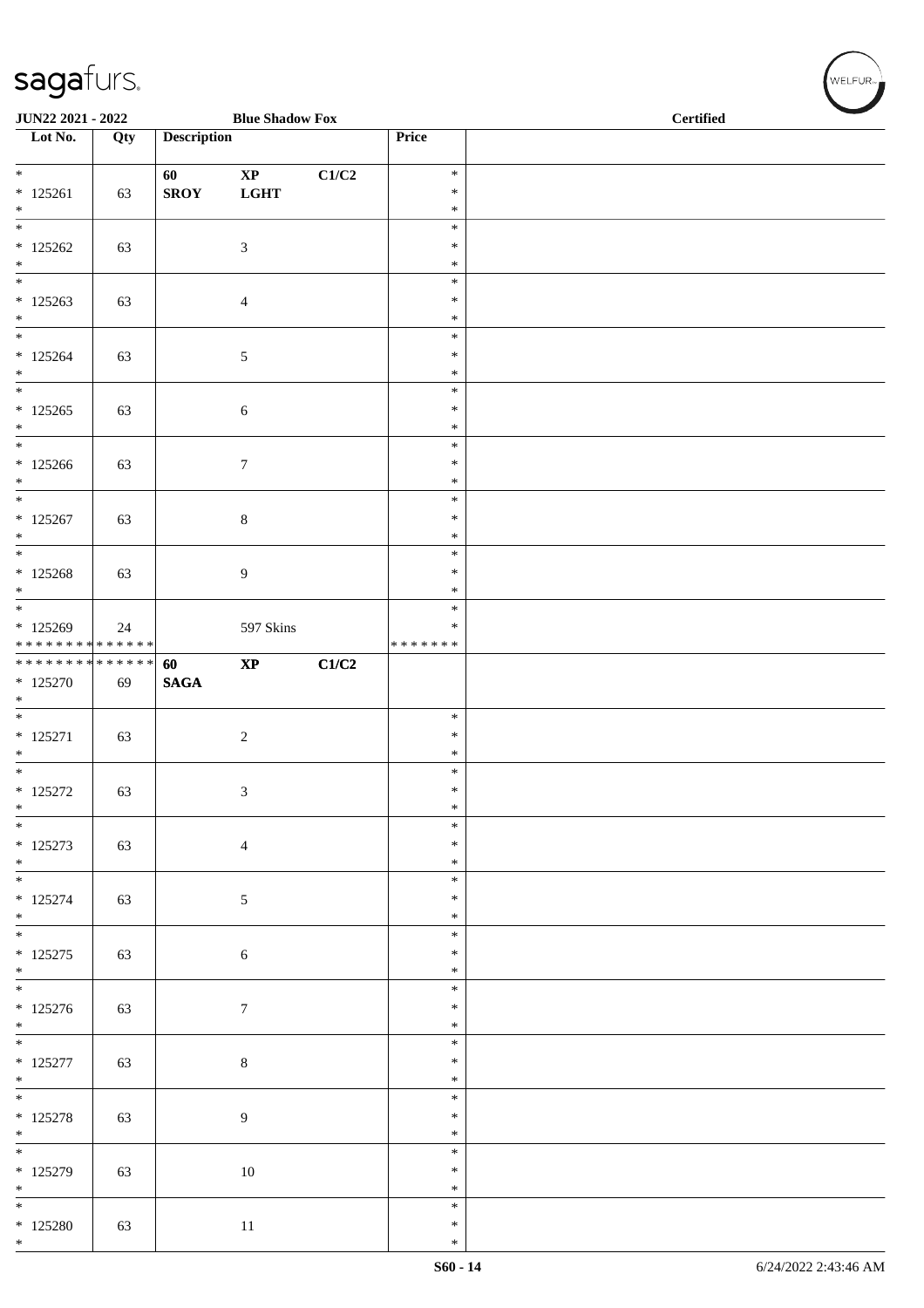| JUN22 2021 - 2022                                           |             |                    | <b>Blue Shadow Fox</b> |       |                    | <b>Certified</b> |
|-------------------------------------------------------------|-------------|--------------------|------------------------|-------|--------------------|------------------|
| Lot No.                                                     | Qty         | <b>Description</b> |                        |       | Price              |                  |
| $\ast$                                                      |             | 60                 | $\mathbf{X}\mathbf{P}$ | C1/C2 | $\ast$             |                  |
| $* 125281$                                                  | 58          | <b>SAGA</b>        |                        |       | $\ast$             |                  |
| * * * * * * * * * * * * * *                                 |             |                    |                        |       | * * * * * * *      |                  |
| * * * * * * * * * * * * * *                                 |             | 60                 | $\mathbf{X}\mathbf{P}$ | C3/C4 |                    |                  |
| $* 125282$                                                  | 69          | <b>SAGA</b>        |                        |       |                    |                  |
| $\ast$<br>$\overline{\phantom{0}}$                          |             |                    |                        |       | $\ast$             |                  |
| $*125283$                                                   | 63          |                    | $\overline{c}$         |       | $\ast$             |                  |
| $\ast$                                                      |             |                    |                        |       | $\ast$             |                  |
| $\overline{\ast}$                                           |             |                    |                        |       | $\ast$             |                  |
| $* 125284$                                                  | 59          |                    | 191 Skins              |       | $\ast$             |                  |
| ******** <mark>******</mark>                                |             |                    |                        |       | * * * * * * *      |                  |
| **************                                              |             | 60                 | $\mathbf{X}\mathbf{P}$ | C1/C2 |                    |                  |
| $*125285$                                                   | 76          | <b>SAGA</b>        | <b>LGHT</b>            |       |                    |                  |
| $\ast$<br>$\overline{\phantom{1}}$                          |             |                    |                        |       | $\ast$             |                  |
| $*125286$                                                   | 70          |                    | $\overline{c}$         |       | $\ast$             |                  |
| $\ast$                                                      |             |                    |                        |       | $\ast$             |                  |
| $\ast$                                                      |             |                    |                        |       | $\ast$             |                  |
| $* 125287$                                                  | 70          |                    | $\mathfrak{Z}$         |       | $\ast$             |                  |
| $\ast$                                                      |             |                    |                        |       | $\ast$             |                  |
| $\overline{\phantom{a}^*}$                                  |             |                    |                        |       | $\ast$             |                  |
| * 125288                                                    | 61          |                    | 277 Skins              |       | ∗                  |                  |
| * * * * * * * * * * * * * *<br>******** <mark>******</mark> |             |                    |                        |       | * * * * * * *      |                  |
| * 125289                                                    | 76          | 60<br>SI           | $\mathbf{XP}$          | C1/C2 |                    |                  |
| $*$                                                         |             |                    |                        |       |                    |                  |
| $\ast$                                                      |             |                    |                        |       | $\ast$             |                  |
| $*125290$                                                   | 70          |                    | $\sqrt{2}$             |       | $\ast$             |                  |
| $\ast$                                                      |             |                    |                        |       | $\ast$             |                  |
| $\overline{\phantom{a}^*}$                                  |             |                    |                        |       | $\ast$             |                  |
| $* 125291$                                                  | 70          |                    | $\mathfrak{Z}$         |       | $\ast$             |                  |
| $\ast$<br>$\overline{\phantom{a}^*}$                        |             |                    |                        |       | $\ast$<br>$\ast$   |                  |
| * 125292                                                    | 65          |                    | 281 Skins              |       | $\ast$             |                  |
| **************                                              |             |                    |                        |       | * * * * * * *      |                  |
| * * * * * * * *                                             | * * * * * * | 60                 | <b>PALE</b>            | C1/C2 |                    |                  |
| * 125293                                                    | 55          | <b>SROY</b>        | <b>HEAV</b>            |       |                    |                  |
| $*$                                                         |             |                    |                        |       |                    |                  |
| $\overline{\phantom{0}}$                                    |             |                    |                        |       | $\ast$             |                  |
| $*125294$<br>$*$                                            | 49          |                    | $\overline{c}$         |       | $\ast$             |                  |
| $\overline{\phantom{0}}$                                    |             |                    |                        |       | $\ast$<br>$\ast$   |                  |
| $*125295$                                                   | 49          |                    | $\mathfrak{Z}$         |       | $\ast$             |                  |
| $*$                                                         |             |                    |                        |       | $\ast$             |                  |
| $\ast$                                                      |             |                    |                        |       | $\ast$             |                  |
| $*125296$                                                   | 34          |                    | 4                      |       | $\ast$             |                  |
| $*$<br>$\overline{\phantom{0}}$                             |             |                    |                        |       | $\ast$             |                  |
|                                                             |             |                    |                        |       | $\ast$             |                  |
| $*125297$<br>* * * * * * * * * * * * * *                    | 21          |                    | 208 Skins              |       | ∗<br>* * * * * * * |                  |
| * * * * * * * * * * * * * * *                               |             | 60                 | <b>PALE</b>            | C1/C2 |                    |                  |
| * 125298                                                    | 62          | <b>SROY</b>        |                        |       |                    |                  |
| $*$                                                         |             |                    |                        |       |                    |                  |
| $*$                                                         |             |                    |                        |       | $\ast$             |                  |
| * 125299                                                    | 56          |                    | $\overline{2}$         |       | ∗                  |                  |
| $\ast$<br>$\overline{\phantom{0}}$                          |             |                    |                        |       | $\ast$             |                  |
|                                                             |             |                    |                        |       | $\ast$             |                  |
| $*125300$<br>$*$                                            | 56          |                    | $\mathfrak{Z}$         |       | $\ast$<br>$\ast$   |                  |
|                                                             |             |                    |                        |       |                    |                  |

WELFUR<sub>\*</sub>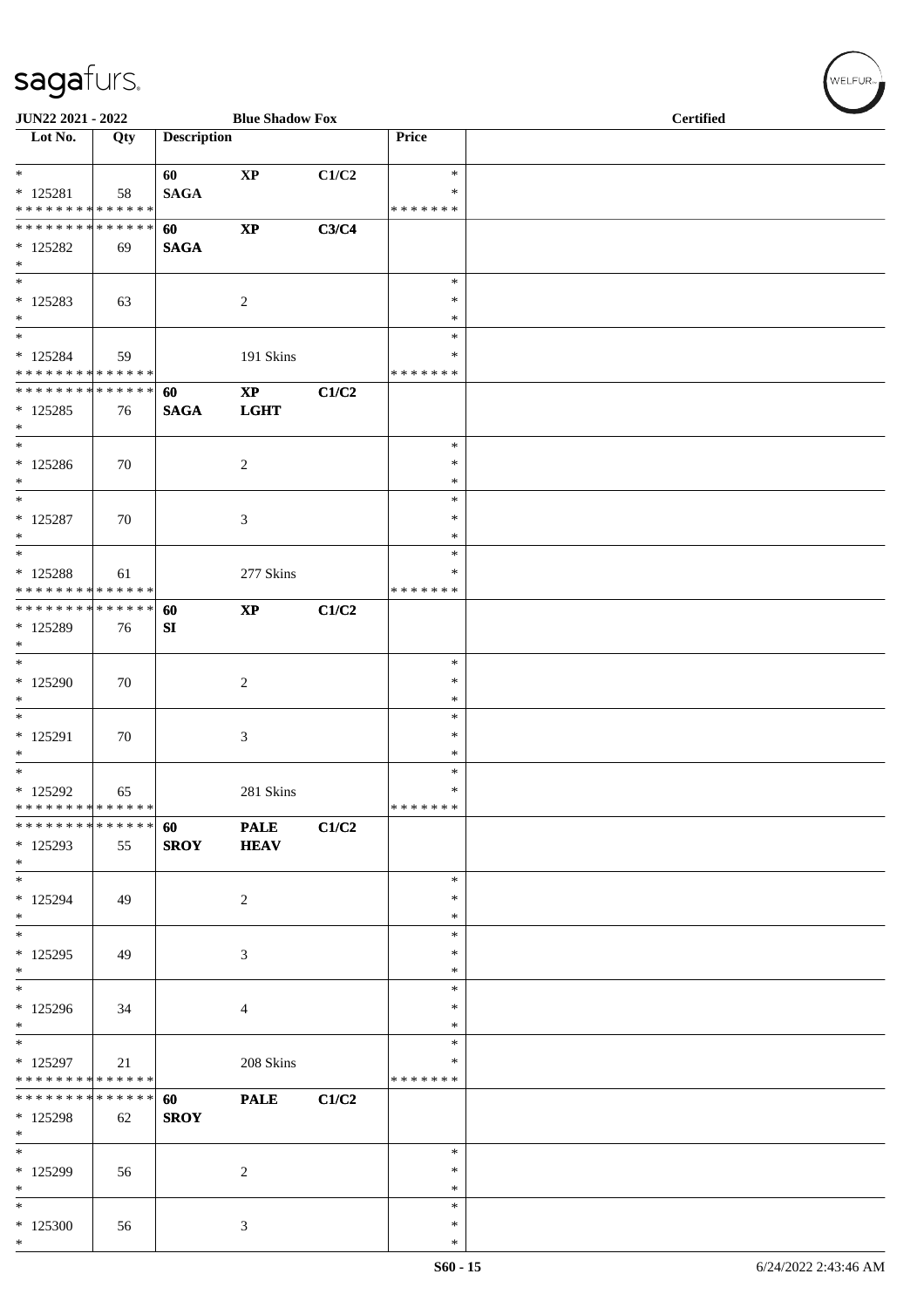| JUN22 2021 - 2022                         |     |                    | <b>Blue Shadow Fox</b> |                           |                         | <b>Certified</b> |
|-------------------------------------------|-----|--------------------|------------------------|---------------------------|-------------------------|------------------|
| $\overline{\phantom{1}}$ Lot No.          | Qty | <b>Description</b> |                        |                           | Price                   |                  |
|                                           |     |                    |                        |                           |                         |                  |
| $*$                                       |     | 60                 | <b>PALE</b>            | $\mathbf{C1}/\mathbf{C2}$ | $\ast$                  |                  |
| $*$ 125301                                | 56  | <b>SROY</b>        |                        |                           | $\ast$                  |                  |
| $\ast$<br>$_{\ast}$                       |     |                    |                        |                           | $\ast$<br>$\ast$        |                  |
| $*125302$                                 | 56  |                    | $\sqrt{5}$             |                           | $\ast$                  |                  |
| $\ast$                                    |     |                    |                        |                           | $\ast$                  |                  |
| $\overline{\phantom{a}^*}$                |     |                    |                        |                           | $\ast$                  |                  |
| $*125303$                                 | 56  |                    | $\sqrt{6}$             |                           | $\ast$                  |                  |
| $\ast$<br>$_{\ast}$                       |     |                    |                        |                           | $\ast$                  |                  |
| $*125304$                                 |     |                    |                        |                           | $\ast$<br>$\ast$        |                  |
| $\ast$                                    | 56  |                    | $\boldsymbol{7}$       |                           | $\ast$                  |                  |
| $\overline{\phantom{a}^*}$                |     |                    |                        |                           | $\ast$                  |                  |
| $*125305$                                 | 56  |                    | $\,8\,$                |                           | $\ast$                  |                  |
| $\ast$                                    |     |                    |                        |                           | $\ast$                  |                  |
| $\overline{\phantom{0}}$                  |     |                    |                        |                           | $\ast$                  |                  |
| $*125306$<br>$\ast$                       | 56  |                    | $\overline{9}$         |                           | $\ast$<br>$\ast$        |                  |
| $\overline{\phantom{a}}$                  |     |                    |                        |                           | $\ast$                  |                  |
| $*$ 125307                                | 56  |                    | $10\,$                 |                           | $\ast$                  |                  |
| $\ast$                                    |     |                    |                        |                           | $\ast$                  |                  |
| $\overline{\phantom{a}^*}$                |     |                    |                        |                           | $\ast$                  |                  |
| $*125308$                                 | 56  |                    | 11                     |                           | $\ast$                  |                  |
| $\ast$<br>$\overline{\ast}$               |     |                    |                        |                           | $\ast$<br>$\ast$        |                  |
| $*125309$                                 | 45  |                    | $12\,$                 |                           | $\ast$                  |                  |
| $\ast$                                    |     |                    |                        |                           | $\ast$                  |                  |
| $\overline{\phantom{0}}$                  |     |                    |                        |                           | $\ast$                  |                  |
| $* 125310$<br>* * * * * * * * * * * * * * | 21  |                    | 688 Skins              |                           | $\ast$<br>* * * * * * * |                  |
| **************                            |     | 60                 | <b>PALE</b>            | C1/C2                     |                         |                  |
| $* 125311$                                | 62  | <b>SROY</b>        |                        |                           |                         |                  |
| $\ast$                                    |     |                    |                        |                           |                         |                  |
| $\overline{\ast}$                         |     |                    |                        |                           | $\ast$                  |                  |
| $* 125312$                                | 56  |                    | $\sqrt{2}$             |                           | $\ast$                  |                  |
| $\ast$<br>$\overline{\phantom{0}}$        |     |                    |                        |                           | $\ast$<br>$\ast$        |                  |
| $* 125313$                                | 56  |                    | $\sqrt{3}$             |                           | $\ast$                  |                  |
|                                           |     |                    |                        |                           | $\ast$                  |                  |
| $*$ $*$                                   |     |                    |                        |                           | $\ast$                  |                  |
| $* 125314$                                | 56  |                    | $\overline{4}$         |                           | $\ast$                  |                  |
| $*$<br>$\overline{\phantom{0}}$           |     |                    |                        |                           | $\ast$                  |                  |
| $* 125315$                                | 56  |                    | $\sqrt{5}$             |                           | $\ast$<br>$\ast$        |                  |
| $\ast$                                    |     |                    |                        |                           | $\ast$                  |                  |
| $\overline{\phantom{0}}$                  |     |                    |                        |                           | $\ast$                  |                  |
| $* 125316$                                | 56  |                    | $6\,$                  |                           | $\ast$                  |                  |
| $\ast$<br>$\overline{\phantom{0}}$        |     |                    |                        |                           | $\ast$                  |                  |
| $* 125317$                                |     |                    |                        |                           | $\ast$<br>$\ast$        |                  |
| $\ast$                                    | 56  |                    | $\tau$                 |                           | $\ast$                  |                  |
| $\overline{\phantom{a}^*}$                |     |                    |                        |                           | $\ast$                  |                  |
| $* 125318$                                | 56  |                    | $\,8\,$                |                           | $\ast$                  |                  |
| $*$                                       |     |                    |                        |                           | $\ast$                  |                  |
| $\overline{\ast}$                         |     |                    |                        |                           | $\ast$                  |                  |
| * 125319                                  | 56  |                    | $\boldsymbol{9}$       |                           | $\ast$<br>$\ast$        |                  |
| $*$ $*$                                   |     |                    |                        |                           | $\ast$                  |                  |
| $*125320$                                 | 56  |                    | 10                     |                           | $\ast$                  |                  |
| $*$                                       |     |                    |                        |                           | $\ast$                  |                  |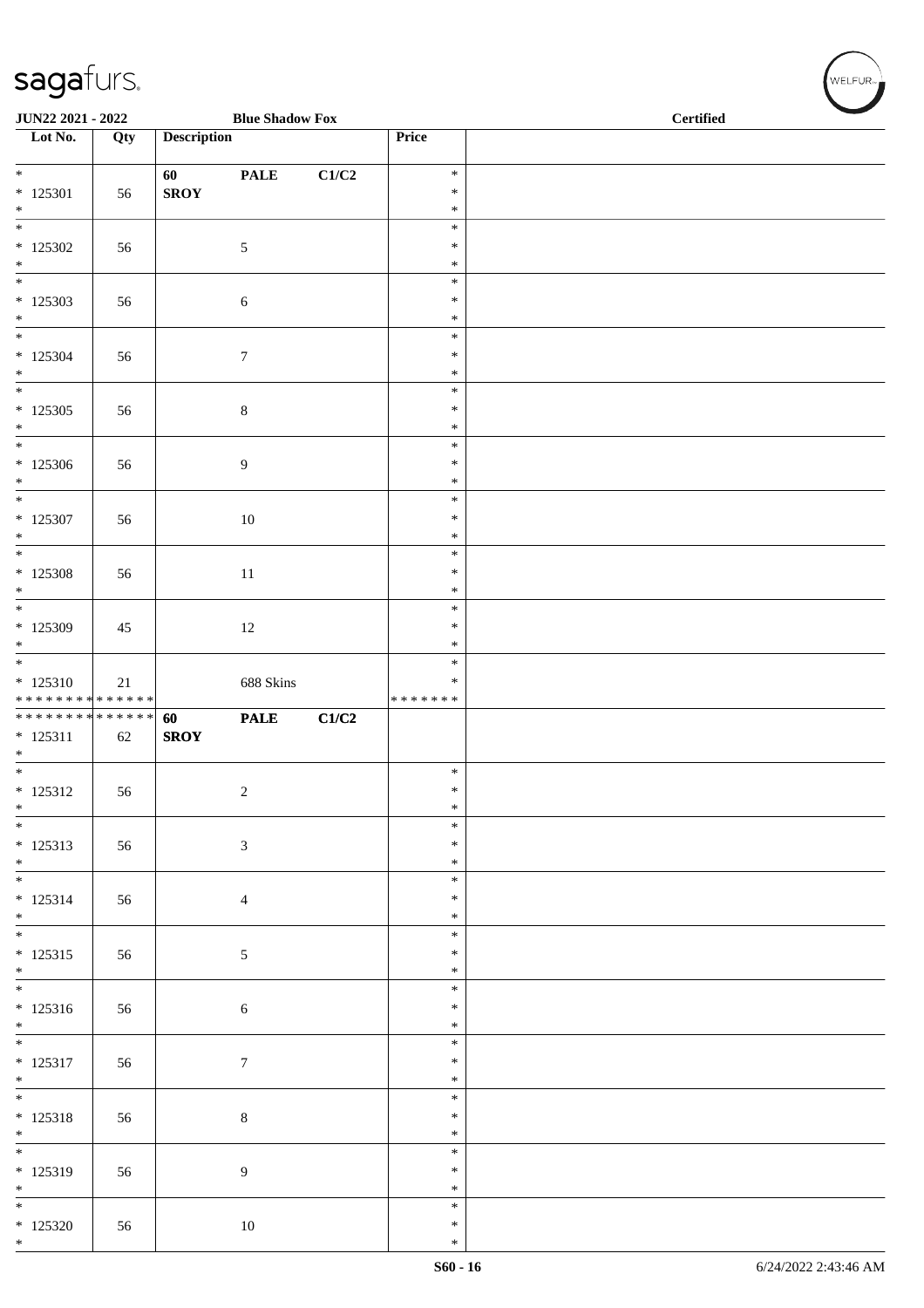| JUN22 2021 - 2022                                                     |     |                    | <b>Blue Shadow Fox</b>     |       |                                   | <b>Certified</b> |  |
|-----------------------------------------------------------------------|-----|--------------------|----------------------------|-------|-----------------------------------|------------------|--|
| $\overline{\phantom{1}}$ Lot No.                                      | Qty | <b>Description</b> |                            |       | Price                             |                  |  |
| $\ast$<br>$*$ 125321                                                  | 56  | 60<br><b>SROY</b>  | <b>PALE</b>                | C1/C2 | $\ast$<br>$\ast$                  |                  |  |
| $\ast$<br>$\overline{\phantom{a}^*}$<br>$*$ 125322                    | 56  |                    | 12                         |       | $\ast$<br>$\ast$<br>$\ast$        |                  |  |
| $\ast$<br>$\ast$                                                      |     |                    |                            |       | $\ast$<br>$\ast$                  |                  |  |
| $* 125323$<br>$\ast$<br>$_{\ast}$                                     | 56  |                    | 13                         |       | $\ast$<br>$\ast$                  |                  |  |
| $* 125324$<br>$\ast$                                                  | 56  |                    | 14                         |       | $\ast$<br>∗<br>$\ast$             |                  |  |
| $_{\ast}^{-}$<br>$* 125325$<br>$\ast$                                 | 56  |                    | 15                         |       | $\ast$<br>$\ast$<br>$\ast$        |                  |  |
| $\overline{\phantom{a}^*}$<br>$*125326$<br>$\ast$                     | 56  |                    | 16                         |       | $\ast$<br>$\ast$<br>$\ast$        |                  |  |
| $\ast$<br>$*$ 125327<br>$\ast$                                        | 56  |                    | 17                         |       | $\ast$<br>$\ast$<br>$\ast$        |                  |  |
| $\ast$<br>$* 125328$<br>* * * * * * * * * * * * * *                   | 39  |                    | 997 Skins                  |       | $\ast$<br>$\ast$<br>* * * * * * * |                  |  |
| ******** <mark>******</mark><br>$*125329$<br>$\ast$                   | 62  | 60<br><b>SROY</b>  | <b>PALE</b>                | C3/C4 |                                   |                  |  |
| $\overline{\ast}$<br>$*125330$<br>* * * * * * * * * * * * * *         | 41  |                    | $103$ Skins                |       | $\ast$<br>∗<br>* * * * * * *      |                  |  |
| **************<br>$* 125331$<br>$\ast$                                | 69  | 60<br><b>SROY</b>  | <b>PALE</b><br><b>LGHT</b> | C1/C2 |                                   |                  |  |
| $\overline{\phantom{a}^*}$<br>$* 125332$<br>$\ast$                    | 63  |                    | $\overline{c}$             |       | $\ast$<br>$\ast$<br>$\ast$        |                  |  |
| $\ast$<br>$*125333$<br>$\ast$                                         | 63  |                    | $\sqrt{3}$                 |       | $\ast$<br>*<br>$\ast$             |                  |  |
| $\overline{\phantom{0}}$<br>$* 125334$<br>$*$                         | 53  |                    | $\overline{4}$             |       | $\ast$<br>$\ast$<br>$\ast$        |                  |  |
| $\overline{\phantom{0}}$<br>$* 125335$<br>* * * * * * * * * * * * * * | 21  |                    | 269 Skins                  |       | *<br>*<br>* * * * * * *           |                  |  |
| * * * * * * * * * * * * * *<br>$*125336$<br>$\ast$                    | 69  | 60<br><b>SROY</b>  | <b>PALE</b><br><b>LGHT</b> | C1/C2 |                                   |                  |  |
| $\overline{\phantom{a}^*}$<br>$* 125337$<br>$\ast$                    | 63  |                    | $\overline{2}$             |       | $\ast$<br>$\ast$<br>$\ast$        |                  |  |
| $\overline{\phantom{0}}$<br>$* 125338$<br>$\ast$                      | 63  |                    | $\mathfrak{Z}$             |       | *<br>$\ast$<br>$\ast$             |                  |  |
| $\overline{\phantom{a}^*}$<br>* 125339<br>$\ast$                      | 63  |                    | $\overline{4}$             |       | $\ast$<br>$\ast$<br>*             |                  |  |
| $_{\ast}$<br>$*125340$<br>$*$                                         | 63  |                    | $\sqrt{5}$                 |       | $\ast$<br>$\ast$<br>$\ast$        |                  |  |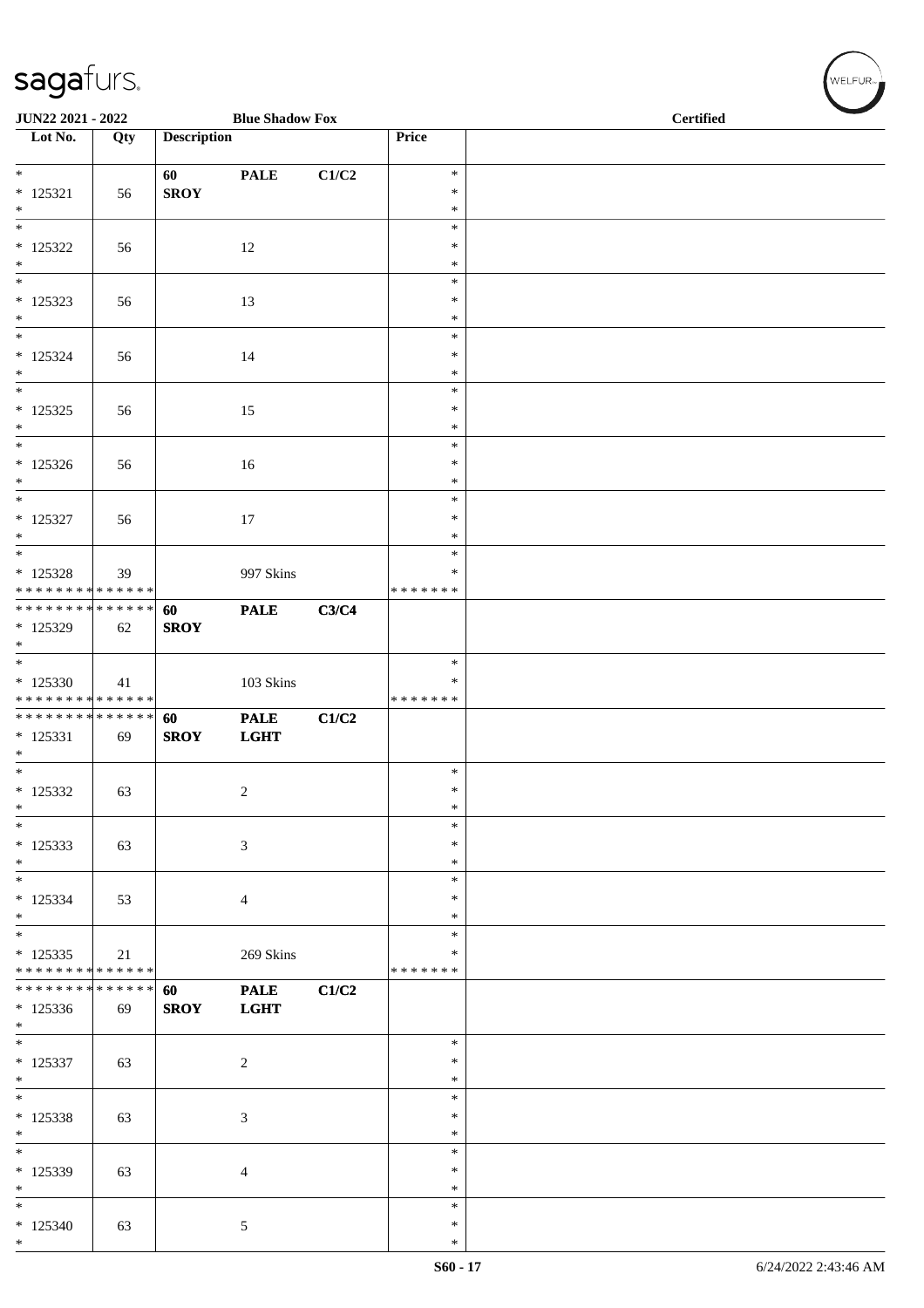| JUN22 2021 - 2022                                                         |     |                       | <b>Blue Shadow Fox</b>     |       |                                      | <b>Certified</b> |
|---------------------------------------------------------------------------|-----|-----------------------|----------------------------|-------|--------------------------------------|------------------|
| Lot No.                                                                   | Qty | <b>Description</b>    |                            |       | Price                                |                  |
| $* 125341$<br>$\ast$                                                      | 63  | 60<br><b>SROY</b>     | <b>PALE</b><br><b>LGHT</b> | C1/C2 | $\ast$<br>$\ast$<br>$\ast$           |                  |
| $\overline{\phantom{0}}$<br>$* 125342$<br>* * * * * * * * * * * * * *     | 55  |                       | 439 Skins                  |       | $\ast$<br>$\ast$<br>* * * * * * *    |                  |
| ******** <mark>******</mark><br>$* 125343$<br>$*$                         | 69  | 60<br><b>SAGA</b>     | <b>PALE</b>                | C1/C2 |                                      |                  |
| $*$<br>$* 125344$<br>$\ast$<br>$\overline{\phantom{0}}$                   | 63  |                       | $\overline{2}$             |       | $\ast$<br>$\ast$<br>$\ast$<br>$\ast$ |                  |
| $* 125345$<br>$*$<br>$\overline{\phantom{0}}$                             | 63  |                       | 3                          |       | $\ast$<br>$\ast$<br>$\ast$           |                  |
| $* 125346$<br>$\ast$<br>$\overline{\phantom{0}}$                          | 63  |                       | $\overline{4}$             |       | $\ast$<br>$\ast$<br>$\ast$           |                  |
| $* 125347$<br>$*$<br>$\overline{\phantom{0}}$                             | 63  |                       | $5\phantom{.0}$            |       | $\ast$<br>$\ast$<br>$\ast$           |                  |
| $* 125348$<br>$*$<br>$*$                                                  | 63  |                       | 6                          |       | $\ast$<br>$\ast$<br>$\ast$           |                  |
| $* 125349$<br>$*$<br>$*$                                                  | 63  |                       | $\tau$                     |       | $\ast$<br>$\ast$<br>$\ast$           |                  |
| $*125350$<br>$\ast$<br>$\overline{\phantom{0}}$                           | 63  |                       | $\,8\,$                    |       | $\ast$<br>$\ast$<br>$\ast$           |                  |
| $* 125351$<br>* * * * * * * * * * * * * *<br>******** <mark>******</mark> | 65  | 60                    | 575 Skins<br><b>PALE</b>   | C1/C2 | ∗<br>* * * * * * *                   |                  |
| $*125352$<br>$\ast$<br>$\ast$                                             | 56  | <b>SAGA</b>           |                            |       | $\ast$                               |                  |
| $*125353$<br>$*$<br>$\overline{\phantom{0}}$                              | 56  |                       | $\sqrt{2}$                 |       | $\ast$<br>$\ast$<br>$\ast$           |                  |
| $* 125354$<br>$*$                                                         | 56  |                       | $\mathfrak{Z}$             |       | ∗<br>$\ast$<br>$\ast$                |                  |
| $* 125355$<br>$*$<br>$*$                                                  | 56  |                       | $\overline{4}$             |       | $\ast$<br>$\ast$<br>$\ast$           |                  |
| $* 125356$<br>$*$<br>$\overline{\phantom{0}}$                             | 56  |                       | $\mathfrak{S}$             |       | $\ast$<br>$\ast$<br>$\ast$           |                  |
| $* 125357$<br>$*$<br>$*$                                                  | 56  |                       | 6                          |       | ∗<br>$\ast$<br>$\ast$                |                  |
| $* 125358$<br>$*$<br>$\overline{\ast}$                                    | 56  |                       | $7\phantom{.0}$            |       | ∗<br>*<br>$\ast$                     |                  |
| * 125359<br>* * * * * * * * * * * * * *<br>* * * * * * * * * * * * * *    | 34  |                       | 426 Skins                  |       | $\ast$<br>* * * * * * *              |                  |
| $*125360$<br>$*$                                                          | 69  | 60<br>$\mathbf{SAGA}$ | <b>PALE</b>                | C1/C2 |                                      |                  |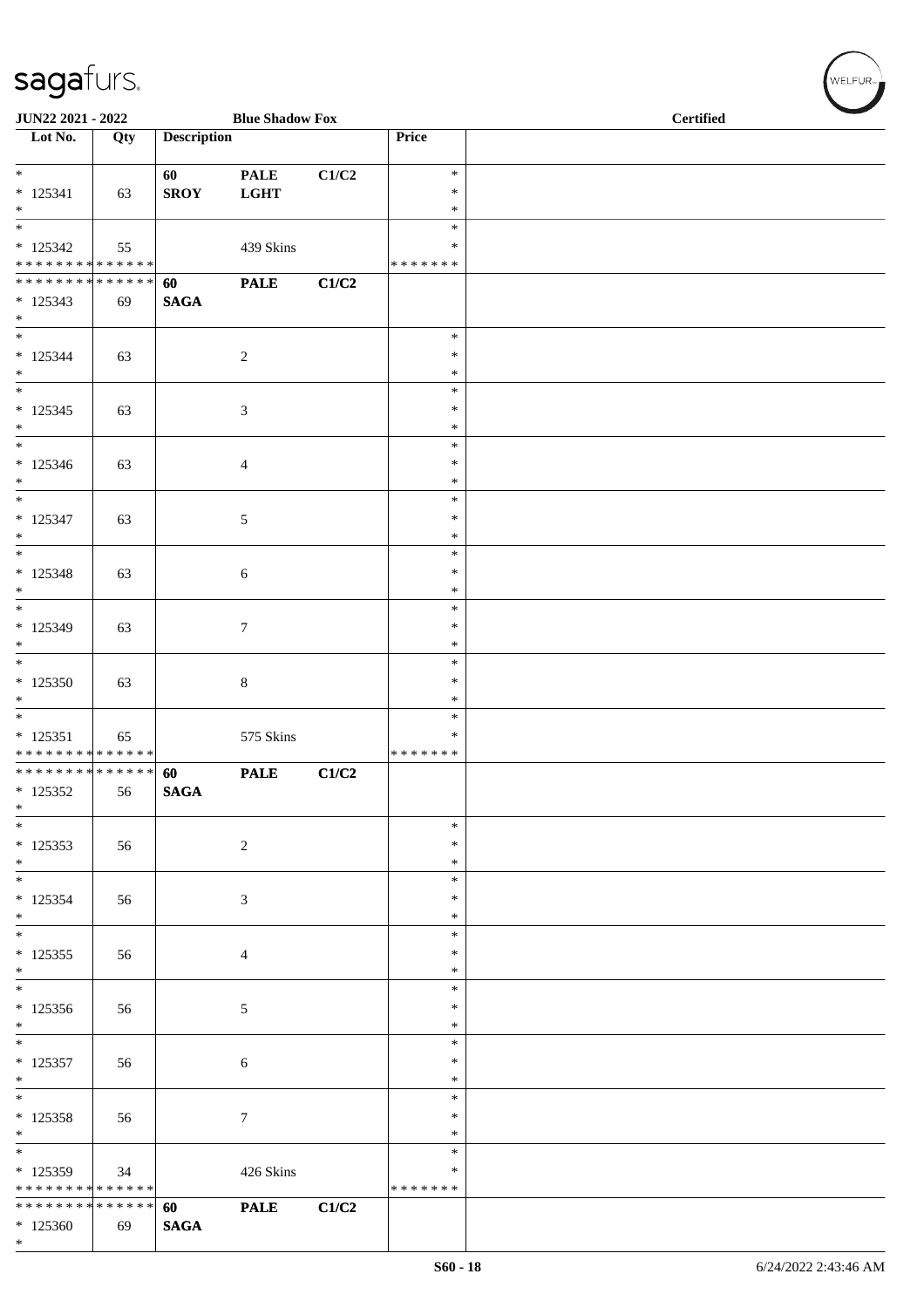| JUN22 2021 - 2022                                          |        |                    | <b>Blue Shadow Fox</b> |       |                    | <b>Certified</b> |
|------------------------------------------------------------|--------|--------------------|------------------------|-------|--------------------|------------------|
| Lot No.                                                    | Qty    | <b>Description</b> |                        |       | Price              |                  |
| $\ast$                                                     |        | 60                 | <b>PALE</b>            | C1/C2 | $\ast$             |                  |
| $* 125361$                                                 | 56     | <b>SAGA</b>        |                        |       | $\ast$             |                  |
| $\ast$                                                     |        |                    |                        |       | $\ast$             |                  |
| $\ast$<br>$*125362$                                        |        |                    |                        |       | $\ast$<br>*        |                  |
| $\ast$                                                     | 56     |                    | $\mathfrak{Z}$         |       | *                  |                  |
| $\ast$                                                     |        |                    |                        |       | $\ast$             |                  |
| $*125363$                                                  | 56     |                    | $\overline{4}$         |       | $\ast$             |                  |
| $\ast$<br>$\ast$                                           |        |                    |                        |       | $\ast$<br>$\ast$   |                  |
| $*125364$                                                  | 56     |                    | 5                      |       | $\ast$             |                  |
| $\ast$                                                     |        |                    |                        |       | $\ast$             |                  |
| $\ast$                                                     |        |                    |                        |       | $\ast$             |                  |
| $*125365$<br>$\ast$                                        | 56     |                    | 6                      |       | $\ast$<br>$\ast$   |                  |
| $\ast$                                                     |        |                    |                        |       | $\ast$             |                  |
| $*125366$                                                  | 56     |                    | $\tau$                 |       | $\ast$             |                  |
| $\ast$<br>$\ast$                                           |        |                    |                        |       | $\ast$             |                  |
| $*125367$                                                  | 56     |                    | $\,8\,$                |       | $\ast$<br>$\ast$   |                  |
| $\ast$                                                     |        |                    |                        |       | $\ast$             |                  |
| $\ast$                                                     |        |                    |                        |       | $\ast$             |                  |
| $* 125368$                                                 | 56     |                    | 517 Skins              |       | *<br>* * * * * * * |                  |
| * * * * * * * * * * * * * *<br>* * * * * * * * * * * * * * |        | 60                 | <b>PALE</b>            | C3/C4 |                    |                  |
| * 125369                                                   | 69     | <b>SAGA</b>        |                        |       |                    |                  |
| $\ast$                                                     |        |                    |                        |       |                    |                  |
| $\ast$<br>* 125370                                         |        |                    |                        |       | $\ast$<br>*        |                  |
| * * * * * * * * * * * * * *                                | 34     |                    | 103 Skins              |       | * * * * * * *      |                  |
| * * * * * * * * * * * * * *                                |        | 60                 | <b>PALE</b>            | C1/C2 |                    |                  |
| $* 125371$                                                 | 76     | <b>SAGA</b>        | <b>LGHT</b>            |       |                    |                  |
| $\ast$<br>$\overline{\phantom{1}}$                         |        |                    |                        |       | $\ast$             |                  |
| $* 125372$                                                 | $70\,$ |                    | $\overline{c}$         |       | $\ast$             |                  |
| $\ast$                                                     |        |                    |                        |       | $\ast$             |                  |
| $\ast$                                                     |        |                    |                        |       | $\ast$             |                  |
| $* 125373$<br>* * * * * * * * * * * * * *                  | 21     |                    | 167 Skins              |       | *<br>* * * * * * * |                  |
| * * * * * * * * * * * * * *                                |        | 60                 | <b>PALE</b>            | C1/C2 |                    |                  |
| $* 125374$                                                 | 76     | SI                 |                        |       |                    |                  |
| $\ast$<br>$\ast$                                           |        |                    |                        |       | $\ast$             |                  |
| $* 125375$                                                 | 56     |                    | $\overline{c}$         |       | ∗                  |                  |
| $\ast$                                                     |        |                    |                        |       | $\ast$             |                  |
| $\ast$                                                     |        |                    |                        |       | $\ast$             |                  |
| $* 125376$<br>* * * * * * * * * * * * * *                  | 25     |                    | 157 Skins              |       | ∗<br>* * * * * * * |                  |
| * * * * * * * * * * * * * *                                |        | 60                 | MED/PAL C3/C4          |       |                    |                  |
| $* 125377$                                                 | 62     | <b>SROY</b>        |                        |       |                    |                  |
| $\ast$                                                     |        |                    |                        |       |                    |                  |
| $\overline{\ast}$                                          |        |                    |                        |       | $\ast$<br>∗        |                  |
| * 125378<br>* * * * * * * * * * * * * *                    | 21     |                    | 83 Skins               |       | * * * * * * *      |                  |
| * * * * * * * * * * * * * *                                |        | 60                 | <b>MED</b>             | C1/C2 |                    |                  |
| * 125379                                                   | 55     | <b>SROY</b>        | <b>HEAV</b>            |       |                    |                  |
| $\ast$<br>$\ast$                                           |        |                    |                        |       | $\ast$             |                  |
| * 125380                                                   | 46     |                    | 101 Skins              |       | ∗                  |                  |
| * * * * * * * * * * * * * *                                |        |                    |                        |       | * * * * * * *      |                  |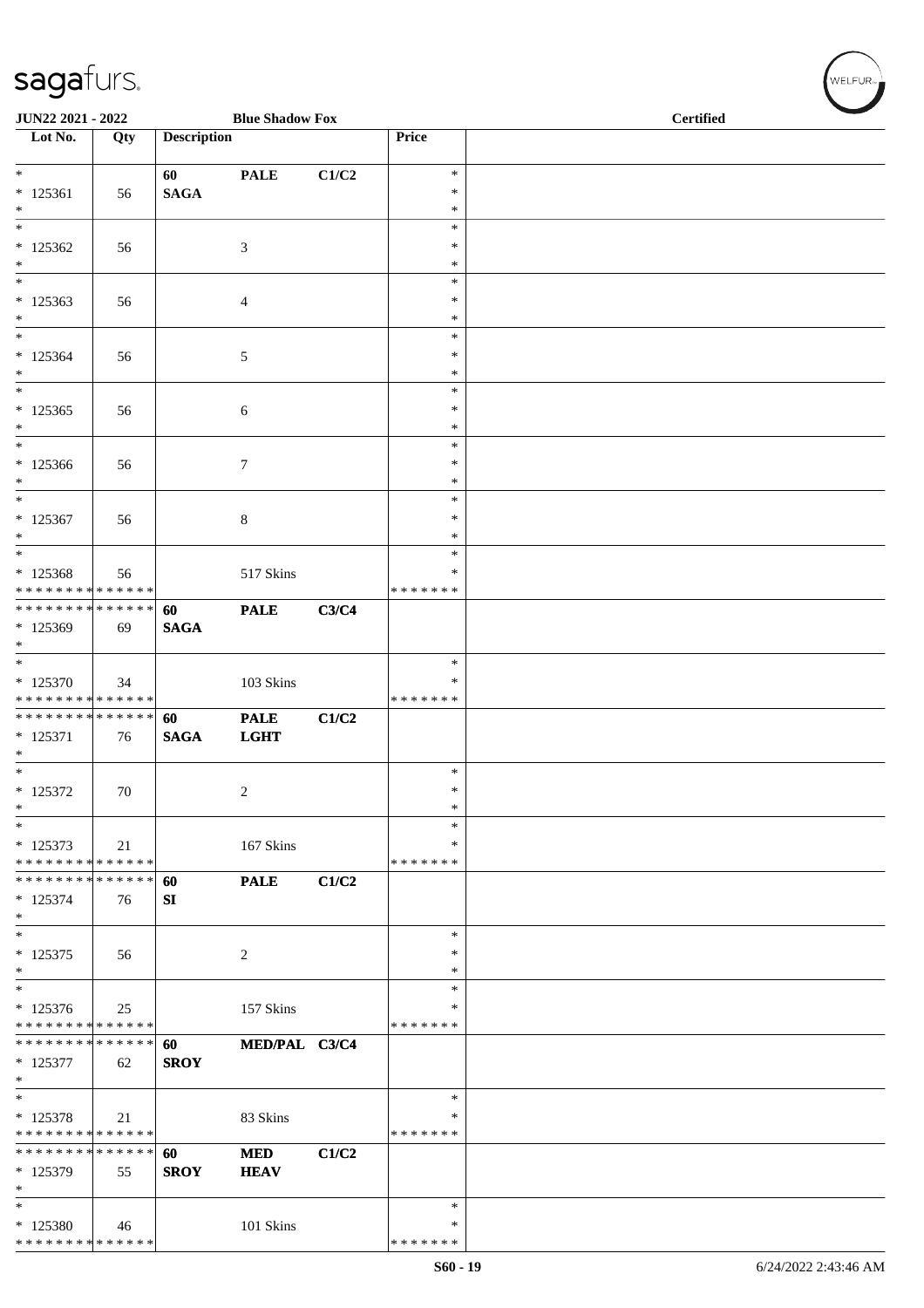|                                          | JUN22 2021 - 2022<br><b>Blue Shadow Fox</b> |                    |                  |       |                         | <b>Certified</b> |
|------------------------------------------|---------------------------------------------|--------------------|------------------|-------|-------------------------|------------------|
| $\overline{\phantom{1}}$ Lot No.         | Qty                                         | <b>Description</b> |                  |       | Price                   |                  |
| * * * * * * * * * * * * * *              |                                             | 60                 | <b>MED</b>       | C1/C2 |                         |                  |
| $* 125381$<br>$\ast$                     | 62                                          | <b>SROY</b>        |                  |       |                         |                  |
| $\overline{\phantom{0}}$                 |                                             |                    |                  |       | $\ast$                  |                  |
| $*$ 125382<br>$*$                        | 56                                          |                    | $\overline{2}$   |       | $\ast$<br>$\ast$        |                  |
| $\overline{\phantom{0}}$                 |                                             |                    |                  |       | $\ast$                  |                  |
| $* 125383$                               | 56                                          |                    | $\mathfrak{Z}$   |       | $\ast$                  |                  |
| $*$<br>$*$                               |                                             |                    |                  |       | $\ast$<br>$\ast$        |                  |
| $* 125384$                               | 56                                          |                    | $\overline{4}$   |       | $\ast$                  |                  |
| $\ast$<br>$\frac{1}{1}$                  |                                             |                    |                  |       | $\ast$<br>$\ast$        |                  |
| $* 125385$                               | 56                                          |                    | $5\phantom{.0}$  |       | ∗                       |                  |
| $\ast$                                   |                                             |                    |                  |       | $\ast$                  |                  |
| $\overline{\phantom{0}}$<br>$* 125386$   | 56                                          |                    | $\sqrt{6}$       |       | $\ast$<br>$\ast$        |                  |
| $*$                                      |                                             |                    |                  |       | $\ast$                  |                  |
| $\overline{\phantom{a}^*}$               |                                             |                    |                  |       | $\ast$                  |                  |
| $* 125387$<br>$*$                        | 56                                          |                    | $\boldsymbol{7}$ |       | $\ast$<br>$\ast$        |                  |
| $\overline{\phantom{0}}$                 |                                             |                    |                  |       | $\ast$                  |                  |
| $* 125388$<br>$*$                        | 56                                          |                    | $\,8\,$          |       | $\ast$<br>$\ast$        |                  |
| $*$                                      |                                             |                    |                  |       | $\ast$                  |                  |
| $*$ 125389                               | 56                                          |                    | 9                |       | $\ast$                  |                  |
| $\ast$<br>$\overline{\phantom{0}}$       |                                             |                    |                  |       | $\ast$<br>$\ast$        |                  |
| $*125390$                                | 56                                          |                    | $10\,$           |       | $\ast$                  |                  |
| $\ast$<br>$\overline{\phantom{0}}$       |                                             |                    |                  |       | $\ast$                  |                  |
| * 125391                                 | 56                                          |                    | $11\,$           |       | $\ast$<br>$\ast$        |                  |
| $\ast$                                   |                                             |                    |                  |       | $\ast$                  |                  |
|                                          |                                             |                    |                  |       | $\ast$<br>$\ast$        |                  |
| $*$ 125392<br>$\ast$                     | 56                                          |                    | 12               |       | $\ast$                  |                  |
| $\ast$                                   |                                             |                    |                  |       | $\ast$                  |                  |
| $*125393$<br>* * * * * * * * * * * * * * | 40                                          |                    | 718 Skins        |       | $\ast$<br>* * * * * * * |                  |
| * * * * * * * * * * * * * *              |                                             | 60                 | <b>MED</b>       | C1/C2 |                         |                  |
| * 125394<br>$*$                          | 69                                          | <b>SROY</b>        | <b>LGHT</b>      |       |                         |                  |
| $*$                                      |                                             |                    |                  |       | $\ast$                  |                  |
| * 125395<br>$*$                          | 63                                          |                    | $\overline{c}$   |       | $\ast$<br>*             |                  |
| $\ast$                                   |                                             |                    |                  |       | $\ast$                  |                  |
| * 125396<br>$\ast$                       | 63                                          |                    | $\mathfrak{Z}$   |       | $\ast$<br>$\ast$        |                  |
| $\overline{\phantom{0}}$                 |                                             |                    |                  |       | $\ast$                  |                  |
| * 125397                                 | 63                                          |                    | $\overline{4}$   |       | *                       |                  |
| $\ast$<br>$\ast$                         |                                             |                    |                  |       | $\ast$<br>$\ast$        |                  |
| * 125398                                 | 63                                          |                    | $5\,$            |       | $\ast$                  |                  |
| $\ast$<br>$\overline{\ast}$              |                                             |                    |                  |       | *                       |                  |
| * 125399                                 | 60                                          |                    | 381 Skins        |       | $\ast$<br>*             |                  |
| * * * * * * * * * * * * * *              |                                             |                    |                  |       | * * * * * * *           |                  |
| * * * * * * * * * * * * * *              |                                             | 60                 | $\bf MED$        | C1/C2 |                         |                  |
| $*125400$<br>$*$                         | 69                                          | <b>SAGA</b>        |                  |       |                         |                  |

 $(w$ ELFUR-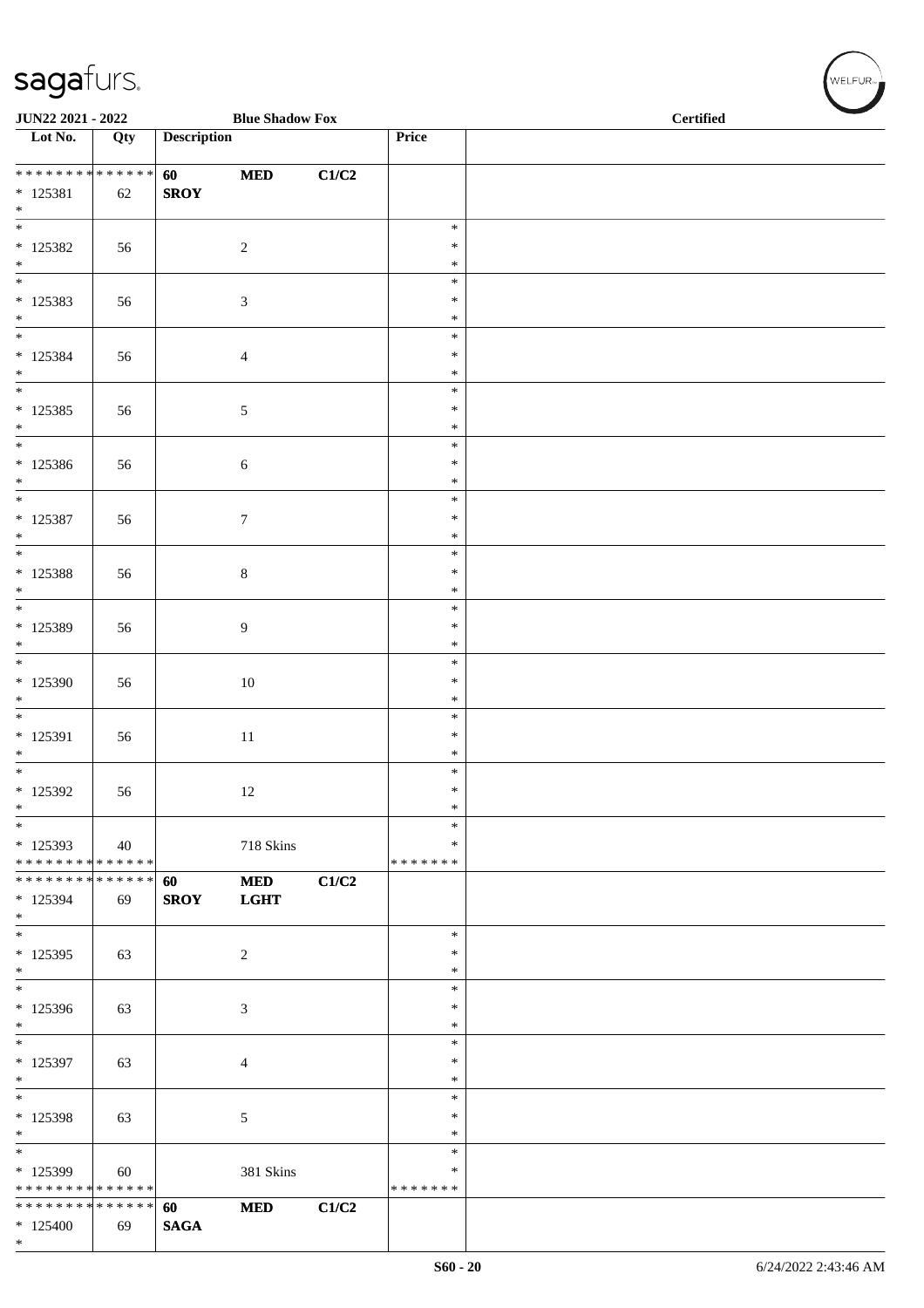| JUN22 2021 - 2022                                                          |     |                       | <b>Blue Shadow Fox</b>    |       |                                   | <b>Certified</b> |  |
|----------------------------------------------------------------------------|-----|-----------------------|---------------------------|-------|-----------------------------------|------------------|--|
| $\overline{\text{Lot No.}}$                                                | Qty | <b>Description</b>    |                           |       | Price                             |                  |  |
| $\overline{\phantom{0}}$<br>$* 125401$<br>$*$                              | 63  | 60<br>$\mathbf{SAGA}$ | $\bf MED$                 | C1/C2 | $\ast$<br>$\ast$<br>$\ast$        |                  |  |
| $\ast$<br>$*125402$                                                        | 69  |                       | 201 Skins                 |       | $\ast$<br>*                       |                  |  |
| * * * * * * * * * * * * * *<br>* * * * * * * * * * * * * * *<br>$* 125403$ | 69  | 60<br><b>SAGA</b>     | <b>MED</b>                | C3/C4 | * * * * * * *                     |                  |  |
| $*$<br>$\ast$<br>$* 125404$<br>$*$                                         | 63  |                       | $\overline{2}$            |       | $\ast$<br>$\ast$<br>$\ast$        |                  |  |
| $*$<br>$*125405$<br>* * * * * * * * * * * * * *                            | 62  |                       | 194 Skins                 |       | $\ast$<br>∗<br>* * * * * * *      |                  |  |
| **************<br>$*125406$<br>$\ast$                                      | 76  | 60<br><b>SAGA</b>     | <b>MED</b><br><b>LGHT</b> | C1/C2 |                                   |                  |  |
| $\overline{\phantom{0}}$<br>$* 125407$<br>$*$                              | 70  |                       | $\overline{2}$            |       | $\ast$<br>$\ast$<br>$\ast$        |                  |  |
| $\ast$<br>$*125408$<br>* * * * * * * * * * * * * *                         | 53  |                       | 199 Skins                 |       | $\ast$<br>*<br>* * * * * * *      |                  |  |
| **************<br>* 125409<br>$*$                                          | 76  | 60<br>SI              | <b>MED</b>                | C1/C2 |                                   |                  |  |
| $\ast$<br>$* 125410$<br>$*$                                                | 70  |                       | $\sqrt{2}$                |       | $\ast$<br>$\ast$<br>$\ast$        |                  |  |
| $*$<br>$* 125411$<br>$\ast$                                                | 70  |                       | 3                         |       | $\ast$<br>$\ast$<br>$\ast$        |                  |  |
| $*$<br>$* 125412$<br>* * * * * * * * * * * * * *                           | 51  |                       | 267 Skins                 |       | $\ast$<br>$\ast$<br>* * * * * * * |                  |  |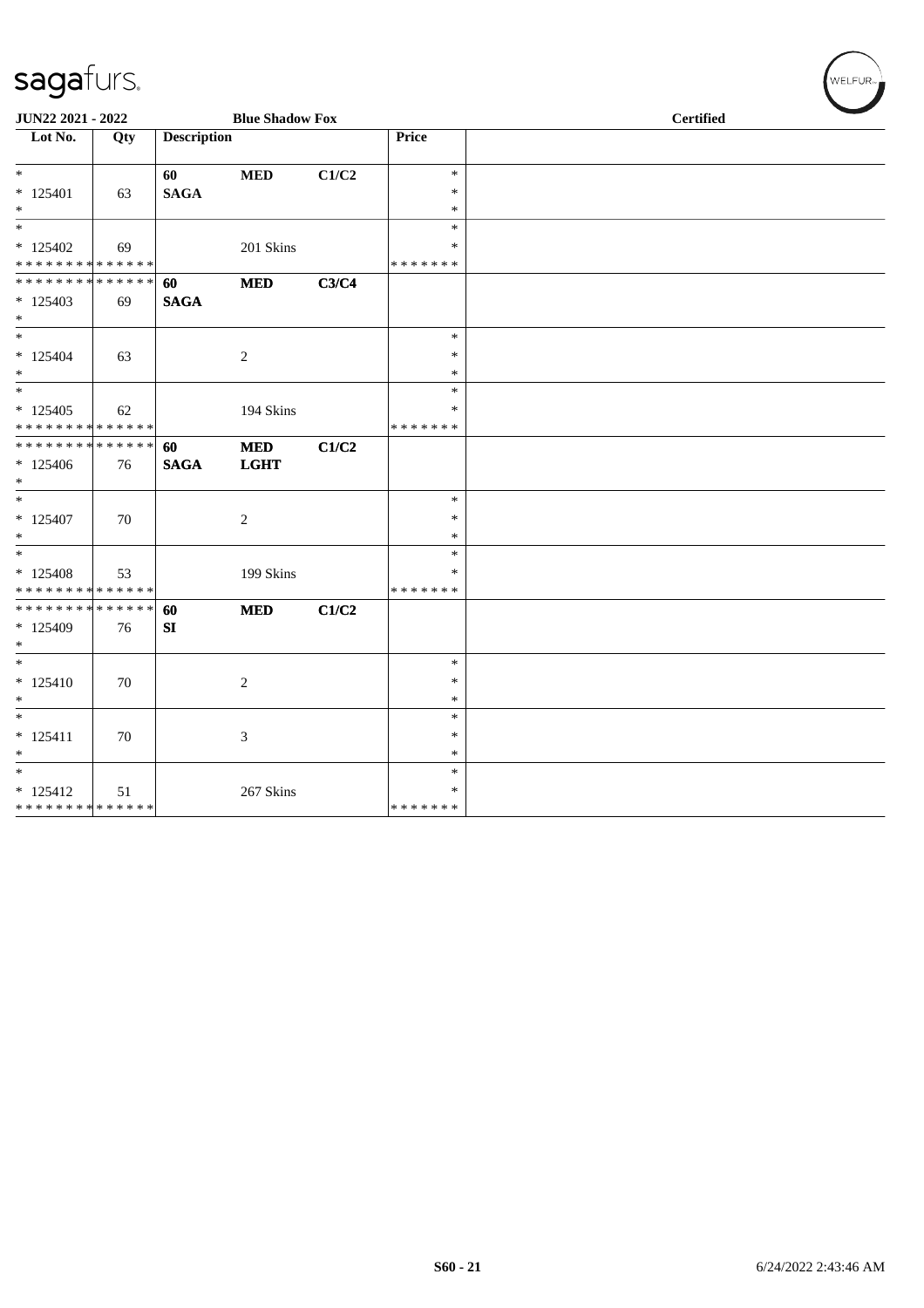| sagaturs.                |     |                                           |                  |       |                  |  |
|--------------------------|-----|-------------------------------------------|------------------|-------|------------------|--|
| <b>JUN22 2021 - 2022</b> |     | <b>Blue Shadow Fox</b>                    |                  |       | <b>Certified</b> |  |
| Lot No.                  | Qty | <b>Description</b>                        |                  | Price |                  |  |
| 125421                   | 6   | White<br>60<br><b>LUMI</b><br><b>HEAV</b> | C1<br><b>TOP</b> |       |                  |  |

WELFUR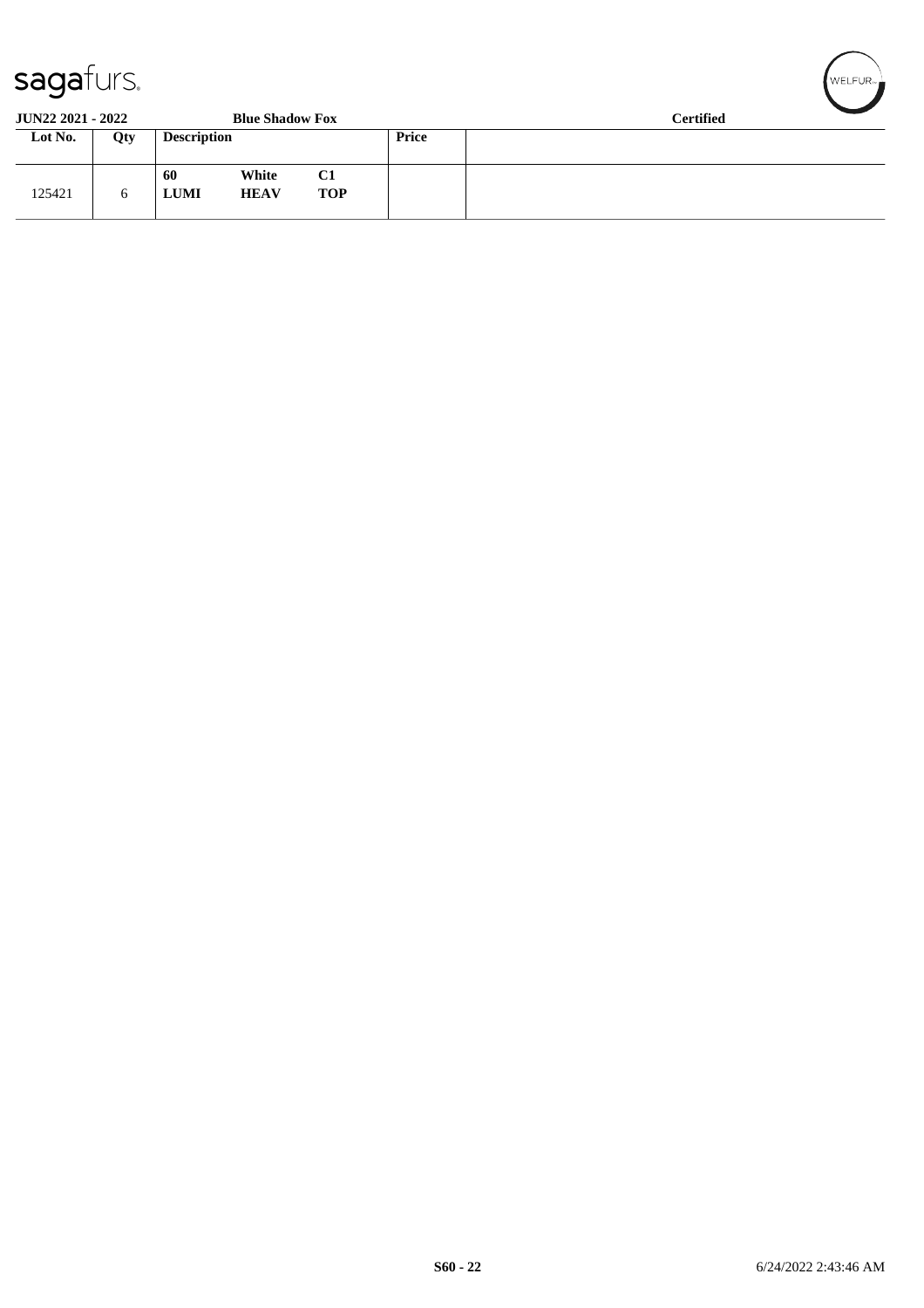| JUN22 2021 - 2022                                            |     |                    | <b>Blue Shadow Fox</b> |       |                                      | <b>Certified</b> |
|--------------------------------------------------------------|-----|--------------------|------------------------|-------|--------------------------------------|------------------|
| Lot No.                                                      | Qty | <b>Description</b> |                        |       | Price                                |                  |
| **************<br>$* 125481$<br>$\ast$                       | 63  | 50<br><b>SROY</b>  | White<br><b>HEAV</b>   | C1/C2 |                                      |                  |
| $_{\ast}$<br>$* 125482$<br>* * * * * * * * * * * * * *       | 60  |                    | 123 Skins              |       | $\ast$<br>$\ast$<br>* * * * * * *    |                  |
| **************<br>$* 125483$<br>$\ast$<br>$\overline{\ast}$  | 63  | 50<br><b>SROY</b>  | White<br><b>HEAV</b>   | C1/C2 |                                      |                  |
| $* 125484$<br>$\ast$<br>$\overline{\phantom{1}}$             | 56  |                    | $\overline{c}$         |       | $\ast$<br>$\ast$<br>$\ast$<br>$\ast$ |                  |
| $* 125485$<br>******** <mark>******</mark>                   | 19  |                    | $138~\mathrm{Skins}$   |       | $\ast$<br>* * * * * * *              |                  |
| ******** <mark>******</mark><br>$*125486$<br>$\ast$          | 70  | 50<br><b>SROY</b>  | White                  | C1/C2 |                                      |                  |
| $\overline{\ast}$<br>$* 125487$<br>$\ast$                    | 63  |                    | $\overline{c}$         |       | $\ast$<br>$\ast$<br>$\ast$           |                  |
| $\overline{\phantom{1}}$<br>$* 125488$<br>$\ast$             | 63  |                    | 3                      |       | $\ast$<br>$\ast$<br>$\ast$           |                  |
| $\ast$<br>$* 125489$<br>$\ast$                               | 63  |                    | 4                      |       | $\ast$<br>$\ast$<br>$\ast$           |                  |
| $\ast$<br>$*125490$<br>$\ast$                                | 63  |                    | $\sqrt{5}$             |       | $\ast$<br>$\ast$<br>$\ast$           |                  |
| $\ast$<br>$* 125491$<br>$\ast$                               | 63  |                    | $\sqrt{6}$             |       | $\ast$<br>$\ast$<br>$\ast$           |                  |
| $\ast$<br>$*125492$<br>$\ast$                                | 63  |                    | $\tau$                 |       | $\ast$<br>$\ast$<br>$\ast$           |                  |
| $\ast$<br>$*125493$<br>$\ast$                                | 63  |                    | $\,8\,$                |       | $\ast$<br>$\ast$<br>$\ast$           |                  |
| $\overline{\phantom{a}}$<br>$* 125494$<br>$*$                | 63  |                    | $\overline{9}$         |       | $\ast$<br>$\ast$<br>$\ast$           |                  |
| $_{\ast}$<br>$* 125495$<br>$*$                               | 63  |                    | $10\,$                 |       | $\ast$<br>$\ast$<br>$\ast$           |                  |
| $\overline{\ast}$<br>* 125496<br>* * * * * * * * * * * * * * | 26  |                    | 663 Skins              |       | $\ast$<br>$\ast$<br>* * * * * * *    |                  |
| 125497                                                       | 36  | 50<br><b>SROY</b>  | White                  | C3/C4 |                                      |                  |
| ******** <mark>******</mark><br>* 125498<br>$\ast$           | 77  | 50<br><b>SROY</b>  | White<br><b>LGHT</b>   | C1/C2 |                                      |                  |
| $\ast$<br>* 125499<br>$\ast$                                 | 70  |                    | $\sqrt{2}$             |       | $\ast$<br>$\ast$<br>$\ast$           |                  |
| $\overline{\phantom{a}}$<br>$*125500$<br>$*$                 | 70  |                    | $\mathfrak{Z}$         |       | $\ast$<br>$\ast$<br>$\ast$           |                  |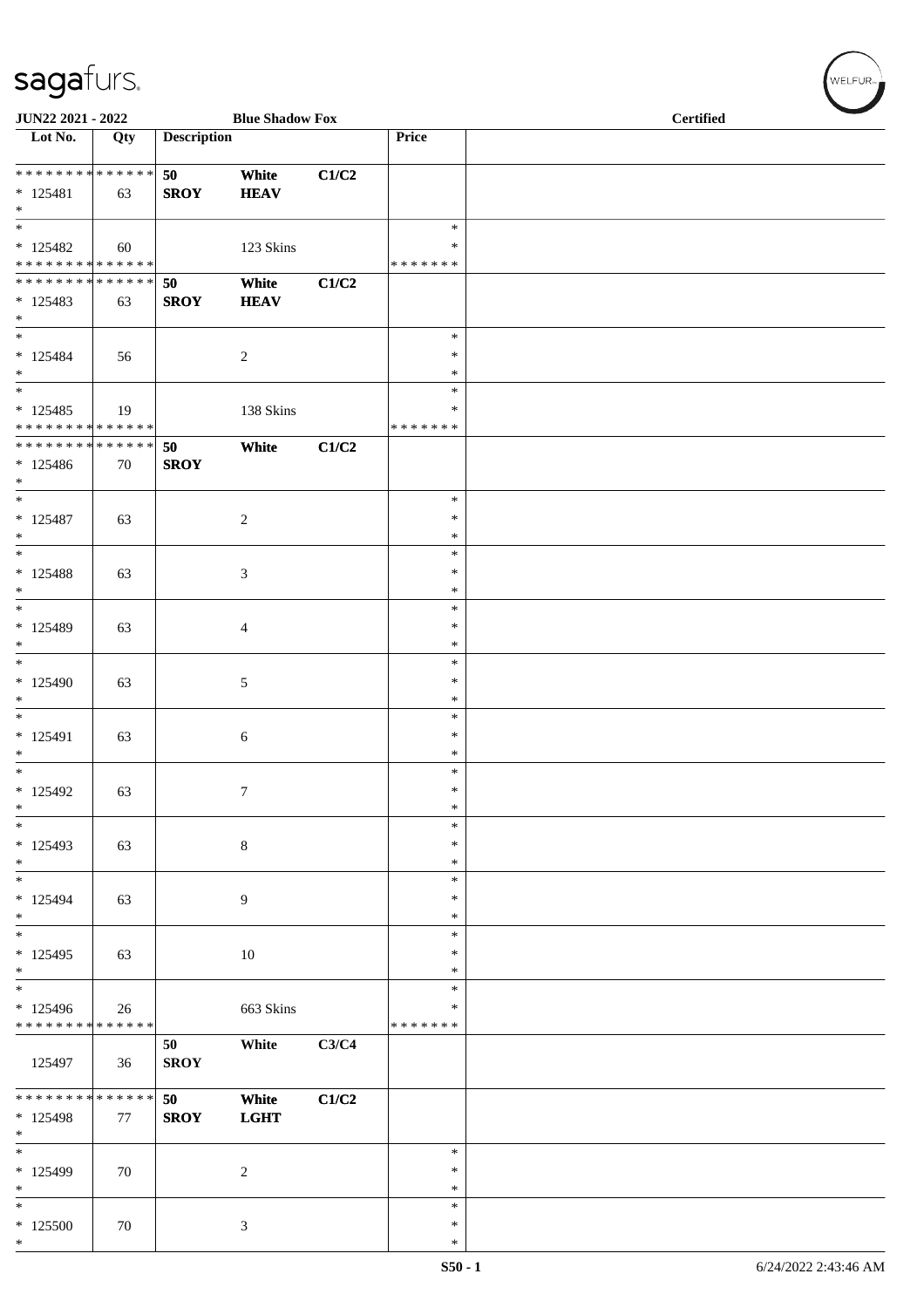| JUN22 2021 - 2022                                                  |        |                    | <b>Blue Shadow Fox</b> |                           |                                   | <b>Certified</b> |
|--------------------------------------------------------------------|--------|--------------------|------------------------|---------------------------|-----------------------------------|------------------|
| $\overline{\phantom{1}}$ Lot No.                                   | Qty    | <b>Description</b> |                        |                           | Price                             |                  |
| $\overline{\ }$<br>$*$ 125501<br>******** <mark>******</mark>      | 29     | 50<br><b>SROY</b>  | White<br><b>LGHT</b>   | $\mathbf{C1}/\mathbf{C2}$ | $\ast$<br>$\ast$<br>* * * * * * * |                  |
| ******** <mark>******</mark><br>$*125502$<br>$\ast$                | 77     | 50<br><b>SAGA</b>  | White                  | C1/C2                     |                                   |                  |
| $\overline{\phantom{a}^*}$<br>$*125503$<br>$*$ $*$                 | 70     |                    | $\sqrt{2}$             |                           | $\ast$<br>$\ast$<br>$\ast$        |                  |
| $*125504$<br>$\ast$                                                | 70     |                    | $\sqrt{3}$             |                           | $\ast$<br>$\ast$<br>$\ast$        |                  |
| $\overline{\ast}$<br>$*125505$<br>$\ast$                           | 70     |                    | $\overline{4}$         |                           | $\ast$<br>$\ast$<br>$\ast$        |                  |
| $_{\ast}$<br>$*125506$<br>$\ast$<br>$_{\ast}^{-}$                  | 70     |                    | $\sqrt{5}$             |                           | $\ast$<br>∗<br>$\ast$             |                  |
| $* 125507$<br>$\ast$<br>$_{\ast}^{-}$                              | 70     |                    | $\sqrt{6}$             |                           | $\ast$<br>$\ast$<br>$\ast$        |                  |
| $*125508$<br>$*$                                                   | 70     |                    | $\boldsymbol{7}$       |                           | $\ast$<br>$\ast$<br>$\ast$        |                  |
| $\overline{\phantom{a}^*}$<br>$*125509$<br>$\ast$                  | 70     |                    | $\,8\,$                |                           | $\ast$<br>$\ast$<br>$\ast$        |                  |
| $\overline{\ast}$<br>$* 125510$<br>$\ast$                          | 70     |                    | 9                      |                           | $\ast$<br>$\ast$<br>$\ast$        |                  |
| $\ast$<br>$* 125511$<br>$\ast$                                     | 70     |                    | 10                     |                           | $\ast$<br>$\ast$<br>$\ast$        |                  |
| $\overline{\phantom{0}}$<br>$* 125512$<br>$\ast$                   | 70     |                    | 11                     |                           | $\ast$<br>$\ast$<br>$\ast$        |                  |
| $\ast$<br>$* 125513$<br>$\ast$                                     | $70\,$ |                    | 12                     |                           | $\ast$<br>*<br>$\ast$             |                  |
| $\overline{\phantom{1}}$<br>$* 125514$<br>$*$<br>$\overline{\ast}$ | 70     |                    | 13                     |                           | $\ast$<br>$\ast$<br>$\ast$        |                  |
| $* 125515$<br>$\ast$<br>$\overline{\phantom{a}^*}$                 | 70     |                    | 14                     |                           | $\ast$<br>$\ast$<br>$\ast$        |                  |
| $* 125516$<br>* * * * * * * * * * * * * *                          | 23     |                    | 1010 Skins             |                           | $\ast$<br>$\ast$<br>* * * * * * * |                  |
| 125517                                                             | 79     | 50<br><b>SAGA</b>  | White                  | C3/C4                     |                                   |                  |
| ******** <mark>******</mark><br>$* 125518$<br>$\ast$               | 84     | 50<br><b>SAGA</b>  | White<br><b>LGHT</b>   | C1/C2                     |                                   |                  |
| $_{\ast}$<br>* 125519<br>$\ast$                                    | 77     |                    | $\overline{c}$         |                           | $\ast$<br>$\ast$<br>$\ast$        |                  |
| $_{\ast}^{-}$<br>$*125520$<br>$*$                                  | 77     |                    | $\mathfrak{Z}$         |                           | $\ast$<br>$\ast$<br>$\ast$        |                  |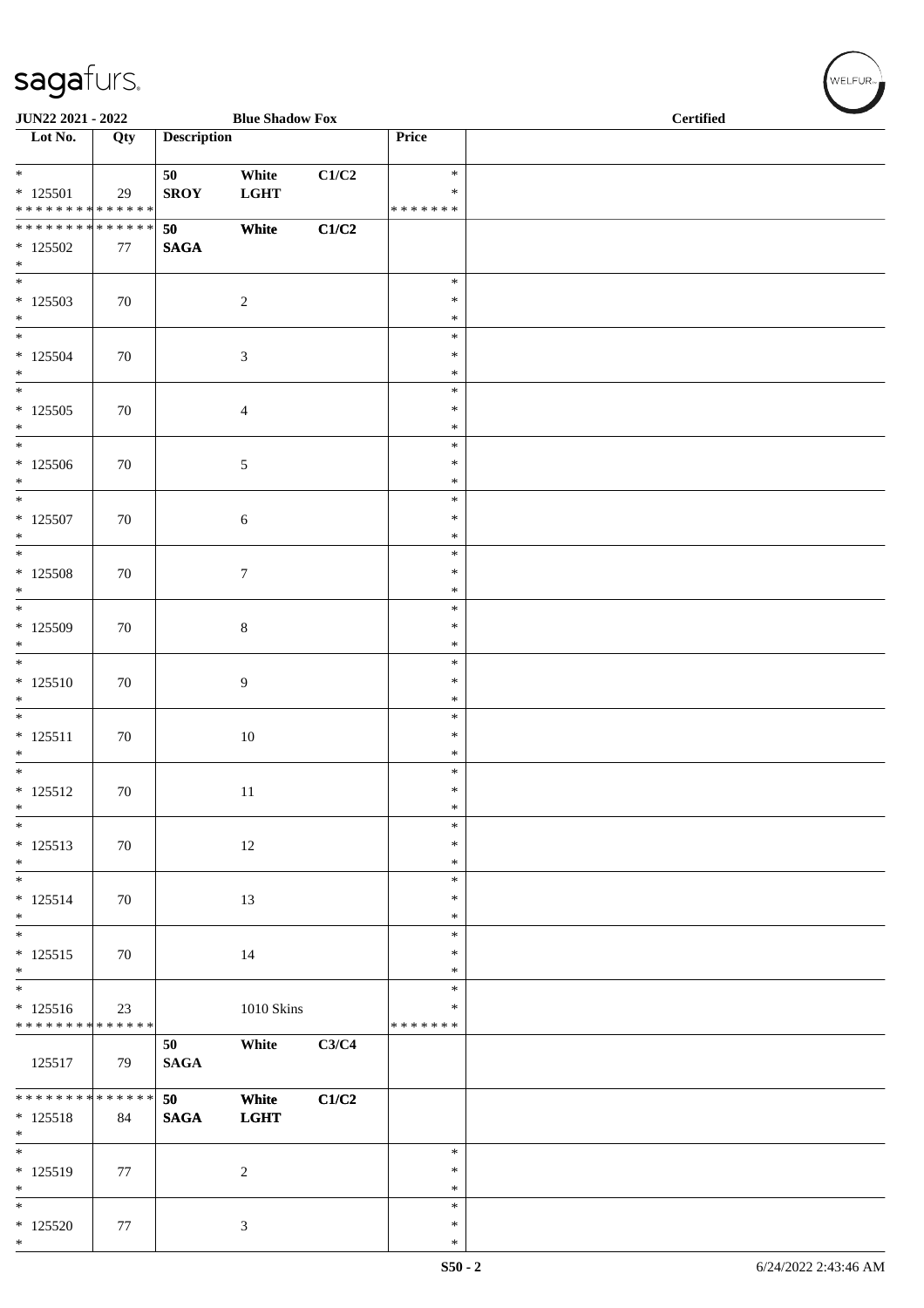| JUN22 2021 - 2022                                                        |     |                        | <b>Blue Shadow Fox</b> |       |                                   | <b>Certified</b> |  |  |  |
|--------------------------------------------------------------------------|-----|------------------------|------------------------|-------|-----------------------------------|------------------|--|--|--|
| Lot No.                                                                  | Qty | <b>Description</b>     |                        |       | Price                             |                  |  |  |  |
| $\ast$<br>$* 125521$<br>$\ast$                                           | 77  | 50<br>$\mathbf{SAGA}$  | White<br><b>LGHT</b>   | C1/C2 | $\ast$<br>$\ast$<br>$\ast$        |                  |  |  |  |
| $\overline{\ast}$<br>$* 125522$<br>$\ast$                                | 77  |                        | $\mathfrak{S}$         |       | $\ast$<br>$\ast$<br>$\ast$        |                  |  |  |  |
| $\ast$<br>$* 125523$<br>$\ast$                                           | 77  |                        | $\sqrt{6}$             |       | $\ast$<br>$\ast$<br>$\ast$        |                  |  |  |  |
| $\ast$<br>$* 125524$<br>$\ast$                                           | 77  |                        | $\tau$                 |       | $\ast$<br>*<br>$\ast$             |                  |  |  |  |
| $_{\ast}$<br>$* 125525$<br>$\ast$                                        | 77  |                        | $\,8\,$                |       | $\ast$<br>$\ast$<br>$\ast$        |                  |  |  |  |
| $\ast$<br>$* 125526$<br>* * * * * * * * * * * * * * *                    | 72  |                        | 695 Skins              |       | $\ast$<br>*<br>* * * * * * *      |                  |  |  |  |
| ******** <mark>******</mark><br>$* 125527$<br>$\ast$                     | 84  | 50<br>${\bf S}{\bf I}$ | White                  | C1/C2 |                                   |                  |  |  |  |
| $\ast$<br>$* 125528$<br>$\ast$                                           | 77  |                        | $\sqrt{2}$             |       | $\ast$<br>$\ast$<br>$\ast$        |                  |  |  |  |
| $\ast$<br>* 125529<br>$\ast$<br>$\overline{\ast}$                        | 77  |                        | $\mathfrak{Z}$         |       | $\ast$<br>$\ast$<br>$\ast$        |                  |  |  |  |
| $*125530$<br>$\ast$<br>$\overline{\phantom{a}^*}$                        | 77  |                        | $\overline{4}$         |       | $\ast$<br>*<br>$\ast$             |                  |  |  |  |
| $* 125531$<br>* * * * * * * * * * * * * *                                | 81  |                        | 396 Skins              |       | $\ast$<br>$\ast$<br>* * * * * * * |                  |  |  |  |
| **************<br>$*125532$<br>$\ast$<br>$\ast$                          | 63  | 50<br><b>SROY</b>      | 2XP<br><b>HEAV</b>     | C1/C2 | $\ast$                            |                  |  |  |  |
| $* 125533$<br>$\ast$<br>$\overline{\phantom{0}}$                         | 56  |                        | $\sqrt{2}$             |       | ∗<br>$\ast$                       |                  |  |  |  |
| $* 125534$<br>$\ast$<br>$\ast$                                           | 56  |                        | 3                      |       | $\ast$<br>$\ast$<br>$\ast$        |                  |  |  |  |
| $* 125535$<br>$\ast$<br>$\overline{\phantom{a}^*}$                       | 56  |                        | $\overline{4}$         |       | *<br>$\ast$<br>$\ast$<br>$\ast$   |                  |  |  |  |
| $*125536$<br>$\ast$<br>$_{\ast}$                                         | 56  |                        | $\sqrt{5}$             |       | $\ast$<br>∗                       |                  |  |  |  |
| $* 125537$<br>* * * * * * * * * * * * * *<br>* * * * * * * * * * * * * * | 60  |                        | 347 Skins              |       | $\ast$<br>$\ast$<br>* * * * * * * |                  |  |  |  |
| $*125538$<br>$\ast$<br>$\overline{\phantom{0}}$                          | 63  | 50<br><b>SROY</b>      | 2XP<br><b>HEAV</b>     | C1/C2 | $\ast$                            |                  |  |  |  |
| * 125539<br>$\ast$<br>$\overline{\ast}$                                  | 56  |                        | $\overline{c}$         |       | $\ast$<br>*                       |                  |  |  |  |
| $*125540$<br>* * * * * * * * * * * * * *                                 | 33  |                        | 152 Skins              |       | $\ast$<br>$\ast$<br>* * * * * * * |                  |  |  |  |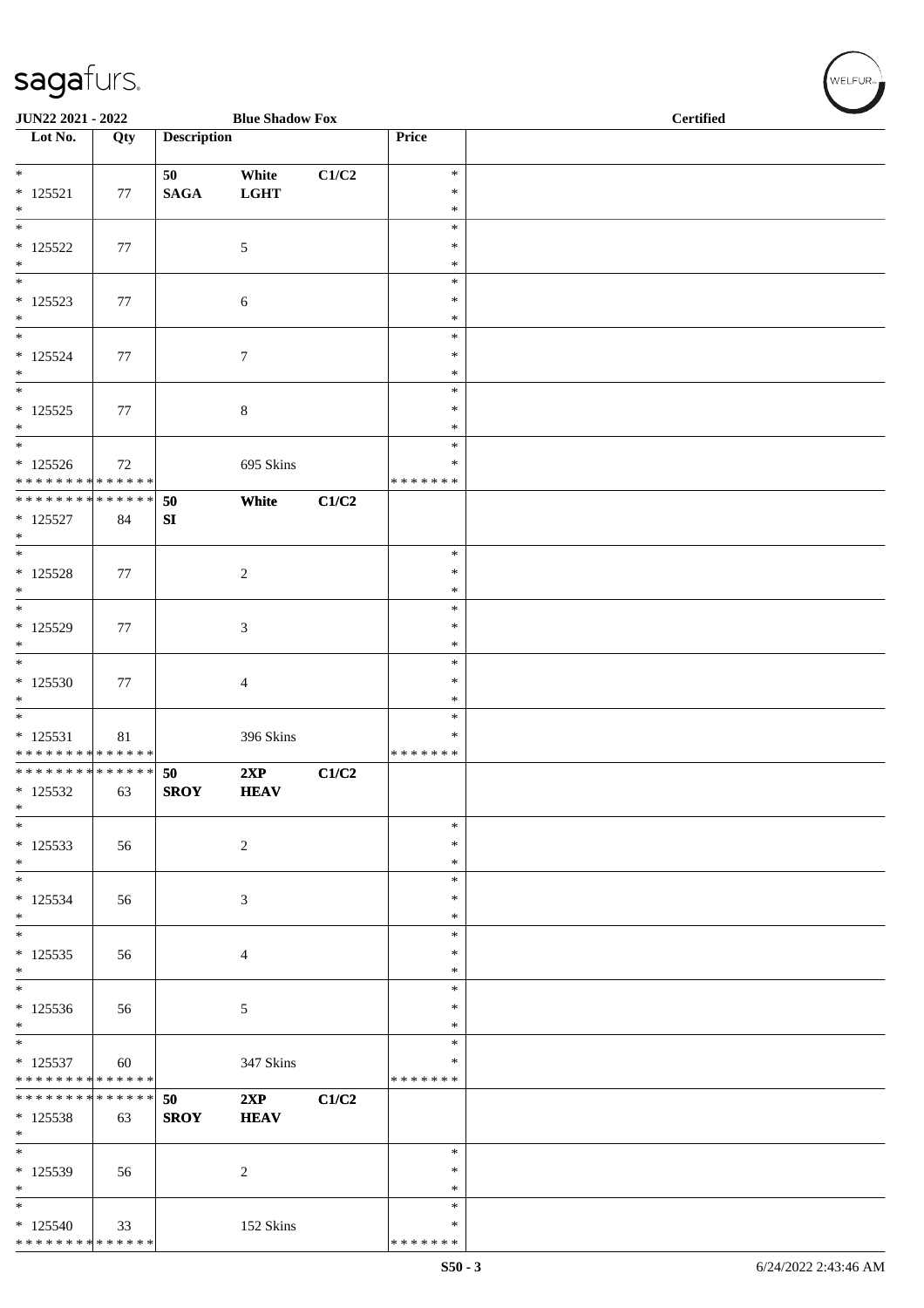|                                                       | JUN22 2021 - 2022<br><b>Blue Shadow Fox</b> |                    |                  |       |                  | <b>Certified</b> |
|-------------------------------------------------------|---------------------------------------------|--------------------|------------------|-------|------------------|------------------|
| $\overline{\phantom{1}}$ Lot No.                      | Qty                                         | <b>Description</b> |                  |       | Price            |                  |
| * * * * * * * * * * * * * *                           |                                             | 50                 | 2XP              | C1/C2 |                  |                  |
| $* 125541$<br>$\ast$                                  | 70                                          | <b>SROY</b>        |                  |       |                  |                  |
| $\overline{\ast}$                                     |                                             |                    |                  |       | $\ast$           |                  |
| $* 125542$                                            | 63                                          |                    | $\overline{2}$   |       | $\ast$<br>$\ast$ |                  |
| $*$                                                   |                                             |                    |                  |       | $\ast$           |                  |
| $* 125543$<br>$\ast$                                  | 63                                          |                    | $\mathfrak{Z}$   |       | $\ast$<br>$\ast$ |                  |
| $\overline{\phantom{0}}$                              |                                             |                    |                  |       | $\ast$           |                  |
| $* 125544$<br>$\ast$                                  | 63                                          |                    | $\overline{4}$   |       | $\ast$<br>$\ast$ |                  |
| $\frac{1}{*}$                                         |                                             |                    |                  |       | $\ast$           |                  |
| $* 125545$<br>$\ast$                                  | 63                                          |                    | $5\phantom{.0}$  |       | $\ast$<br>$\ast$ |                  |
| $\overline{\phantom{0}}$                              |                                             |                    |                  |       | $\ast$           |                  |
| $* 125546$<br>$*$                                     | 63                                          |                    | $\sqrt{6}$       |       | $\ast$<br>$\ast$ |                  |
| $\overline{\phantom{0}}$                              |                                             |                    |                  |       | $\ast$           |                  |
| $* 125547$<br>$*$                                     | 63                                          |                    | $\boldsymbol{7}$ |       | $\ast$<br>$\ast$ |                  |
| $\overline{\phantom{0}}$                              |                                             |                    |                  |       | $\ast$           |                  |
| $* 125548$<br>$*$                                     | 63                                          |                    | $\,8\,$          |       | $\ast$<br>$\ast$ |                  |
| $\overline{\ast}$                                     |                                             |                    |                  |       | $\ast$           |                  |
| $* 125549$<br>$\ast$                                  | 63                                          |                    | $\overline{9}$   |       | $\ast$<br>$\ast$ |                  |
| $\overline{\ast}$                                     |                                             |                    |                  |       | $\ast$           |                  |
| $*125550$                                             | 63                                          |                    | $10\,$           |       | $\ast$<br>$\ast$ |                  |
| $*$<br>$*$                                            |                                             |                    |                  |       | $\ast$           |                  |
| $* 125551$<br>$\ast$                                  | 63                                          |                    | $11\,$           |       | $\ast$<br>$\ast$ |                  |
|                                                       |                                             |                    |                  |       | $\ast$           |                  |
| $* 125552$<br>$\ast$                                  | 63                                          |                    | 12               |       | $\ast$<br>$\ast$ |                  |
| $\overline{\phantom{0}}$                              |                                             |                    |                  |       | $\ast$           |                  |
| $* 125553$                                            | 63                                          |                    | 13               |       | $\ast$<br>$\ast$ |                  |
| $\begin{array}{c}\n * \\  * \\  \hline\n \end{array}$ |                                             |                    |                  |       | $\ast$           |                  |
| $* 125554$<br>$*$                                     | 63                                          |                    | $14\,$           |       | $\ast$<br>$\ast$ |                  |
| $\overline{\ast}$                                     |                                             |                    |                  |       | $\ast$           |                  |
| $* 125555$<br>$*$                                     | 63                                          |                    | 15               |       | $\ast$<br>$\ast$ |                  |
| $\overline{\phantom{0}}$                              |                                             |                    |                  |       | $\ast$           |                  |
| $* 125556$<br>$*$                                     | 63                                          |                    | $16\,$           |       | $\ast$<br>$\ast$ |                  |
|                                                       |                                             |                    |                  |       | $\ast$           |                  |
| $* 125557$<br>$*$                                     | 63                                          |                    | 17               |       | $\ast$<br>$\ast$ |                  |
|                                                       |                                             |                    |                  |       | $\ast$<br>$\ast$ |                  |
| $* 125558$<br>$*$                                     | 63                                          |                    | $18\,$           |       | $\ast$           |                  |
| $\overline{\ast}$                                     |                                             |                    |                  |       | $\ast$           |                  |
| $* 125559$<br>$\ast$                                  | 63                                          |                    | $19\,$           |       | $\ast$<br>$\ast$ |                  |
| $\overline{\phantom{0}}$                              |                                             |                    |                  |       | $\ast$           |                  |
| $*125560$<br>$*$                                      | 63                                          |                    | 20               |       | $\ast$<br>$\ast$ |                  |

 $(\forall ELFUR_{\approx})$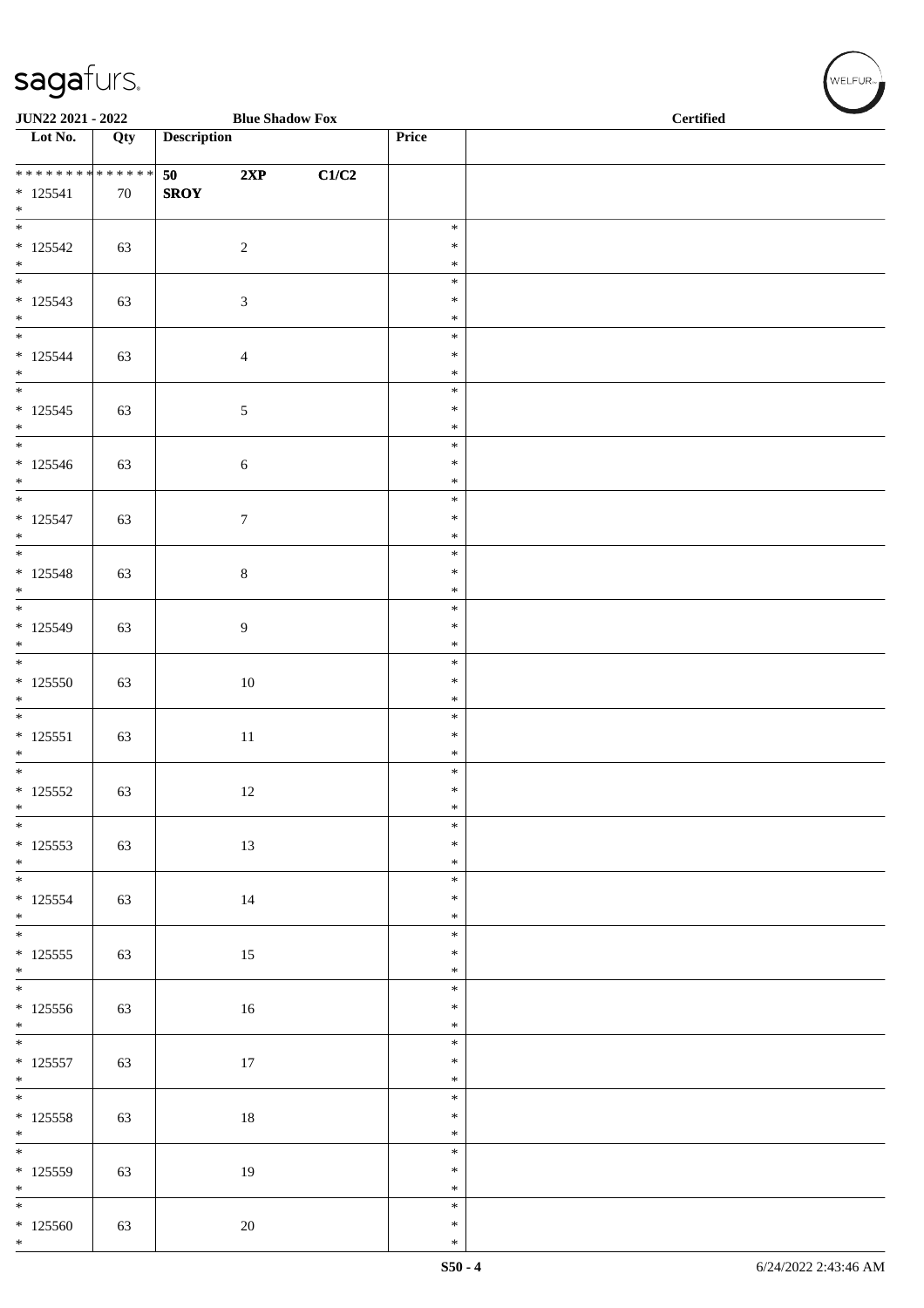| JUN22 2021 - 2022                            |     |                    | <b>Blue Shadow Fox</b> |       |                                   | Certified |  |  |  |  |
|----------------------------------------------|-----|--------------------|------------------------|-------|-----------------------------------|-----------|--|--|--|--|
| $\overline{\phantom{1}}$ Lot No.             | Qty | <b>Description</b> |                        |       | Price                             |           |  |  |  |  |
| $*$                                          |     | 50                 | 2XP                    | C1/C2 | $\ast$                            |           |  |  |  |  |
| $* 125561$<br>$\ast$                         | 63  | <b>SROY</b>        |                        |       | $\ast$<br>$\ast$                  |           |  |  |  |  |
| $\ast$<br>$*125562$                          | 63  |                    | $22\,$                 |       | $\ast$<br>$\ast$                  |           |  |  |  |  |
| $*$<br>$\overline{\phantom{0}}$              |     |                    |                        |       | $\ast$<br>$\ast$                  |           |  |  |  |  |
| $*125563$<br>$\ast$                          | 63  |                    | 23                     |       | $\ast$<br>$\ast$                  |           |  |  |  |  |
| $\overline{\ast}$<br>$* 125564$<br>$*$       | 63  |                    | $24\,$                 |       | $\ast$<br>$\ast$<br>$\ast$        |           |  |  |  |  |
| $\overline{\phantom{a}^*}$                   |     |                    |                        |       | $\ast$                            |           |  |  |  |  |
| $* 125565$<br>$*$                            | 63  |                    | $25\,$                 |       | $\ast$<br>$\ast$                  |           |  |  |  |  |
| $\overline{\phantom{0}}$<br>$*125566$<br>$*$ | 63  |                    | $26\,$                 |       | $\ast$<br>$\ast$<br>$\ast$        |           |  |  |  |  |
| $*$                                          |     |                    |                        |       | $\ast$                            |           |  |  |  |  |
| $* 125567$<br>$\ast$                         | 63  |                    | $27\,$                 |       | $\ast$<br>$\ast$                  |           |  |  |  |  |
| $\overline{\phantom{0}}$<br>$* 125568$       | 56  |                    | $28\,$                 |       | $\ast$<br>$\ast$                  |           |  |  |  |  |
| $\ast$<br>$\overline{\phantom{0}}$           |     |                    |                        |       | $\ast$                            |           |  |  |  |  |
| $*125569$<br>* * * * * * * * * * * * * *     | 23  |                    | 1787 Skins             |       | $\ast$<br>$\ast$<br>* * * * * * * |           |  |  |  |  |
| * * * * * * * * * * * * * *<br>$*125570$     | 70  | 50<br><b>SROY</b>  | 2XP                    | C1/C2 |                                   |           |  |  |  |  |
| $\ast$<br>$\overline{\phantom{0}}$           |     |                    |                        |       |                                   |           |  |  |  |  |
| $* 125571$                                   | 63  |                    | $\boldsymbol{2}$       |       | $\ast$<br>$\ast$                  |           |  |  |  |  |
| $\ast$<br>$*$                                |     |                    |                        |       | $\ast$<br>$\ast$                  |           |  |  |  |  |
| $* 125572$<br>$\ast$                         | 63  |                    | $\mathfrak{Z}$         |       | $\ast$<br>$\ast$                  |           |  |  |  |  |
| $\ast$                                       |     |                    |                        |       | $\ast$                            |           |  |  |  |  |
| $* 125573$<br>$\ast$                         | 63  |                    | $\overline{4}$         |       | $\ast$<br>$\ast$                  |           |  |  |  |  |
| $\frac{1}{1}$<br>$* 125574$                  | 42  |                    | $301~\rm Skins$        |       | $\ast$<br>∗                       |           |  |  |  |  |
| * * * * * * * * * * * * * *                  |     |                    |                        |       | * * * * * * *                     |           |  |  |  |  |
| **************<br>$* 125575$<br>$\ast$       | 70  | 50<br><b>SROY</b>  | 2XP                    | C3/C4 |                                   |           |  |  |  |  |
| $\ast$<br>$* 125576$                         | 63  |                    | $\overline{2}$         |       | $\ast$<br>$\ast$                  |           |  |  |  |  |
| $\ast$<br>$\overline{\phantom{a}^*}$         |     |                    |                        |       | $\ast$<br>$\ast$                  |           |  |  |  |  |
| $* 125577$<br>$\ast$                         | 63  |                    | $\mathfrak{Z}$         |       | ∗<br>$\ast$                       |           |  |  |  |  |
| $\overline{\ast}$<br>$* 125578$              |     |                    |                        |       | $\ast$<br>$\ast$                  |           |  |  |  |  |
| $\ast$                                       | 57  |                    | $\overline{4}$         |       | $\ast$                            |           |  |  |  |  |
| $\ast$<br>* 125579                           | 21  |                    | 274 Skins              |       | $\ast$<br>$\ast$                  |           |  |  |  |  |
| * * * * * * * * * * * * * *                  |     |                    |                        |       | * * * * * * *                     |           |  |  |  |  |
| 125580                                       | 49  | 50<br><b>SROY</b>  | 2XP                    | C3/C4 |                                   |           |  |  |  |  |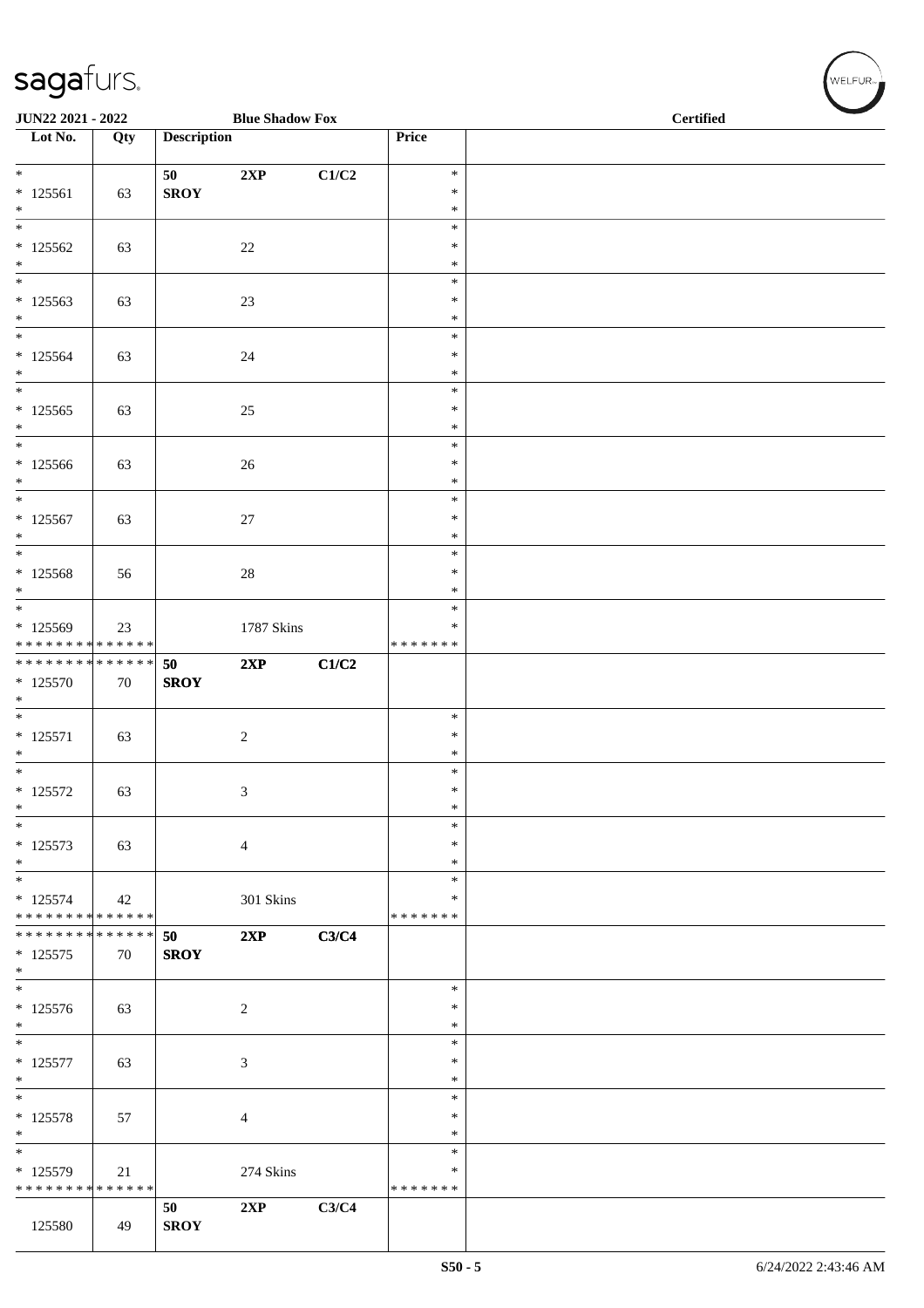| JUN22 2021 - 2022                                                      |     |                    | <b>Blue Shadow Fox</b>      |       |                                      | <b>Certified</b> |
|------------------------------------------------------------------------|-----|--------------------|-----------------------------|-------|--------------------------------------|------------------|
| Lot No.                                                                | Qty | <b>Description</b> |                             |       | Price                                |                  |
| * * * * * * * * * * * * * *<br>$* 125581$<br>$\ast$                    | 77  | 50<br><b>SROY</b>  | 2XP<br><b>LGHT</b>          | C1/C2 |                                      |                  |
| $\overline{\phantom{0}}$<br>$* 125582$<br>$\ast$                       | 70  |                    | $\sqrt{2}$                  |       | $\ast$<br>$\ast$<br>$\ast$           |                  |
| $\overline{\phantom{0}}$<br>$* 125583$<br>$*$<br>$\overline{\ast}$     | 70  |                    | $\ensuremath{\mathfrak{Z}}$ |       | $\ast$<br>$\ast$<br>$\ast$           |                  |
| $* 125584$<br>$*$<br>$\overline{\phantom{0}}$                          | 70  |                    | $\overline{4}$              |       | $\ast$<br>$\ast$<br>$\ast$<br>$\ast$ |                  |
| $* 125585$<br>$\ast$<br>$*$                                            | 70  |                    | 5                           |       | $\ast$<br>$\ast$<br>$\ast$           |                  |
| $*125586$<br>$\ast$<br>$\overline{\ast}$                               | 70  |                    | $\sqrt{6}$                  |       | $\ast$<br>$\ast$<br>$\ast$           |                  |
| $* 125587$<br>$\ast$<br>$\overline{\phantom{0}}$                       | 70  |                    | $\boldsymbol{7}$            |       | $\ast$<br>$\ast$<br>$\ast$           |                  |
| $*$ 125588<br>$\ast$<br>$\overline{\phantom{0}}$                       | 70  |                    | $\,8\,$                     |       | $\ast$<br>$\ast$<br>$\ast$           |                  |
| $* 125589$<br>$\ast$<br>$*$                                            | 70  |                    | $\overline{9}$              |       | $\ast$<br>$\ast$<br>$\ast$           |                  |
| $*125590$<br>$\ast$<br>$\ast$                                          | 70  |                    | 10                          |       | $\ast$<br>$\ast$<br>$\ast$           |                  |
| $* 125591$<br>$\ast$<br>$\overline{\phantom{0}}$                       | 68  |                    | 11                          |       | $\ast$<br>$\ast$<br>$\ast$           |                  |
| * 125592<br>* * * * * * * * * * * * * *<br>* * * * * * * * * * * * * * | 21  | 50                 | 796 Skins<br>2XP            | C1/C2 | $\ast$<br>* * * * * * *              |                  |
| $*125593$<br>$*$                                                       | 77  | <b>SAGA</b>        |                             |       | $\ast$                               |                  |
| * 125594<br>$*$<br>$\overline{\phantom{0}}$                            | 70  |                    | $\sqrt{2}$                  |       | $\ast$<br>$\ast$<br>$\ast$           |                  |
| $* 125595$<br>$*$<br>$\overline{\phantom{0}}$                          | 70  |                    | $\mathfrak{Z}$              |       | $\ast$<br>$\ast$<br>$\ast$           |                  |
| $* 125596$<br>$*$                                                      | 70  |                    | $\overline{4}$              |       | $\ast$<br>$\ast$<br>$\ast$           |                  |
| $* 125597$<br>$*$<br>$\overline{\phantom{0}}$                          | 70  |                    | $\mathfrak{S}$              |       | $\ast$<br>$\ast$                     |                  |
| $* 125598$<br>$\ast$<br>$\overline{\phantom{0}}$                       | 70  |                    | $\sqrt{6}$                  |       | $\ast$<br>$\ast$<br>$\ast$           |                  |
| * 125599<br>$\ast$<br>$\overline{\phantom{0}}$                         | 70  |                    | $\boldsymbol{7}$            |       | $\ast$<br>$\ast$<br>$\ast$           |                  |
| $*125600$<br>$*$                                                       | 70  |                    | $\,8\,$                     |       | $\ast$<br>$\ast$<br>$\ast$           |                  |

WELFUR<sub>T</sub>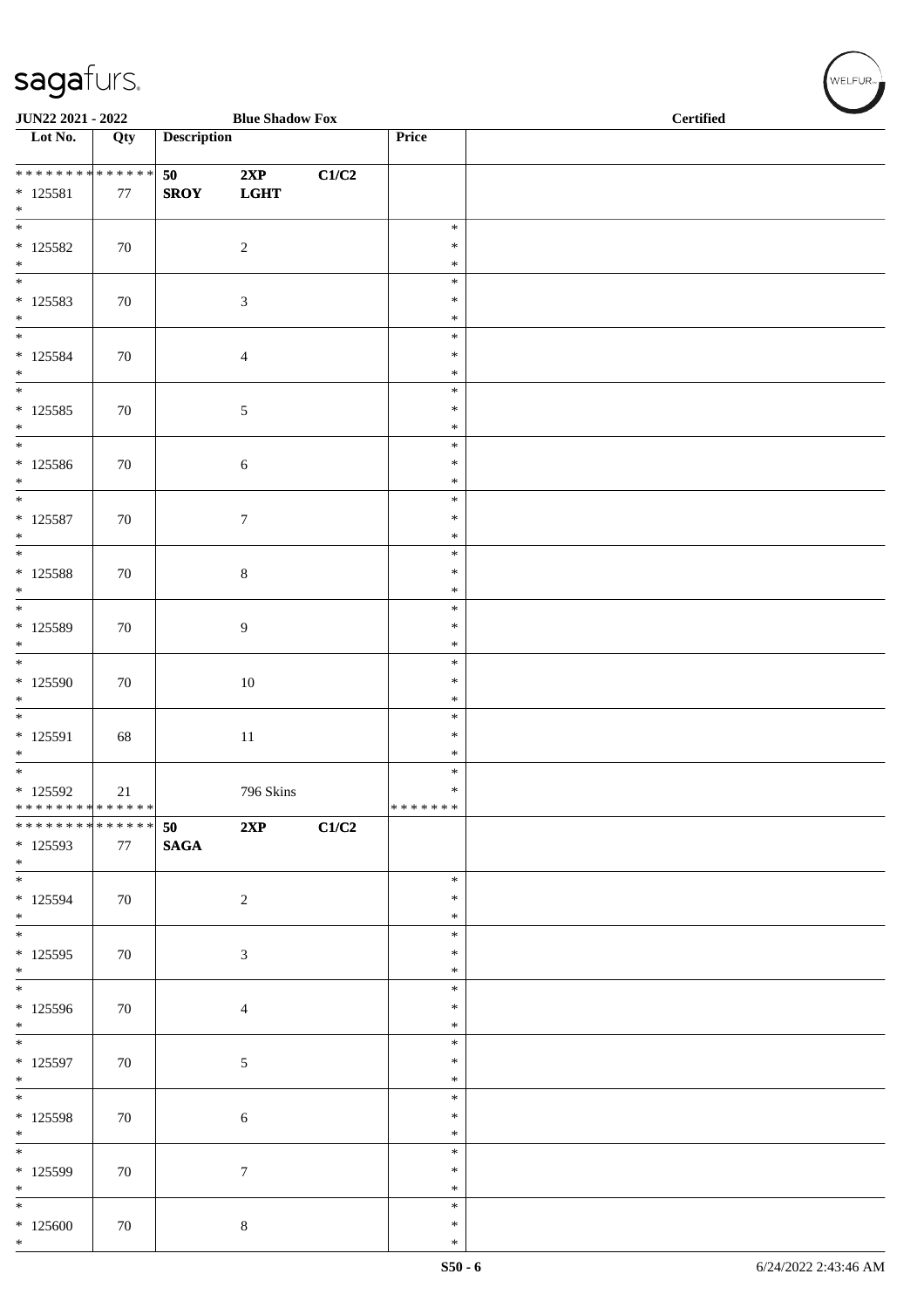| JUN22 2021 - 2022                    |        |                    | <b>Blue Shadow Fox</b> |       |                  | <b>Certified</b> |  |
|--------------------------------------|--------|--------------------|------------------------|-------|------------------|------------------|--|
| $\overline{\phantom{1}}$ Lot No.     | Qty    | <b>Description</b> |                        |       | Price            |                  |  |
| $\overline{\ast}$                    |        | 50                 | 2XP                    | C1/C2 | $\ast$           |                  |  |
| $*125601$                            | 70     | $\mathbf{SAGA}$    |                        |       | $\ast$           |                  |  |
| $\ast$<br>$\frac{1}{1}$              |        |                    |                        |       | $\ast$<br>$\ast$ |                  |  |
| $*125602$                            | 70     |                    | 10                     |       | $\ast$           |                  |  |
| $\ast$<br>$\overline{\ast}$          |        |                    |                        |       | $\ast$<br>$\ast$ |                  |  |
| $*125603$                            | 70     |                    | $11\,$                 |       | $\ast$           |                  |  |
| $\ast$<br>$\overline{\phantom{a}^*}$ |        |                    |                        |       | $\ast$<br>$\ast$ |                  |  |
| $*125604$                            | 70     |                    | $12\,$                 |       | $\ast$           |                  |  |
| $\ast$<br>$\overline{\phantom{0}}$   |        |                    |                        |       | $\ast$<br>$\ast$ |                  |  |
| $*125605$                            | $70\,$ |                    | $13\,$                 |       | $\ast$           |                  |  |
| $*$<br>$\overline{\phantom{0}}$      |        |                    |                        |       | $\ast$<br>$\ast$ |                  |  |
| $*125606$                            | 70     |                    | $14\,$                 |       | $\ast$           |                  |  |
| $\ast$<br>$\overline{\ast}$          |        |                    |                        |       | $\ast$<br>$\ast$ |                  |  |
| $*125607$                            | 70     |                    | $15\,$                 |       | $\ast$           |                  |  |
| $\ast$<br>$\overline{\phantom{0}}$   |        |                    |                        |       | $\ast$<br>$\ast$ |                  |  |
| $\underset{*}{*}$ 125608             | 70     |                    | 16                     |       | $\ast$           |                  |  |
|                                      |        |                    |                        |       | $\ast$<br>$\ast$ |                  |  |
| $*125609$                            | $70\,$ |                    | $17\,$                 |       | $\ast$           |                  |  |
| $\ast$<br>$\overline{\phantom{0}}$   |        |                    |                        |       | $\ast$<br>$\ast$ |                  |  |
| $* 125610$                           | 70     |                    | $18\,$                 |       | $\ast$           |                  |  |
| $\ast$<br>$\frac{1}{1}$              |        |                    |                        |       | $\ast$<br>$\ast$ |                  |  |
| $* 125611$                           | 70     |                    | $19\,$                 |       | $\ast$           |                  |  |
| $\ast$                               |        |                    |                        |       | $\ast$           |                  |  |
| $* 125612$                           | 70     |                    | $20\,$                 |       | $\ast$<br>$\ast$ |                  |  |
| $\ast$                               |        |                    |                        |       | $\ast$           |                  |  |
| $\ast$<br>$* 125613$                 | 70     |                    | $21\,$                 |       | $\ast$<br>$\ast$ |                  |  |
| $*$<br>$\overline{\phantom{0}}$      |        |                    |                        |       | $\ast$           |                  |  |
| $* 125614$                           | 70     |                    | $22\,$                 |       | $\ast$<br>$\ast$ |                  |  |
| $*$<br>$\overline{\ }$               |        |                    |                        |       | $\ast$           |                  |  |
| $* 125615$                           | 70     |                    | $23\,$                 |       | $\ast$<br>$\ast$ |                  |  |
| $*$<br>$\overline{\phantom{0}}$      |        |                    |                        |       | $\ast$           |                  |  |
| $* 125616$                           | 70     |                    | $24\,$                 |       | $\ast$<br>$\ast$ |                  |  |
| $*$<br>$\overline{\phantom{0}}$      |        |                    |                        |       | $\ast$           |                  |  |
| $* 125617$                           | 70     |                    | $25\,$                 |       | $\ast$<br>$\ast$ |                  |  |
| $*$<br>$\overline{\phantom{0}}$      |        |                    |                        |       | $\ast$           |                  |  |
| $* 125618$                           | 70     |                    | $26\,$                 |       | $\ast$<br>$\ast$ |                  |  |
| $*$                                  |        |                    |                        |       | $\ast$           |                  |  |
| $\overline{\ast}$<br>$* 125619$      | 70     |                    | $27\,$                 |       | $\ast$<br>$\ast$ |                  |  |
| $\ast$<br>$\frac{1}{1}$              |        |                    |                        |       | $\ast$           |                  |  |
| $*125620$                            | 70     |                    | $28\,$                 |       | $\ast$<br>$\ast$ |                  |  |
| $*$                                  |        |                    |                        |       | $\ast$           |                  |  |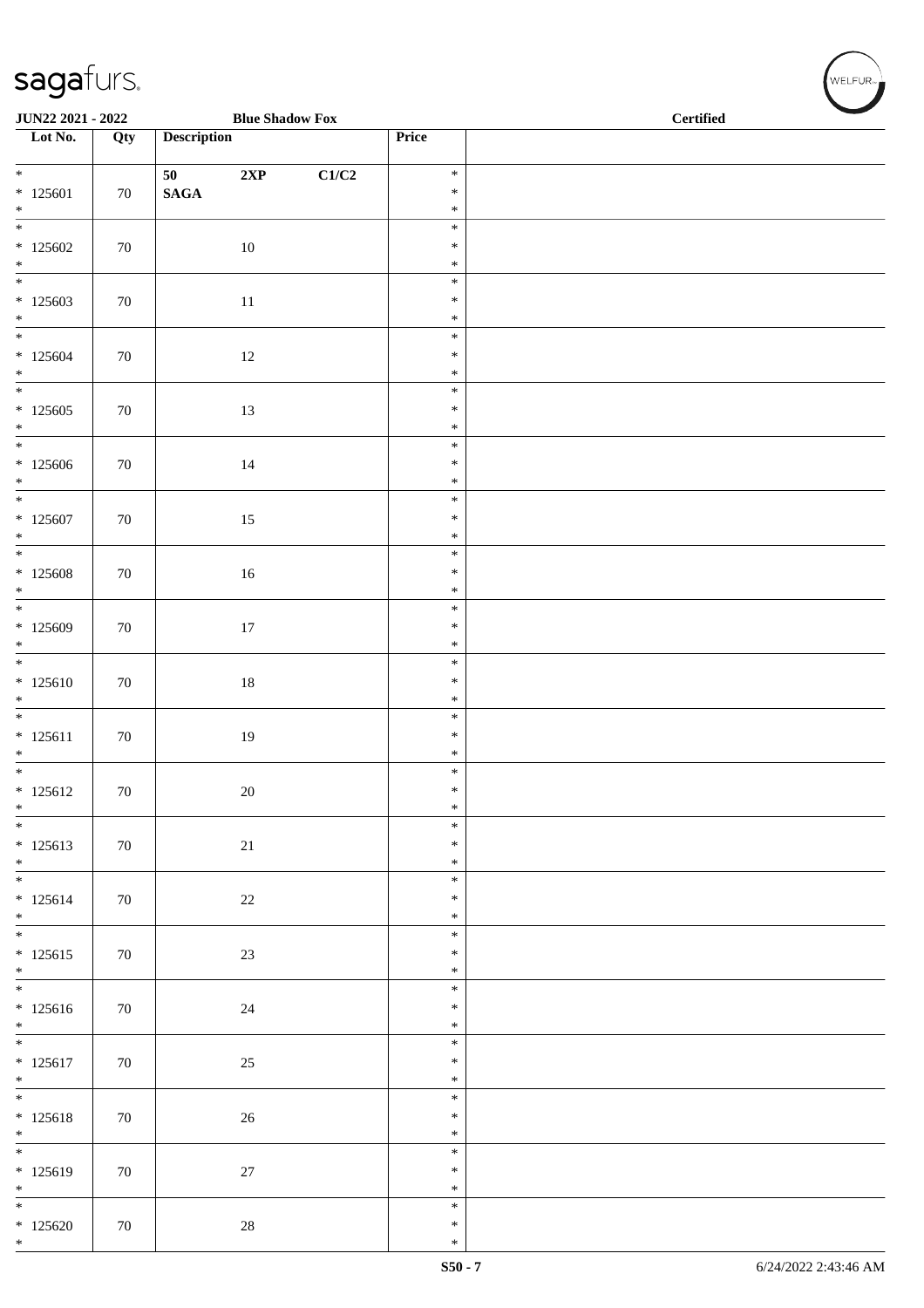| JUN22 2021 - 2022                                                      |     |                       | <b>Blue Shadow Fox</b>      |       |                                   | <b>Certified</b> |
|------------------------------------------------------------------------|-----|-----------------------|-----------------------------|-------|-----------------------------------|------------------|
| Lot No.                                                                | Qty | <b>Description</b>    |                             |       | Price                             |                  |
| $\ast$<br>$* 125621$<br>$\ast$                                         | 70  | 50<br>$\mathbf{SAGA}$ | 2XP                         | C1/C2 | $\ast$<br>$\ast$<br>$\ast$        |                  |
| $\overline{\phantom{a}^*}$<br>$*125622$<br>* * * * * * * * * * * * * * | 70  |                       | 2107 Skins                  |       | $\ast$<br>$\ast$<br>* * * * * * * |                  |
| **************<br>$*125623$<br>$\ast$                                  | 77  | 50<br><b>SAGA</b>     | 2XP                         | C3/C4 |                                   |                  |
| $\overline{\phantom{a}^*}$<br>$*125624$<br>$\ast$                      | 70  |                       | $\overline{c}$              |       | $\ast$<br>$\ast$<br>$\ast$        |                  |
| $\overline{\ast}$<br>$*125625$<br>$\ast$                               | 70  |                       | $\ensuremath{\mathfrak{Z}}$ |       | $\ast$<br>$\ast$<br>$\ast$        |                  |
| $\ast$<br>$*125626$<br>$\ast$<br>$\overline{\ast}$                     | 70  |                       | $\overline{4}$              |       | $\ast$<br>$\ast$<br>$\ast$        |                  |
| $*125627$<br>$\ast$<br>$_{\ast}^{-}$                                   | 70  |                       | $\sqrt{5}$                  |       | $\ast$<br>$\ast$<br>$\ast$        |                  |
| $*125628$<br>$\ast$<br>$\ast$                                          | 70  |                       | 6                           |       | $\ast$<br>$\ast$<br>$\ast$        |                  |
| $*125629$<br>$\ast$<br>$\ast$                                          | 70  |                       | $\boldsymbol{7}$            |       | $\ast$<br>$\ast$<br>$\ast$        |                  |
| $*125630$<br>* * * * * * * * * * * * * *                               | 73  |                       | 570 Skins                   |       | $\ast$<br>$\ast$<br>* * * * * * * |                  |
| 125631                                                                 | 57  | 50<br><b>SAGA</b>     | 2XP                         | C3/C4 |                                   |                  |
| ******** <mark>******</mark><br>$*125632$<br>$\ast$                    | 84  | 50<br><b>SAGA</b>     | 2XP<br><b>LGHT</b>          | C1/C2 |                                   |                  |
| $\overline{\ast}$<br>* 125633<br>$\ast$<br>$\overline{\phantom{a}^*}$  | 77  |                       | $\sqrt{2}$                  |       | $\ast$<br>$\ast$<br>$\ast$        |                  |
| $*125634$<br>$*$<br>$\overline{\phantom{0}}$                           | 77  |                       | $\mathfrak{Z}$              |       | $\ast$<br>$\ast$<br>$\ast$        |                  |
| $*125635$<br>$*$                                                       | 77  |                       | $\overline{4}$              |       | $\ast$<br>$\ast$<br>$\ast$        |                  |
| $\overline{\phantom{0}}$<br>$*125636$<br>$*$                           | 77  |                       | $\sqrt{5}$                  |       | $\ast$<br>$\ast$<br>$\ast$        |                  |
| $\overline{\ast}$<br>$*125637$<br>$*$                                  | 77  |                       | $\sqrt{6}$                  |       | $\ast$<br>$\ast$<br>$\ast$        |                  |
| $\overline{\phantom{0}}$<br>$*125638$<br>$\ast$                        | 77  |                       | $\boldsymbol{7}$            |       | $\ast$<br>$\ast$<br>$\ast$        |                  |
| $\overline{\phantom{0}}$<br>$*125639$<br>$\ast$                        | 77  |                       | $\,8\,$                     |       | $\ast$<br>$\ast$<br>$\ast$        |                  |
| $\overline{\phantom{0}}$<br>$*125640$<br>$*$                           | 77  |                       | 9                           |       | $\ast$<br>$\ast$<br>$\ast$        |                  |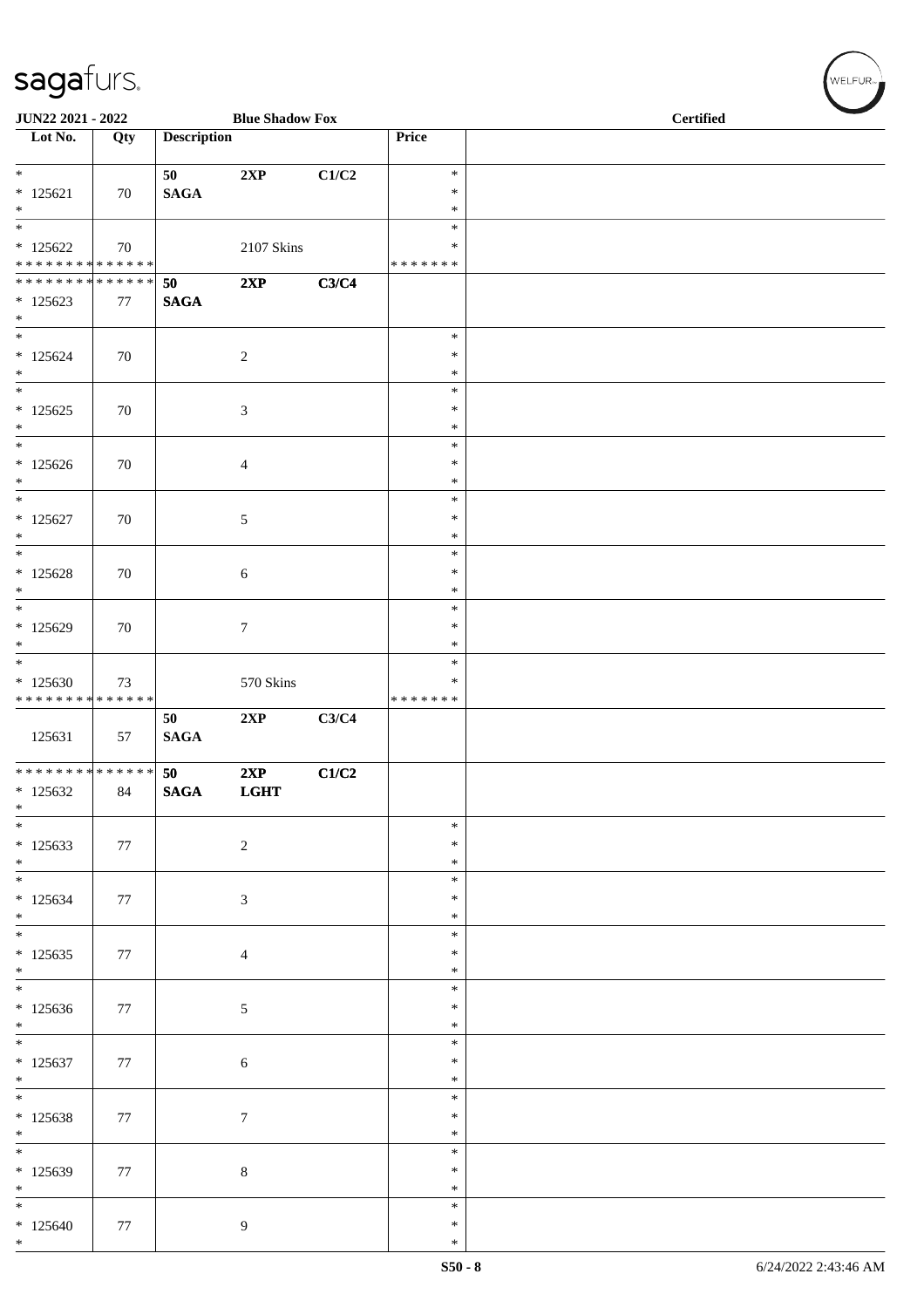| JUN22 2021 - 2022                                                                      |     |                        | <b>Blue Shadow Fox</b>                |       |                              | Certified |  |
|----------------------------------------------------------------------------------------|-----|------------------------|---------------------------------------|-------|------------------------------|-----------|--|
| Lot No.                                                                                | Qty | <b>Description</b>     |                                       |       | Price                        |           |  |
| $\ast$<br>$* 125641$<br>$\ast$                                                         | 77  | 50<br><b>SAGA</b>      | 2XP<br><b>LGHT</b>                    | C1/C2 | $\ast$<br>$\ast$<br>$\ast$   |           |  |
| $\overline{\ast}$<br>$*125642$<br>$\ast$                                               | 77  |                        | 11                                    |       | $\ast$<br>$\ast$<br>$\ast$   |           |  |
| $\ast$<br>$*125643$<br>* * * * * * * * * * * * * *                                     | 77  |                        | 931 Skins                             |       | $\ast$<br>*<br>* * * * * * * |           |  |
| 125644                                                                                 | 85  | 50<br><b>SAGA</b>      | 2XP<br><b>LGHT</b>                    | C3/C4 |                              |           |  |
| 125645                                                                                 | 84  | 50<br>SI               | 2XP                                   | C1/C2 |                              |           |  |
| * * * * * * * * * * * * * *<br>$*125646$<br>$\ast$                                     | 84  | 50<br>SI               | 2XP<br><b>LGHT</b>                    | C1/C2 |                              |           |  |
| $\overline{\phantom{a}^*}$<br>$* 125647$<br>* * * * * * * * <mark>* * * * * * *</mark> | 72  |                        | 156 Skins                             |       | $\ast$<br>∗<br>* * * * * * * |           |  |
| 125648                                                                                 | 85  | 50<br>${\bf S}{\bf I}$ | XP/2XP                                | C3/C4 |                              |           |  |
| **************<br>$*125649$<br>$\ast$                                                  | 63  | 50<br><b>SROY</b>      | $\bold{XP}$<br><b>HEAV</b>            | C1/C2 |                              |           |  |
| $\ast$<br>$*125650$<br>$\ast$                                                          | 56  |                        | $\overline{2}$                        |       | $\ast$<br>$\ast$<br>$\ast$   |           |  |
| $\overline{\phantom{1}}$<br>$* 125651$<br>******** <mark>******</mark>                 | 33  |                        | 152 Skins                             |       | $\ast$<br>∗<br>* * * * * * * |           |  |
| ************** 50<br>$*125652$<br>$\ast$                                               | 63  | <b>SROY</b>            | $\mathbf{X}\mathbf{P}$<br><b>HEAV</b> | C1/C2 |                              |           |  |
| $\ast$<br>$*125653$<br>$\ast$                                                          | 56  |                        | $\overline{c}$                        |       | $\ast$<br>∗<br>$\ast$        |           |  |
| $\frac{1}{1}$<br>$*125654$<br>$*$                                                      | 56  |                        | 3                                     |       | $\ast$<br>*<br>∗             |           |  |
| $\ast$<br>$*125655$<br>* * * * * * * * <mark>* * * * * * *</mark>                      | 21  |                        | 196 Skins                             |       | $\ast$<br>*<br>* * * * * * * |           |  |
| * * * * * * * * * * * * * * *<br>$*125656$<br>$*$                                      | 70  | 50<br><b>SROY</b>      | $\bold{XP}$                           | C1/C2 |                              |           |  |
| $\overline{\phantom{0}}$<br>$* 125657$<br>$\ast$                                       | 63  |                        | $\overline{c}$                        |       | $\ast$<br>∗<br>$\ast$        |           |  |
| $\ast$<br>$*125658$<br>$\ast$                                                          | 63  |                        | 3                                     |       | $\ast$<br>*<br>*             |           |  |
| $\ast$<br>* 125659<br>$\ast$                                                           | 63  |                        | 4                                     |       | $\ast$<br>$\ast$<br>$\ast$   |           |  |
| $\overline{\phantom{0}}$<br>$*125660$<br>$\ast$                                        | 63  |                        | $\sqrt{5}$                            |       | $\ast$<br>*<br>$\ast$        |           |  |

WELFUR<sub>"</sub>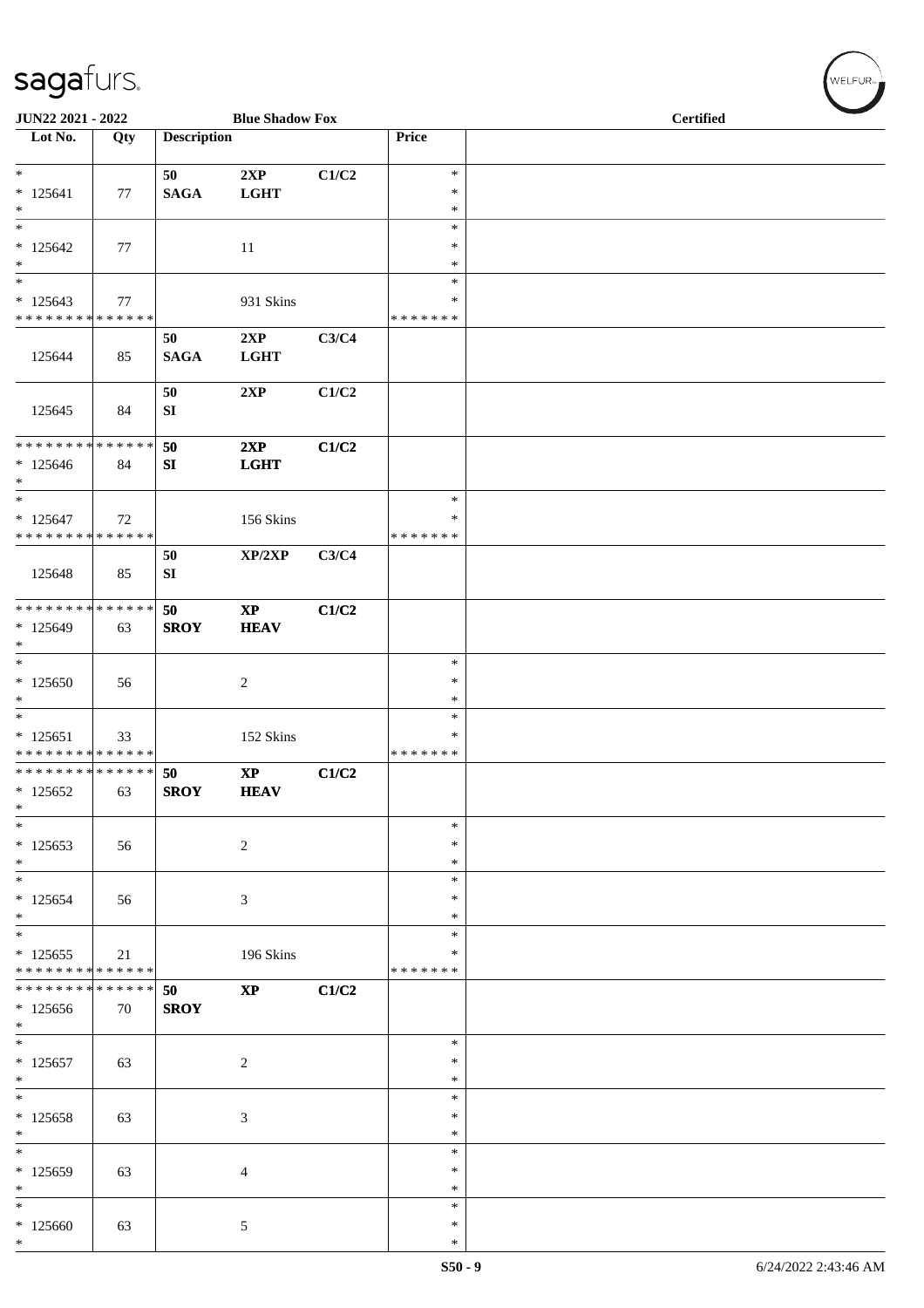| JUN22 2021 - 2022<br><b>Blue Shadow Fox</b> |     |                    |                        |       |                         | <b>Certified</b> |
|---------------------------------------------|-----|--------------------|------------------------|-------|-------------------------|------------------|
| Lot No.                                     | Qty | <b>Description</b> |                        |       | Price                   |                  |
| $*$                                         |     | 50                 | $\mathbf{X}\mathbf{P}$ | C1/C2 | $\ast$                  |                  |
| $* 125661$                                  | 63  | <b>SROY</b>        |                        |       | $\ast$<br>$\ast$        |                  |
| $\ast$<br>$\ast$                            |     |                    |                        |       | $\ast$                  |                  |
| $*125662$                                   | 63  |                    | $\tau$                 |       | ∗                       |                  |
| $\ast$<br>$\overline{\phantom{0}}$          |     |                    |                        |       | $\ast$<br>$\ast$        |                  |
| $*125663$                                   | 63  |                    | $\,8\,$                |       | $\ast$                  |                  |
| $\ast$<br>$\ast$                            |     |                    |                        |       | $\ast$<br>$\ast$        |                  |
| $*125664$                                   | 63  |                    | 9                      |       | $\ast$                  |                  |
| $\ast$<br>$\frac{1}{*}$                     |     |                    |                        |       | $\ast$<br>$\ast$        |                  |
| $*125665$                                   | 63  |                    | $10\,$                 |       | $\ast$                  |                  |
| $\ast$<br>$\overline{\phantom{0}}$          |     |                    |                        |       | $\ast$                  |                  |
| $*125666$                                   | 63  |                    | $11\,$                 |       | $\ast$<br>$\ast$        |                  |
| $*$                                         |     |                    |                        |       | $\ast$                  |                  |
| $\ast$<br>$*125667$                         |     |                    |                        |       | $\ast$<br>$\ast$        |                  |
| $\ast$                                      | 63  |                    | 12                     |       | $\ast$                  |                  |
| $*$                                         |     |                    |                        |       | $\ast$                  |                  |
| $*125668$<br>$\ast$                         | 63  |                    | 13                     |       | $\ast$<br>$\ast$        |                  |
| $\overline{\phantom{0}}$                    |     |                    |                        |       | $\ast$                  |                  |
| $*125669$<br>* * * * * * * * * * * * * *    | 30  |                    | 856 Skins              |       | $\ast$<br>* * * * * * * |                  |
| * * * * * * * * * * * * * *                 |     | 50                 | $\bold{XP}$            | C1/C2 |                         |                  |
| $*125670$                                   | 70  | <b>SROY</b>        |                        |       |                         |                  |
| $\ast$<br>$\overline{\phantom{0}}$          |     |                    |                        |       | $\ast$                  |                  |
| $* 125671$                                  | 63  |                    | $\boldsymbol{2}$       |       | $\ast$                  |                  |
| $\ast$<br>$\overline{\phantom{0}}$          |     |                    |                        |       | $\ast$<br>$\ast$        |                  |
| $*125672$                                   | 63  |                    | $\mathfrak{Z}$         |       | $\ast$                  |                  |
| $\ast$<br>$\ast$                            |     |                    |                        |       | $\ast$<br>$\ast$        |                  |
| $*125673$                                   | 63  |                    | $\overline{4}$         |       | $\ast$                  |                  |
| $\ast$                                      |     |                    |                        |       | $\ast$                  |                  |
| $\ast$<br>$*125674$                         | 63  |                    | 5                      |       | $\ast$<br>$\ast$        |                  |
| $\ast$                                      |     |                    |                        |       | ∗                       |                  |
| $\overline{\ast}$<br>$*125675$              | 63  |                    | 6                      |       | $\ast$<br>$\ast$        |                  |
| $\ast$                                      |     |                    |                        |       | $\ast$                  |                  |
| $\overline{\ast}$                           |     |                    |                        |       | $\ast$                  |                  |
| $*125676$<br>* * * * * * * * * * * * * *    | 37  |                    | 422 Skins              |       | ∗<br>* * * * * * *      |                  |
| * * * * * * * * * * * * * *                 |     | 50                 | $\mathbf{X}\mathbf{P}$ | C3/C4 |                         |                  |
| $*125677$<br>$\ast$                         | 70  | <b>SROY</b>        |                        |       |                         |                  |
| $*$                                         |     |                    |                        |       | $\ast$                  |                  |
| $* 125678$<br>* * * * * * * * * * * * * *   | 39  |                    | $109$ Skins            |       | ∗<br>* * * * * * *      |                  |
|                                             |     | 50                 | $\bold{XP}$            | C3/C4 |                         |                  |
| 125679                                      | 70  | <b>SROY</b>        |                        |       |                         |                  |
| ******** <mark>******</mark>                |     | 50                 | $\bold{XP}$            | C1/C2 |                         |                  |
| * 125680<br>$\ast$                          | 77  | <b>SROY</b>        | <b>LGHT</b>            |       |                         |                  |
|                                             |     |                    |                        |       |                         |                  |

WELFUR<sub>"</sub>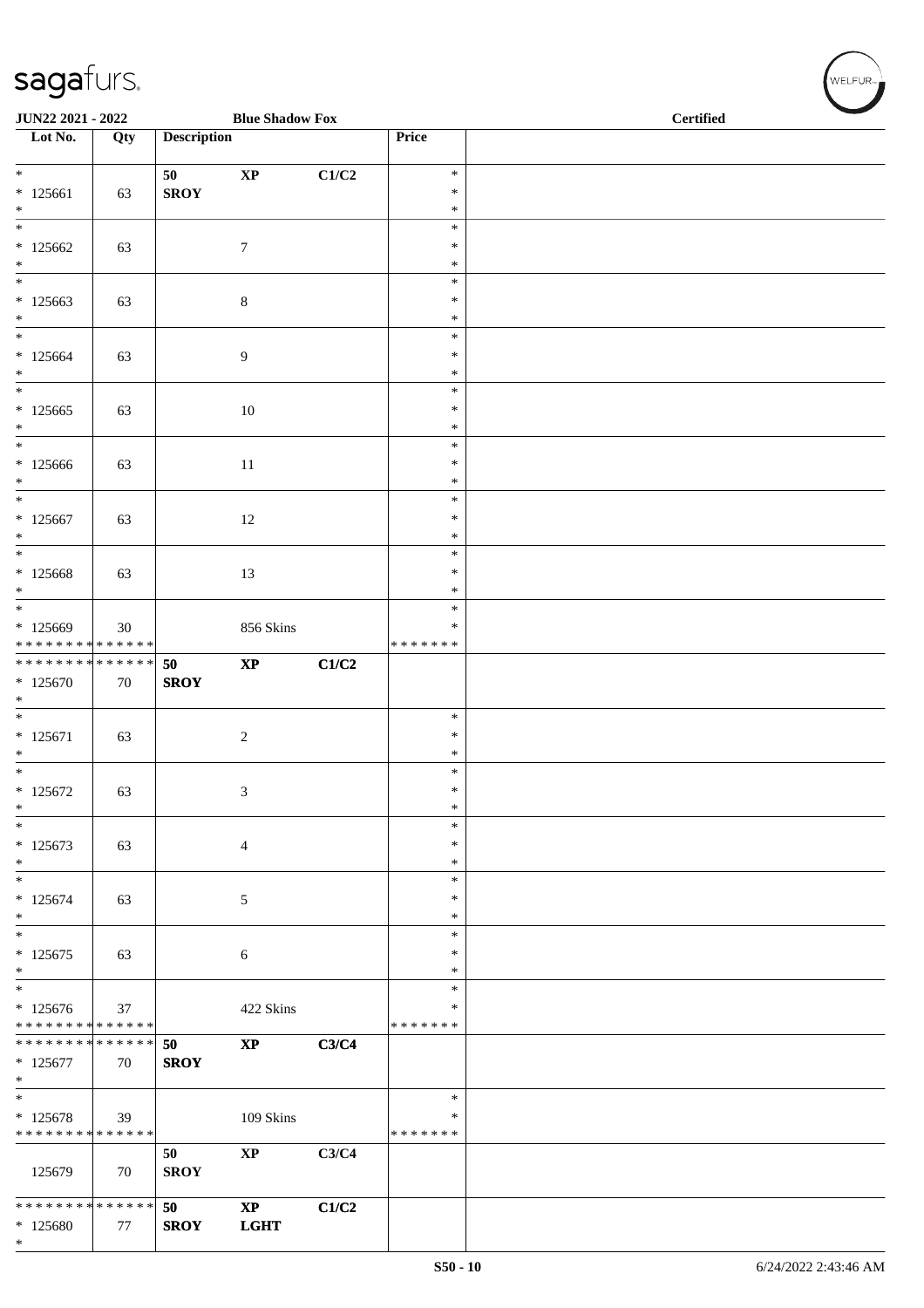| JUN22 2021 - 2022                                           |        |                    | <b>Blue Shadow Fox</b>      |       | <b>Certified</b>   |  |  |
|-------------------------------------------------------------|--------|--------------------|-----------------------------|-------|--------------------|--|--|
| Lot No.                                                     | Qty    | <b>Description</b> |                             |       | Price              |  |  |
| $\overline{\ast}$                                           |        |                    |                             |       |                    |  |  |
| $* 125681$                                                  | 70     | 50<br><b>SROY</b>  | $\bold{XP}$<br><b>LGHT</b>  | C1/C2 | $\ast$<br>$\ast$   |  |  |
| $\ast$                                                      |        |                    |                             |       | $\ast$             |  |  |
| $\overline{\phantom{0}}$                                    |        |                    |                             |       | $\ast$             |  |  |
| $*125682$<br>$\ast$                                         | 70     |                    | $\mathfrak{Z}$              |       | $\ast$<br>$\ast$   |  |  |
| $\ast$                                                      |        |                    |                             |       | $\ast$             |  |  |
| $*125683$                                                   | 70     |                    | $\overline{4}$              |       | $\ast$             |  |  |
| $\ast$<br>$\ast$                                            |        |                    |                             |       | $\ast$<br>$\ast$   |  |  |
| $* 125684$                                                  | 70     |                    | 5                           |       | $\ast$             |  |  |
| $\ast$                                                      |        |                    |                             |       | $\ast$             |  |  |
| $\overline{\phantom{a}^*}$                                  |        |                    |                             |       | $\ast$             |  |  |
| $*125685$<br>* * * * * * * * * * * * * *                    | 53     |                    | 410 Skins                   |       | ∗<br>* * * * * * * |  |  |
| * * * * * * * * * * * * * *                                 |        | 50                 | $\bold{XP}$                 | C1/C2 |                    |  |  |
| $*125686$                                                   | 70     | <b>SROY</b>        | <b>LGHT</b>                 |       |                    |  |  |
| $\ast$<br>$\ast$                                            |        |                    |                             |       | $\ast$             |  |  |
| $* 125687$                                                  | 70     |                    | $\sqrt{2}$                  |       | $\ast$             |  |  |
| $*$                                                         |        |                    |                             |       | $\ast$             |  |  |
| $\overline{\phantom{a}^*}$                                  |        |                    |                             |       | $\ast$<br>$\ast$   |  |  |
| $* 125688$<br>$*$                                           | $70\,$ |                    | $\ensuremath{\mathfrak{Z}}$ |       | $\ast$             |  |  |
| $*$                                                         |        |                    |                             |       | $\ast$             |  |  |
| $*125689$                                                   | 49     |                    | 259 Skins                   |       | $\ast$             |  |  |
| * * * * * * * * * * * * * *<br>******** <mark>******</mark> |        | 50                 | $\bold{XP}$                 | C1/C2 | * * * * * * *      |  |  |
| $*125690$                                                   | 77     | <b>SAGA</b>        |                             |       |                    |  |  |
| $\ast$<br>$\overline{\phantom{0}}$                          |        |                    |                             |       |                    |  |  |
| $* 125691$                                                  | 70     |                    | $\sqrt{2}$                  |       | $\ast$<br>$\ast$   |  |  |
| $\ast$                                                      |        |                    |                             |       | $\ast$             |  |  |
| $\overline{\phantom{0}}$                                    |        |                    |                             |       | $\ast$             |  |  |
| $*125692$<br>$\ast$                                         | 70     |                    | $\mathfrak{Z}$              |       | $\ast$<br>$\ast$   |  |  |
| $\ast$                                                      |        |                    |                             |       | $\ast$             |  |  |
| $*125693$                                                   | 70     |                    | $\overline{4}$              |       | ∗                  |  |  |
| $*$<br>$\overline{\phantom{0}}$                             |        |                    |                             |       | $\ast$             |  |  |
| $* 125694$                                                  | 70     |                    | $\sqrt{5}$                  |       | $\ast$<br>$\ast$   |  |  |
| $*$                                                         |        |                    |                             |       | $\ast$             |  |  |
| $\overline{\ast}$                                           |        |                    |                             |       | $\ast$             |  |  |
| $*125695$<br>$*$                                            | 70     |                    | $\sqrt{6}$                  |       | $\ast$<br>$\ast$   |  |  |
| $\overline{\phantom{0}}$                                    |        |                    |                             |       | $\ast$             |  |  |
| $*125696$                                                   | 70     |                    | $\boldsymbol{7}$            |       | $\ast$             |  |  |
| $*$<br>$\overline{\ast}$                                    |        |                    |                             |       | $\ast$<br>$\ast$   |  |  |
| $* 125697$                                                  | 70     |                    | $8\,$                       |       | $\ast$             |  |  |
| $*$                                                         |        |                    |                             |       | $\ast$             |  |  |
| $\overline{\phantom{0}}$                                    |        |                    |                             |       | $\ast$             |  |  |
| $* 125698$<br>$\ast$                                        | 70     |                    | $\overline{9}$              |       | $\ast$<br>$\ast$   |  |  |
| $\overline{\phantom{0}}$                                    |        |                    |                             |       | $\ast$             |  |  |
| $*125699$                                                   | 70     |                    | $10\,$                      |       | $\ast$             |  |  |
| $\ast$<br>$\overline{\phantom{0}}$                          |        |                    |                             |       | $\ast$<br>$\ast$   |  |  |
| $*125700$                                                   | 70     |                    | $11\,$                      |       | $\ast$             |  |  |
| $*$                                                         |        |                    |                             |       | $\ast$             |  |  |

 $(\overbrace{\text{WELFUR}_{\text{tr}}})$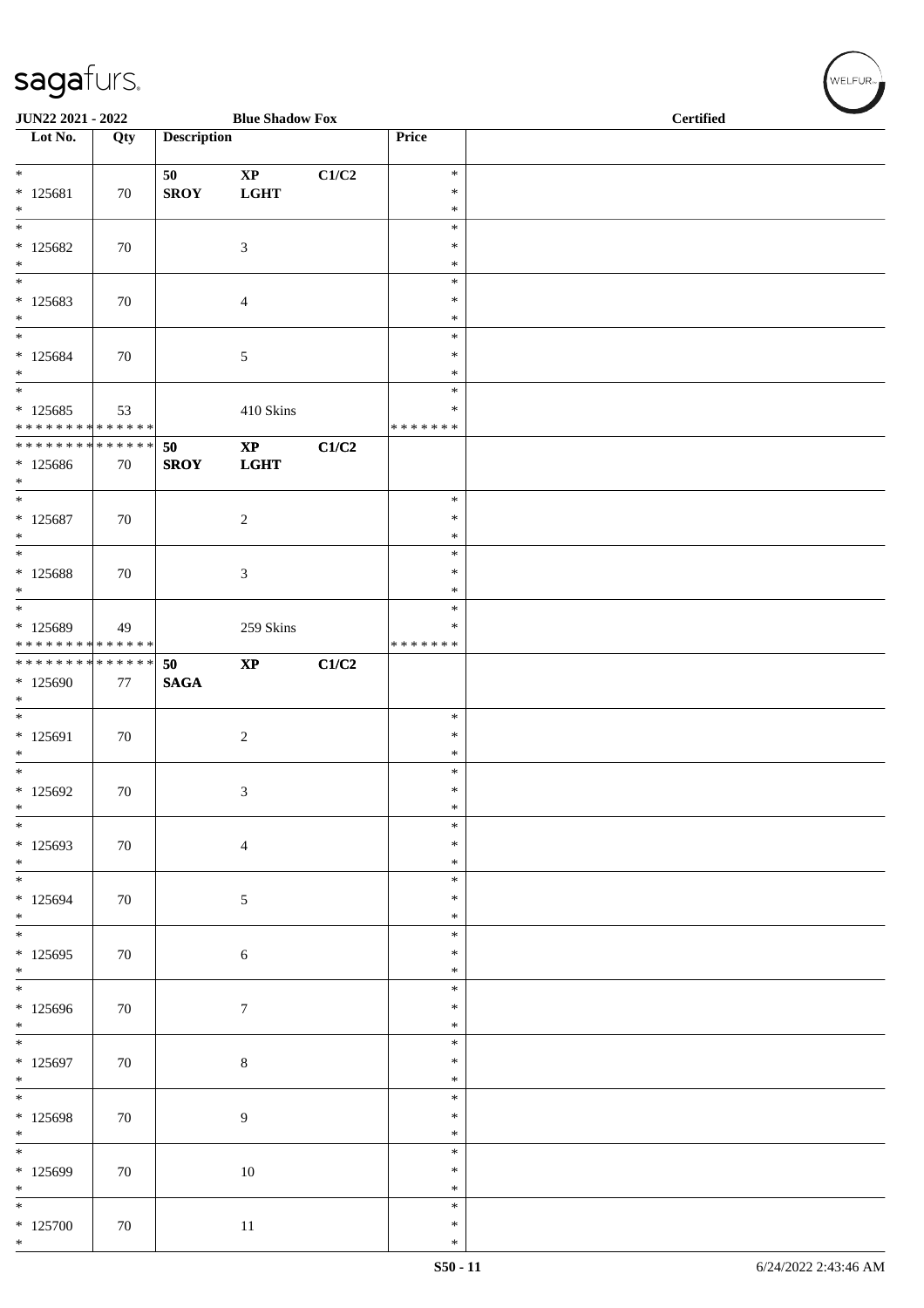| JUN22 2021 - 2022                                                       |     |                        | <b>Blue Shadow Fox</b>                |       |                              | <b>Certified</b> |
|-------------------------------------------------------------------------|-----|------------------------|---------------------------------------|-------|------------------------------|------------------|
| Lot No.                                                                 | Qty | <b>Description</b>     |                                       |       | Price                        |                  |
| $*$<br>$* 125701$<br>$\ast$                                             | 70  | 50<br><b>SAGA</b>      | $\mathbf{X}\mathbf{P}$                | C1/C2 | $\ast$<br>*<br>*             |                  |
| $\overline{\ast}$<br>$*125702$<br>* * * * * * * * * * * * * *           | 69  |                        | 916 Skins                             |       | $\ast$<br>*<br>* * * * * * * |                  |
| * * * * * * * * * * * * * *<br>* 125703<br>$*$                          | 70  | 50<br><b>SAGA</b>      | $\bold{XP}$                           | C1/C2 |                              |                  |
| $\ast$<br>$* 125704$<br>* * * * * * * * * * * * * *                     | 69  |                        | 139 Skins                             |       | $\ast$<br>*<br>* * * * * * * |                  |
| * * * * * * * * * * * * * *<br>$*125705$<br>$*$                         | 77  | 50<br><b>SAGA</b>      | $\bold{XP}$                           | C3/C4 |                              |                  |
| $\ast$<br>* 125706<br>* * * * * * * * * * * * * *                       | 63  |                        | 140 Skins                             |       | $\ast$<br>∗<br>* * * * * * * |                  |
| 125707                                                                  | 52  | 50<br><b>SAGA</b>      | $\bold{XP}$                           | C3/C4 |                              |                  |
| * * * * * * * * * * * * * *<br>* 125708<br>$\ast$                       | 84  | 50<br><b>SAGA</b>      | $\mathbf{XP}$<br><b>LGHT</b>          | C1/C2 |                              |                  |
| $\overline{\phantom{0}}$<br>$* 125709$<br>$*$                           | 77  |                        | $\overline{c}$                        |       | $\ast$<br>*<br>$\ast$        |                  |
| $\ast$<br>$* 125710$<br>* * * * * * * * * * * * * *                     | 33  |                        | 194 Skins                             |       | $\ast$<br>*<br>* * * * * * * |                  |
| 125711                                                                  | 52  | 50<br><b>SAGA</b>      | $\mathbf{X}\mathbf{P}$<br><b>LGHT</b> | C3/C4 |                              |                  |
| ******** <mark>******</mark><br>* 125712<br>$*$                         | 84  | 50<br>${\bf S}{\bf I}$ | $\mathbf{X}\mathbf{P}$                | C1/C2 |                              |                  |
| $\ast$<br>$* 125713$<br>* * * * * * * * * * * * * *                     | 55  |                        | 139 Skins                             |       | $\ast$<br>∗<br>* * * * * * * |                  |
| * * * * * * * * * * * * * *<br>$* 125714$<br>$*$                        | 63  | 50<br><b>SROY</b>      | <b>PALE</b><br><b>HEAV</b>            | C1/C2 |                              |                  |
| $\ast$<br>$* 125715$<br>$*$                                             | 56  |                        | 2                                     |       | $\ast$<br>∗<br>∗             |                  |
| $\overline{\phantom{a}^*}$<br>$* 125716$<br>* * * * * * * * * * * * * * | 27  |                        | 146 Skins                             |       | $\ast$<br>∗<br>* * * * * * * |                  |
| * * * * * * * * * * * * * * *<br>$* 125717$<br>$*$                      | 70  | 50<br><b>SROY</b>      | <b>PALE</b>                           | C1/C2 |                              |                  |
| $\ast$<br>* 125718<br>$\ast$                                            | 63  |                        | 2                                     |       | $\ast$<br>∗<br>$\ast$        |                  |
| $\overline{\phantom{0}}$<br>* 125719<br>$\ast$                          | 63  |                        | 3                                     |       | $\ast$<br>∗<br>$\ast$        |                  |
| $\ast$<br>$*125720$<br>$*$                                              | 55  |                        | 4                                     |       | $\ast$<br>$\ast$<br>$\ast$   |                  |

 $(w$ elfur<sub>m</sub>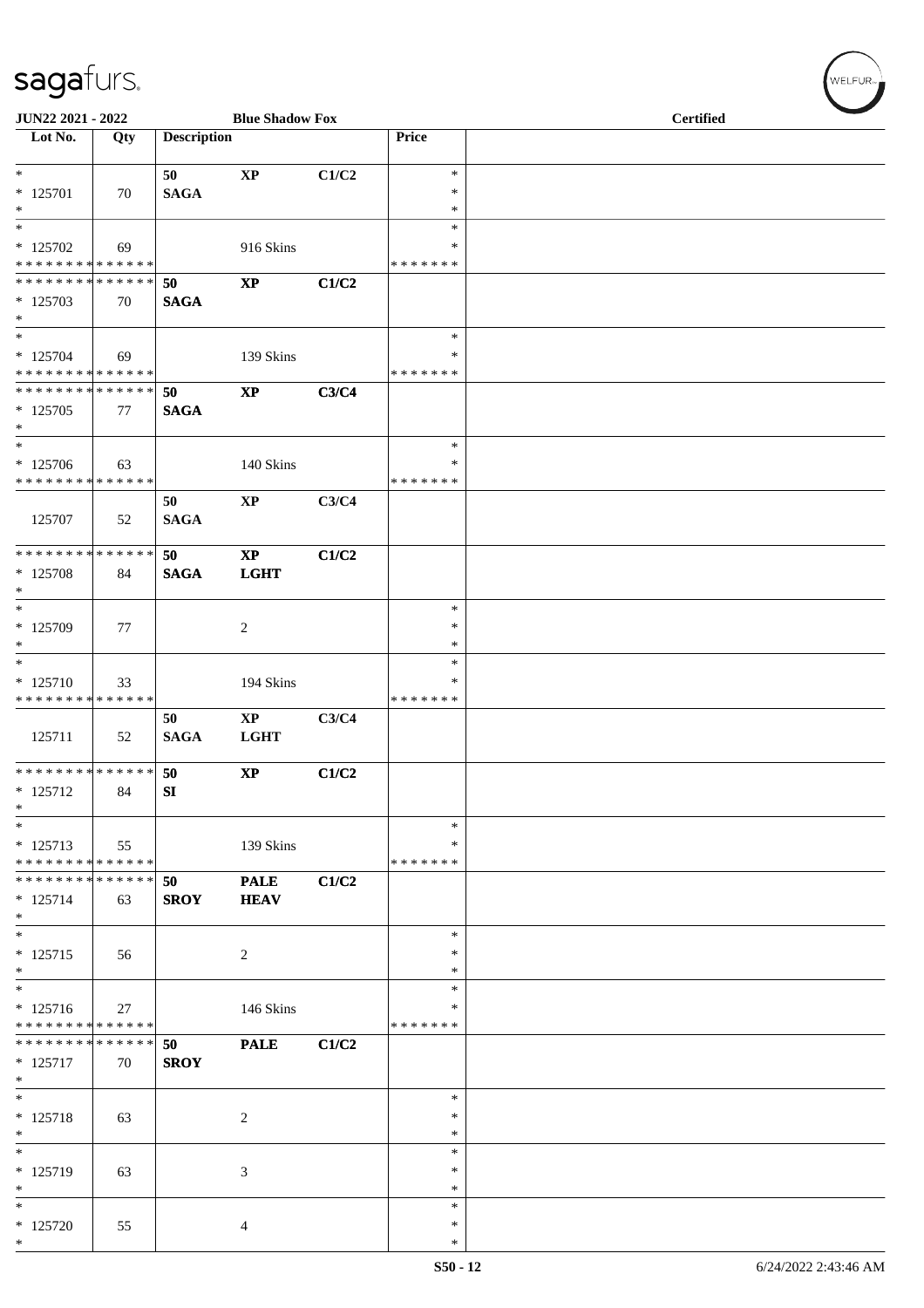| JUN22 2021 - 2022                                   |     |                    | <b>Blue Shadow Fox</b>       |       |                            | <b>Certified</b> |
|-----------------------------------------------------|-----|--------------------|------------------------------|-------|----------------------------|------------------|
| Lot No.                                             | Qty | <b>Description</b> |                              |       | Price                      |                  |
| $*$<br>$* 125721$                                   | 21  | 50<br><b>SROY</b>  | <b>PALE</b>                  | C1/C2 | $\ast$<br>$\ast$           |                  |
| * * * * * * * * * * * * * *                         |     |                    |                              |       | * * * * * * *              |                  |
| * * * * * * * * * * * * * *<br>$* 125722$<br>$\ast$ | 77  | 50<br><b>SROY</b>  | <b>PALE</b><br><b>LGHT</b>   | C1/C2 |                            |                  |
| $\overline{\phantom{0}}$                            |     |                    |                              |       | $\ast$                     |                  |
| $* 125723$<br>$\ast$                                | 70  |                    | $\overline{c}$               |       | $\ast$<br>$\ast$           |                  |
| $\overline{\phantom{a}^*}$                          |     |                    |                              |       | $\ast$                     |                  |
| $* 125724$<br>$\ast$                                | 56  |                    | $\mathfrak{Z}$               |       | $\ast$<br>$\ast$           |                  |
| $\ast$                                              |     |                    |                              |       | $\ast$                     |                  |
| $* 125725$<br>* * * * * * * * * * * * * * *         | 22  |                    | 225 Skins                    |       | ∗<br>* * * * * * *         |                  |
| **************                                      |     | 50                 | <b>PALE</b>                  | C1/C2 |                            |                  |
| $*125726$<br>$*$                                    | 70  | <b>SAGA</b>        |                              |       |                            |                  |
| $\overline{\phantom{a}^*}$                          |     |                    |                              |       | $\ast$                     |                  |
| $* 125727$<br>* * * * * * * * * * * * * *           | 69  |                    | 139 Skins                    |       | *<br>* * * * * * *         |                  |
|                                                     |     | 50                 | <b>PALE</b>                  | C3/C4 |                            |                  |
| 125728                                              | 78  | <b>SAGA</b>        |                              |       |                            |                  |
| ******** <mark>******</mark>                        |     | 50                 | <b>PALE</b>                  | C1/C2 |                            |                  |
| * 125729<br>$\ast$                                  | 84  | <b>SAGA</b>        | <b>LGHT</b>                  |       |                            |                  |
| $\ast$                                              |     |                    |                              |       | $\ast$                     |                  |
| $*125730$                                           | 77  |                    | $\overline{c}$               |       | $\ast$                     |                  |
| $*$                                                 |     |                    |                              |       | $\ast$                     |                  |
| $\ast$<br>$* 125731$                                |     |                    | 214 Skins                    |       | $\ast$<br>$\ast$           |                  |
| * * * * * * * * * * * * * * *                       | 53  |                    |                              |       | * * * * * * *              |                  |
| 125732                                              | 68  | 50<br>SAGA         | <b>PALE</b><br><b>LGHT</b>   | C3/C4 |                            |                  |
| * * * * * * * * * * * * * *<br>$* 125733$           | 63  | 50<br><b>SROY</b>  | MED/PAL C1/C2<br><b>HEAV</b> |       |                            |                  |
| $*$<br>$\ast$                                       |     |                    |                              |       |                            |                  |
| $* 125734$<br>$*$                                   | 48  |                    | $\overline{c}$               |       | $\ast$<br>$\ast$<br>$\ast$ |                  |
| $\ast$                                              |     |                    |                              |       | $\ast$                     |                  |
| $* 125735$<br>* * * * * * * * * * * * * *           | 21  |                    | 132 Skins                    |       | ∗<br>* * * * * * *         |                  |
| * * * * * * * * * * * * * *                         |     | 50                 | MED/PAL C1/C2                |       |                            |                  |
| $* 125736$<br>$*$                                   | 70  | <b>SROY</b>        |                              |       |                            |                  |
| $\ast$                                              |     |                    |                              |       | ∗                          |                  |
| $* 125737$<br>$\ast$                                | 63  |                    | 2                            |       | $\ast$<br>$\ast$           |                  |
| $*$                                                 |     |                    |                              |       | $\ast$                     |                  |
| * 125738<br>$\ast$                                  | 63  |                    | 3                            |       | $\ast$<br>$\ast$           |                  |
| $\overline{\phantom{a}^*}$                          |     |                    |                              |       | $\ast$                     |                  |
| * 125739<br>$\ast$                                  | 63  |                    | $\overline{4}$               |       | $\ast$<br>$\ast$           |                  |
| $\ast$                                              |     |                    |                              |       | $\ast$                     |                  |
| $*125740$                                           | 63  |                    | $\sqrt{5}$                   |       | $\ast$                     |                  |
| $*$                                                 |     |                    |                              |       | $\ast$                     |                  |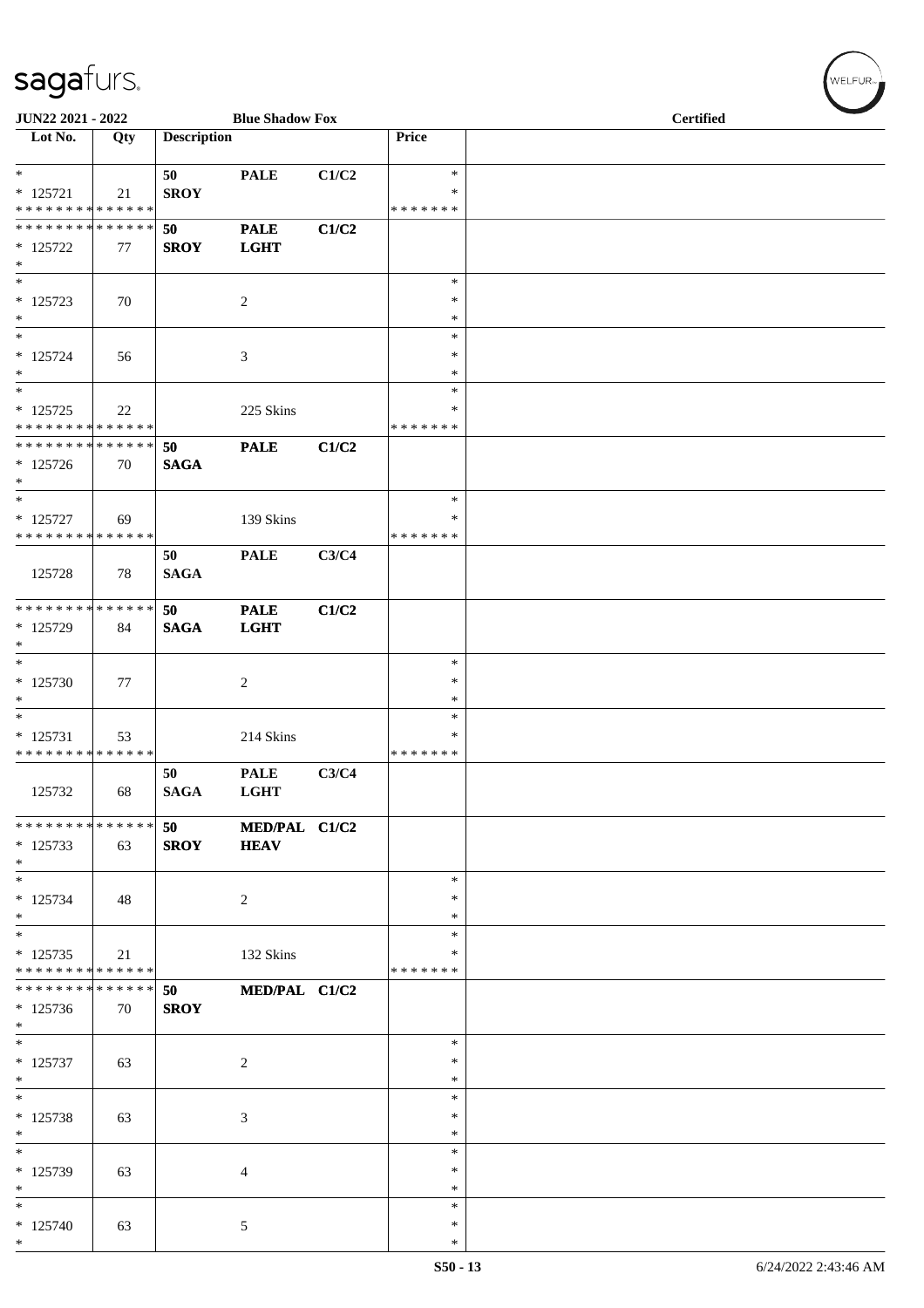| JUN22 2021 - 2022<br><b>Blue Shadow Fox</b> |        |                    |                |                         | <b>Certified</b> |
|---------------------------------------------|--------|--------------------|----------------|-------------------------|------------------|
| Lot No.                                     | Qty    | <b>Description</b> |                | Price                   |                  |
| $\overline{\phantom{0}}$                    |        | 50                 | MED/PAL C1/C2  | $\ast$                  |                  |
| $* 125741$                                  | 63     | <b>SROY</b>        |                | $\ast$                  |                  |
| $\ast$<br>$\ast$                            |        |                    |                | $\ast$<br>$\ast$        |                  |
| $* 125742$                                  | 63     |                    | $\tau$         | $\ast$                  |                  |
| $\ast$<br>$\ast$                            |        |                    |                | $\ast$<br>$\ast$        |                  |
| $* 125743$                                  | 63     |                    | $\,8\,$        | $\ast$                  |                  |
| $*$<br>$\ast$                               |        |                    |                | ∗<br>$\ast$             |                  |
| $* 125744$                                  | 63     |                    | 9              | $\ast$                  |                  |
| $\ast$<br>$\ast$                            |        |                    |                | $\ast$                  |                  |
| $* 125745$                                  | 63     |                    | 10             | $\ast$<br>∗             |                  |
| $\ast$                                      |        |                    |                | $\ast$                  |                  |
| $\ast$<br>$* 125746$                        | 63     |                    | $11\,$         | $\ast$<br>$\ast$        |                  |
| $\ast$                                      |        |                    |                | $\ast$                  |                  |
| $\ast$                                      |        |                    |                | $\ast$<br>$\ast$        |                  |
| $* 125747$<br>* * * * * * * * * * * * * *   | 34     |                    | 734 Skins      | * * * * * * *           |                  |
| **************                              |        | 50                 | MED/PAL C3/C4  |                         |                  |
| $* 125748$<br>$*$                           | 70     | <b>SROY</b>        |                |                         |                  |
| $\ast$                                      |        |                    |                | $\ast$                  |                  |
| $*125749$<br>* * * * * * * * * * * * * *    | 27     |                    | 97 Skins       | $\ast$<br>* * * * * * * |                  |
| ******** <mark>******</mark>                |        | 50                 | MED/PAL C1/C2  |                         |                  |
| $*125750$                                   | 77     | <b>SROY</b>        | <b>LGHT</b>    |                         |                  |
| $\ast$<br>$\overline{\phantom{0}}$          |        |                    |                | $\ast$                  |                  |
| $* 125751$                                  | 70     |                    | $\overline{2}$ | $\ast$                  |                  |
| $\ast$<br>$\overline{\phantom{0}}$          |        |                    |                | $\ast$<br>$\ast$        |                  |
| $* 125752$                                  | 70     |                    | $\mathfrak{Z}$ | $\ast$                  |                  |
| $\ast$                                      |        |                    |                | $\ast$                  |                  |
| $\ast$<br>$* 125753$                        | $70\,$ |                    | $\overline{4}$ | $\ast$<br>$\ast$        |                  |
| $*$                                         |        |                    |                | $\ast$                  |                  |
| $\ast$<br>$* 125754$                        | 70     |                    | 5              | $\ast$<br>∗             |                  |
| $*$                                         |        |                    |                | $\ast$                  |                  |
| $*$                                         |        |                    |                | $\ast$                  |                  |
| $*125755$<br>* * * * * * * * * * * * * *    | 57     |                    | 414 Skins      | ∗<br>* * * * * * *      |                  |
| * * * * * * * * * * * * * * *               |        | 50                 | MED/PAL C1/C2  |                         |                  |
| $*125756$<br>$*$                            | 77     | <b>SAGA</b>        |                |                         |                  |
| $\ast$                                      |        |                    |                | $\ast$                  |                  |
| $* 125757$<br>$\ast$                        | 70     |                    | $\overline{2}$ | ∗<br>$\ast$             |                  |
| $\ast$                                      |        |                    |                | $\ast$                  |                  |
| $* 125758$                                  | 70     |                    | $\mathfrak{Z}$ | $\ast$                  |                  |
| $\ast$<br>$\overline{\phantom{0}}$          |        |                    |                | ∗<br>$\ast$             |                  |
| $* 125759$                                  | 70     |                    | $\overline{4}$ | $\ast$                  |                  |
| $\ast$<br>$\ast$                            |        |                    |                | $\ast$<br>$\ast$        |                  |
| $*125760$                                   | 70     |                    | $\mathfrak{S}$ | ∗                       |                  |
| $*$                                         |        |                    |                | $\ast$                  |                  |

WELFUR-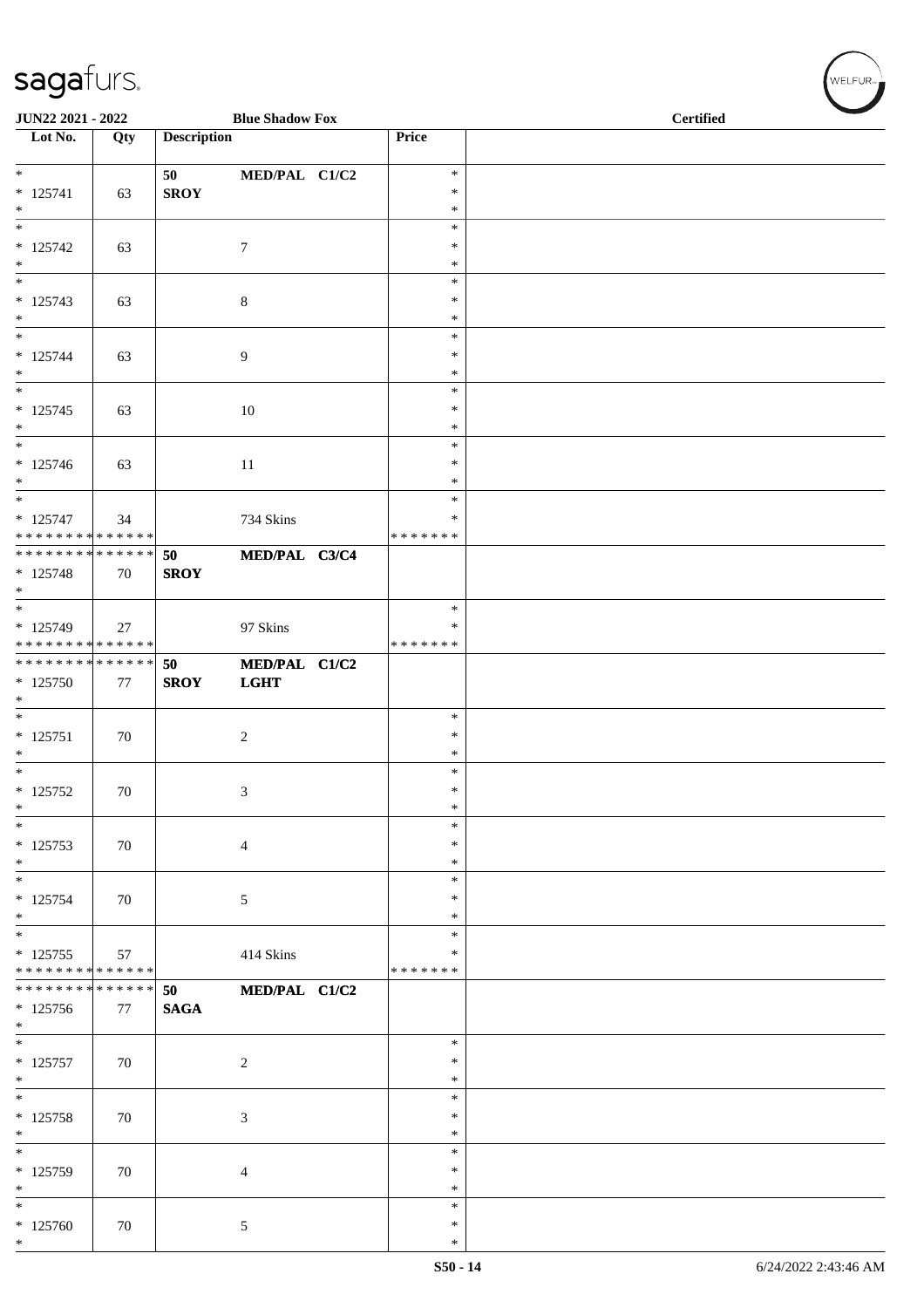| JUN22 2021 - 2022                                          |     |                    | <b>Blue Shadow Fox</b> |       |                    | <b>Certified</b> |  |  |
|------------------------------------------------------------|-----|--------------------|------------------------|-------|--------------------|------------------|--|--|
| Lot No.                                                    | Qty | <b>Description</b> |                        |       | Price              |                  |  |  |
| $*$                                                        |     | 50                 | MED/PAL C1/C2          |       | $\ast$             |                  |  |  |
| $* 125761$                                                 | 70  | <b>SAGA</b>        |                        |       | $\ast$             |                  |  |  |
| $\ast$<br>$\ast$                                           |     |                    |                        |       | $\ast$<br>$\ast$   |                  |  |  |
| $*125762$                                                  | 70  |                    | $\tau$                 |       | $\ast$             |                  |  |  |
| $\ast$                                                     |     |                    |                        |       | $\ast$             |                  |  |  |
| $\overline{\ast}$<br>$* 125763$                            | 70  |                    | $\,8\,$                |       | $\ast$<br>$\ast$   |                  |  |  |
| $\ast$                                                     |     |                    |                        |       | *                  |                  |  |  |
| $\ast$                                                     |     |                    |                        |       | $\ast$             |                  |  |  |
| $* 125764$<br>$\ast$                                       | 70  |                    | 9                      |       | $\ast$<br>$\ast$   |                  |  |  |
| $\ast$                                                     |     |                    |                        |       | $\ast$             |                  |  |  |
| $* 125765$<br>$\ast$                                       | 70  |                    | 10                     |       | ∗<br>$\ast$        |                  |  |  |
| $\ast$                                                     |     |                    |                        |       | $\ast$             |                  |  |  |
| $*125766$                                                  | 70  |                    | $11\,$                 |       | $\ast$             |                  |  |  |
| $\ast$<br>$\ast$                                           |     |                    |                        |       | $\ast$<br>$\ast$   |                  |  |  |
| $* 125767$                                                 | 70  |                    | 12                     |       | $\ast$             |                  |  |  |
| $\ast$<br>$\ast$                                           |     |                    |                        |       | $\ast$<br>$\ast$   |                  |  |  |
| * 125768                                                   | 56  |                    | 13                     |       | $\ast$             |                  |  |  |
| $*$                                                        |     |                    |                        |       | $\ast$             |                  |  |  |
| $*$<br>* 125769                                            | 21  |                    | 924 Skins              |       | $\ast$<br>*        |                  |  |  |
| * * * * * * * * * * * * * *                                |     |                    |                        |       | * * * * * * *      |                  |  |  |
| ******** <mark>******</mark>                               |     | 50                 | MED/PAL C3/C4          |       |                    |                  |  |  |
| $* 125770$<br>$\ast$                                       | 77  | <b>SAGA</b>        |                        |       |                    |                  |  |  |
| $\overline{\phantom{0}}$                                   |     |                    |                        |       | $\ast$             |                  |  |  |
| $* 125771$<br>* * * * * * * * * * * * * *                  | 22  |                    | 99 Skins               |       | ∗<br>* * * * * * * |                  |  |  |
| * * * * * * * * * * * * * * *                              |     | 50                 | MED/PAL C1/C2          |       |                    |                  |  |  |
| $* 125772$<br>$\ast$                                       | 84  | $\mathbf{SAGA}$    | <b>LGHT</b>            |       |                    |                  |  |  |
| $\ast$                                                     |     |                    |                        |       | $\ast$             |                  |  |  |
| $* 125773$                                                 | 70  |                    | $\sqrt{2}$             |       | $\ast$             |                  |  |  |
| $\ast$<br>$\ast$                                           |     |                    |                        |       | $\ast$<br>$\ast$   |                  |  |  |
| $* 125774$                                                 | 22  |                    | 176 Skins              |       | ∗                  |                  |  |  |
| * * * * * * * * * * * * * *<br>* * * * * * * * * * * * * * |     |                    |                        |       | * * * * * * *      |                  |  |  |
| $* 125775$                                                 | 84  | 50<br>SI           | MED/PAL C1/C2          |       |                    |                  |  |  |
| $\ast$                                                     |     |                    |                        |       |                    |                  |  |  |
| $\ast$<br>$* 125776$                                       | 77  |                    | $\overline{c}$         |       | $\ast$<br>∗        |                  |  |  |
| $\ast$                                                     |     |                    |                        |       | ∗                  |                  |  |  |
| $\ast$                                                     |     |                    |                        |       | *<br>∗             |                  |  |  |
| $* 125777$<br>* * * * * * * * * * * * * *                  | 76  |                    | 237 Skins              |       | * * * * * * *      |                  |  |  |
|                                                            |     | 50                 | MED/PAL C1/C2          |       |                    |                  |  |  |
| 125778                                                     | 89  | SI                 | <b>LGHT</b>            |       |                    |                  |  |  |
| * * * * * * * * * * * * * *                                |     | 50                 | <b>MED</b>             | C1/C2 |                    |                  |  |  |
| * 125779                                                   | 63  | <b>SROY</b>        | <b>HEAV</b>            |       |                    |                  |  |  |
| $\ast$<br>$\ast$                                           |     |                    |                        |       | *                  |                  |  |  |
| * 125780                                                   | 60  |                    | 123 Skins              |       | ∗                  |                  |  |  |
| * * * * * * * * * * * * * *                                |     |                    |                        |       | * * * * * * *      |                  |  |  |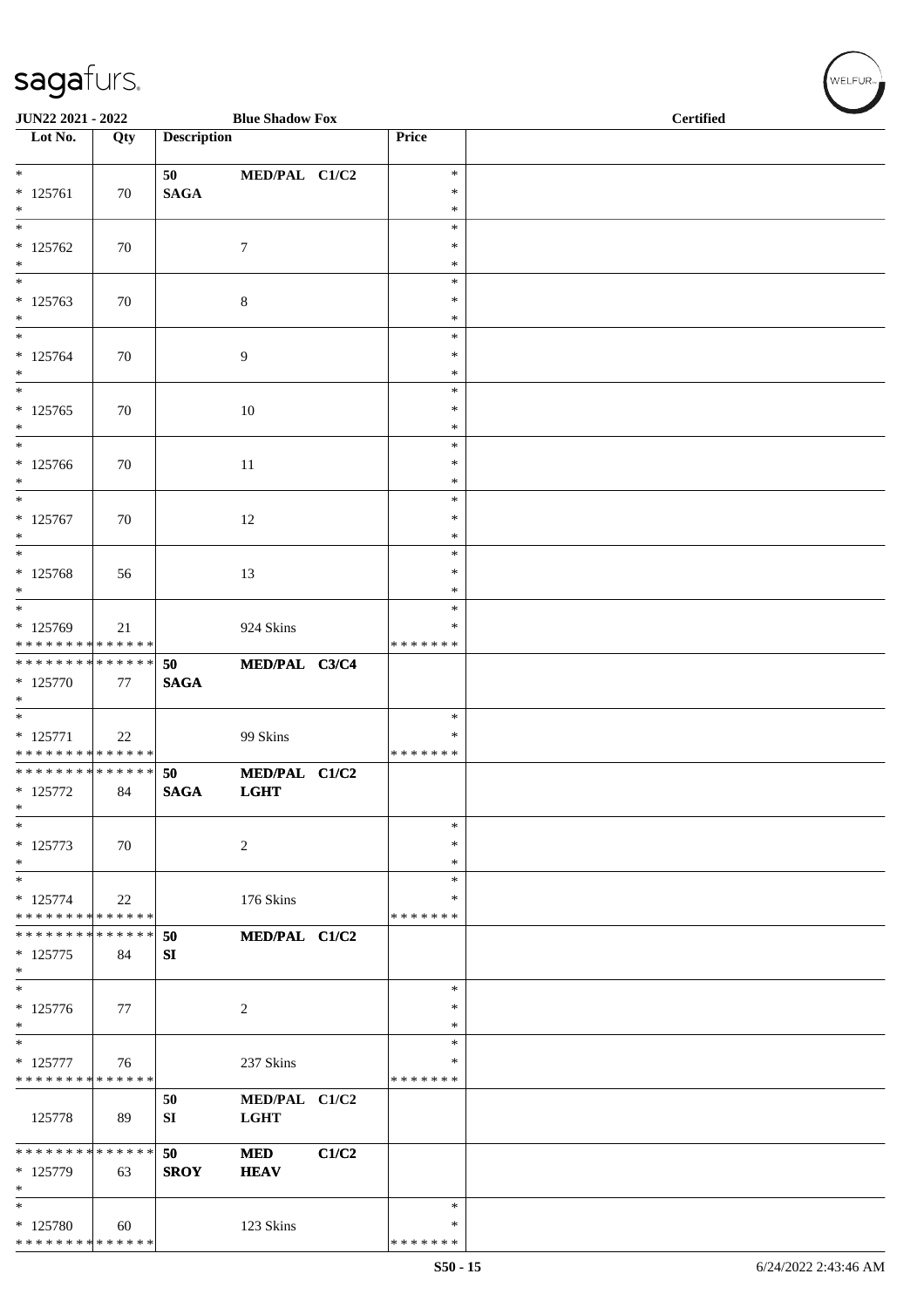| JUN22 2021 - 2022                                          |     |                       | <b>Blue Shadow Fox</b> |       |                         | <b>Certified</b> |  |  |
|------------------------------------------------------------|-----|-----------------------|------------------------|-------|-------------------------|------------------|--|--|
| Lot No.                                                    | Qty | <b>Description</b>    |                        |       | Price                   |                  |  |  |
| ******** <mark>******</mark>                               |     | 50                    | $\bf MED$              | C1/C2 |                         |                  |  |  |
| $* 125781$<br>$\ast$                                       | 70  | <b>SROY</b>           |                        |       |                         |                  |  |  |
| $\overline{\ast}$                                          |     |                       |                        |       | $\ast$                  |                  |  |  |
| $* 125782$<br>$*$                                          | 63  |                       | $\sqrt{2}$             |       | $\ast$<br>$\ast$        |                  |  |  |
| $*$                                                        |     |                       |                        |       | $\ast$                  |                  |  |  |
| $* 125783$<br>$\ast$                                       | 63  |                       | 3                      |       | $\ast$<br>$\ast$        |                  |  |  |
| $\overline{\ast}$                                          |     |                       |                        |       | $\ast$                  |                  |  |  |
| $* 125784$<br>$*$                                          | 63  |                       | 4                      |       | $\ast$<br>$\ast$        |                  |  |  |
| $\overline{\phantom{0}}$                                   |     |                       |                        |       | $\ast$<br>$\ast$        |                  |  |  |
| $* 125785$<br>$\ast$                                       | 63  |                       | 5                      |       | $\ast$                  |                  |  |  |
| $*$<br>* 125786                                            | 32  |                       | 354 Skins              |       | $\ast$<br>∗             |                  |  |  |
| * * * * * * * * * * * * * *                                |     |                       |                        |       | * * * * * * *           |                  |  |  |
| * * * * * * * * * * * * * * *<br>$* 125787$<br>$*$         | 77  | 50<br>$\mathbf{SAGA}$ | $\bf MED$              | C1/C2 |                         |                  |  |  |
| $\overline{\ast}$                                          |     |                       |                        |       | $\ast$                  |                  |  |  |
| $*$ 125788<br>$*$                                          | 70  |                       | $\sqrt{2}$             |       | $\ast$<br>$\ast$        |                  |  |  |
| $*$                                                        |     |                       |                        |       | $\ast$                  |                  |  |  |
| $* 125789$<br>$*$                                          | 70  |                       | 3                      |       | $\ast$<br>$\ast$        |                  |  |  |
| $\overline{\phantom{0}}$<br>$*125790$                      | 70  |                       | 4                      |       | $\ast$<br>$\ast$        |                  |  |  |
| $\ast$                                                     |     |                       |                        |       | $\ast$                  |                  |  |  |
| $\overline{\phantom{0}}$<br>$* 125791$                     | 70  |                       | 5                      |       | $\ast$<br>$\ast$        |                  |  |  |
| $\ast$<br>$*$                                              |     |                       |                        |       | $\ast$                  |                  |  |  |
| $* 125792$                                                 | 70  |                       | 6                      |       | $\ast$<br>$\ast$        |                  |  |  |
| $\ast$<br>$\ast$                                           |     |                       |                        |       | $\ast$<br>$\ast$        |                  |  |  |
| * 125793                                                   | 70  |                       | $\tau$                 |       | ∗                       |                  |  |  |
| $*$<br>$\overline{\phantom{0}}$                            |     |                       |                        |       | ∗<br>$\ast$             |                  |  |  |
| * 125794<br>$*$                                            | 70  |                       | $\,8\,$                |       | $\ast$<br>$\ast$        |                  |  |  |
| $*$                                                        |     |                       |                        |       | $\ast$                  |                  |  |  |
| $* 125795$<br>$*$                                          | 70  |                       | 9                      |       | $\ast$<br>$\ast$        |                  |  |  |
| $\overline{\phantom{0}}$                                   |     |                       |                        |       | $\ast$                  |                  |  |  |
| * 125796<br>* * * * * * * * * * * * * *                    | 65  |                       | 702 Skins              |       | $\ast$<br>* * * * * * * |                  |  |  |
| * * * * * * * * * * * * * * *<br>* 125797                  | 77  | 50<br><b>SAGA</b>     | <b>MED</b>             | C3/C4 |                         |                  |  |  |
| $\ast$<br>$*$                                              |     |                       |                        |       | ∗                       |                  |  |  |
| * 125798                                                   | 56  |                       | $\overline{c}$         |       | $\ast$                  |                  |  |  |
| $*$<br>$\overline{\phantom{0}}$                            |     |                       |                        |       | $\ast$<br>$\ast$        |                  |  |  |
| $* 125799$                                                 | 21  |                       | 154 Skins              |       | $\ast$                  |                  |  |  |
| * * * * * * * * * * * * * *<br>* * * * * * * * * * * * * * |     | 50                    | $\bf MED$              | C1/C2 | * * * * * * *           |                  |  |  |
| $*125800$<br>$*$                                           | 84  | $\mathbf{SAGA}$       | <b>LGHT</b>            |       |                         |                  |  |  |

 $(\forall ELFUR_{\text{max}})$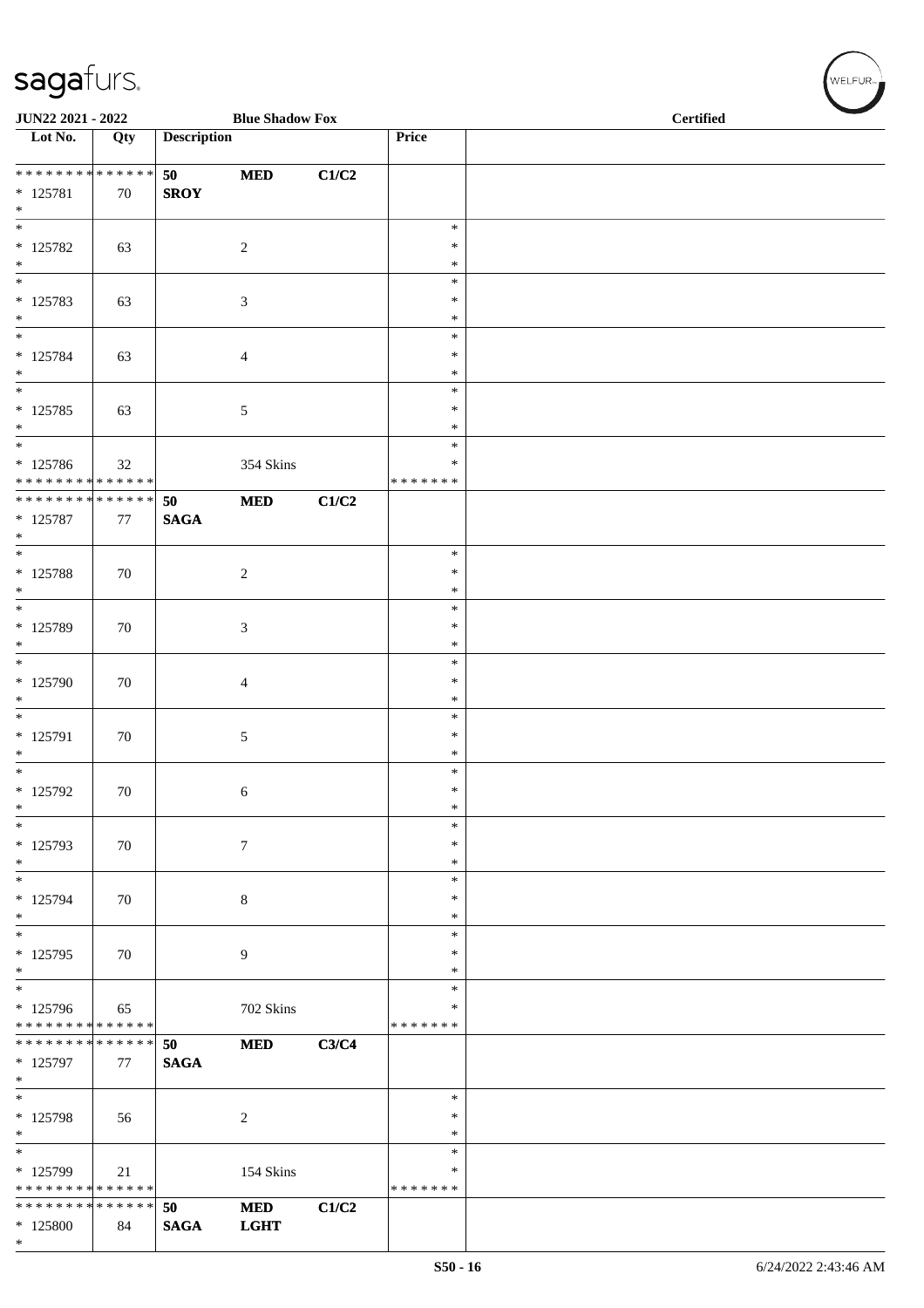| - - J             |     |                    |                        |       |         |                  |  |
|-------------------|-----|--------------------|------------------------|-------|---------|------------------|--|
| JUN22 2021 - 2022 |     |                    | <b>Blue Shadow Fox</b> |       |         | <b>Certified</b> |  |
| Lot No.           | Qty | <b>Description</b> |                        |       | Price   |                  |  |
| $*$               |     | 50                 | <b>MED</b>             | C1/C2 | $\ast$  |                  |  |
| $*125801$         | 68  | <b>SAGA</b>        | <b>LGHT</b>            |       | $\ast$  |                  |  |
| **************    |     |                    |                        |       | ******* |                  |  |
|                   |     | 50                 | <b>MED</b>             | C3/C4 |         |                  |  |
| 125802            | 58  | <b>SAGA</b>        | <b>LGHT</b>            |       |         |                  |  |
| **************    |     | 50                 | <b>DK/MED</b>          | C2/C3 |         |                  |  |
| $*125803$         | 70  | <b>SAGA</b>        | WOL2                   |       |         |                  |  |
| $\ast$            |     |                    |                        |       |         |                  |  |
| $\ast$            |     |                    |                        |       | $\ast$  |                  |  |
| $*125804$         | 24  |                    | 94 Skins               |       | $\ast$  |                  |  |
| **************    |     |                    |                        |       | ******* |                  |  |

WELFUR-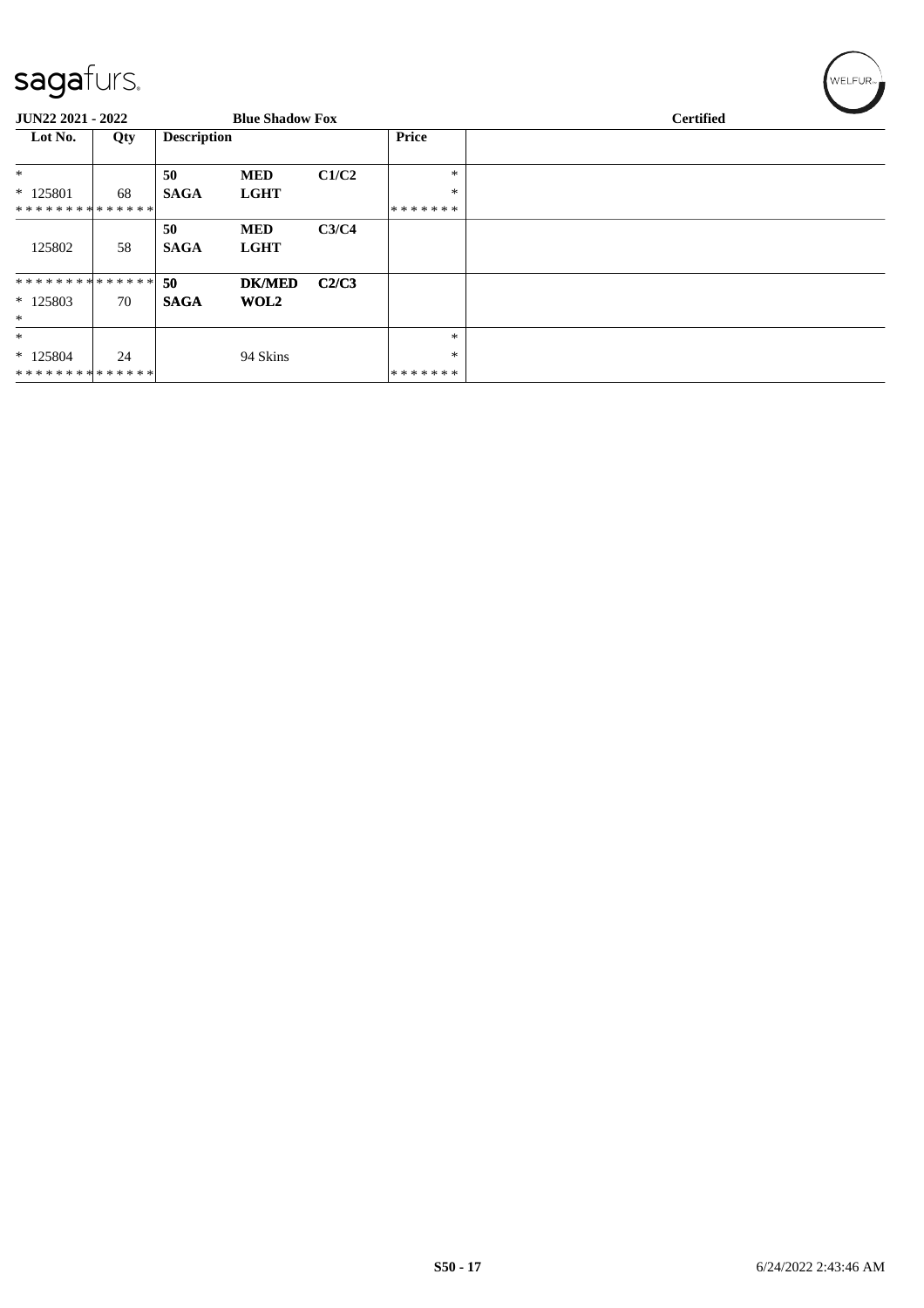| JUN22 2021 - 2022                                                          |     |                    | <b>Blue Shadow Fox</b> |       |                                 | <b>Certified</b> |  |  |
|----------------------------------------------------------------------------|-----|--------------------|------------------------|-------|---------------------------------|------------------|--|--|
| $\overline{\text{Lot No.}}$                                                | Qty | <b>Description</b> |                        |       | Price                           |                  |  |  |
| ******** <mark>******</mark><br>$* 125861$<br>$*$                          | 70  | 40<br><b>SROY</b>  | White<br><b>HEAV</b>   | C1/C2 |                                 |                  |  |  |
| $\overline{\ast}$<br>$*125862$<br>* * * * * * * * * * * * * *              | 43  |                    | 113 Skins              |       | $\ast$<br>∗<br>* * * * * * *    |                  |  |  |
| * * * * * * * * * * * * * *<br>$*125863$<br>$*$                            | 77  | 40<br><b>SROY</b>  | White                  | C1/C2 |                                 |                  |  |  |
| $\ast$<br>$* 125864$<br>$*$<br>$\overline{\phantom{0}}$                    | 70  |                    | 2                      |       | $\ast$<br>$\ast$<br>$\ast$      |                  |  |  |
| $*125865$<br>$*$                                                           | 70  |                    | 3                      |       | $\ast$<br>∗<br>$\ast$           |                  |  |  |
| $*$<br>$*125866$<br>$\ast$<br>$*$                                          | 70  |                    | 4                      |       | $\ast$<br>$\ast$<br>∗<br>$\ast$ |                  |  |  |
| $* 125867$<br>* * * * * * * * * * * * * *<br>* * * * * * * * * * * * * * * | 35  | 40                 | 322 Skins<br>White     | C1/C2 | ∗<br>* * * * * * *              |                  |  |  |
| * 125868<br>$*$<br>$*$                                                     | 64  | <b>SROY</b>        | <b>LGHT</b>            |       | $\ast$                          |                  |  |  |
| * 125869<br>* * * * * * * * * * * * * *<br>* * * * * * * * * * * * * * *   | 21  | 40                 | 85 Skins<br>White      | C1/C2 | ∗<br>* * * * * * *              |                  |  |  |
| * 125870<br>$\ast$<br>$*$                                                  | 84  | <b>SAGA</b>        |                        |       | $\ast$                          |                  |  |  |
| $* 125871$<br>$*$<br>$*$                                                   | 77  |                    | $\overline{c}$         |       | ∗<br>$\ast$<br>$\ast$           |                  |  |  |
| * 125872<br>* * * * * * * * * * * * * *                                    | 77  | 40                 | 238 Skins<br>2XP       | C1/C2 | $\ast$<br>*******               |                  |  |  |
| 125873<br>* * * * * * * * * * * * * * *                                    | 68  | <b>SROY</b>        | <b>HEAV</b>            |       |                                 |                  |  |  |
| $* 125874$<br>$*$<br>$*$                                                   | 77  | 40<br><b>SROY</b>  | 2XP                    | C1/C2 | $\ast$                          |                  |  |  |
| $* 125875$<br>$*$<br>$*$                                                   | 70  |                    | $\boldsymbol{2}$       |       | $\ast$<br>$\ast$<br>$\ast$      |                  |  |  |
| $* 125876$<br>$*$<br>$\overline{\phantom{0}}$                              | 70  |                    | 3                      |       | $\ast$<br>$\ast$<br>$\ast$      |                  |  |  |
| $* 125877$<br>$*$<br>$*$                                                   | 70  |                    | 4                      |       | $\ast$<br>$\ast$<br>$\ast$      |                  |  |  |
| * 125878<br>* * * * * * * * * * * * * *                                    | 28  |                    | 315 Skins              |       | ∗<br>* * * * * * *              |                  |  |  |
| 125879                                                                     | 70  | 40<br><b>SROY</b>  | 2XP                    | C3/C4 |                                 |                  |  |  |
| * * * * * * * * * * * * * * *<br>* 125880<br>$*$                           | 84  | 40<br><b>SAGA</b>  | 2XP                    | C1/C2 |                                 |                  |  |  |

 $(w$ elfur $_{\approx}$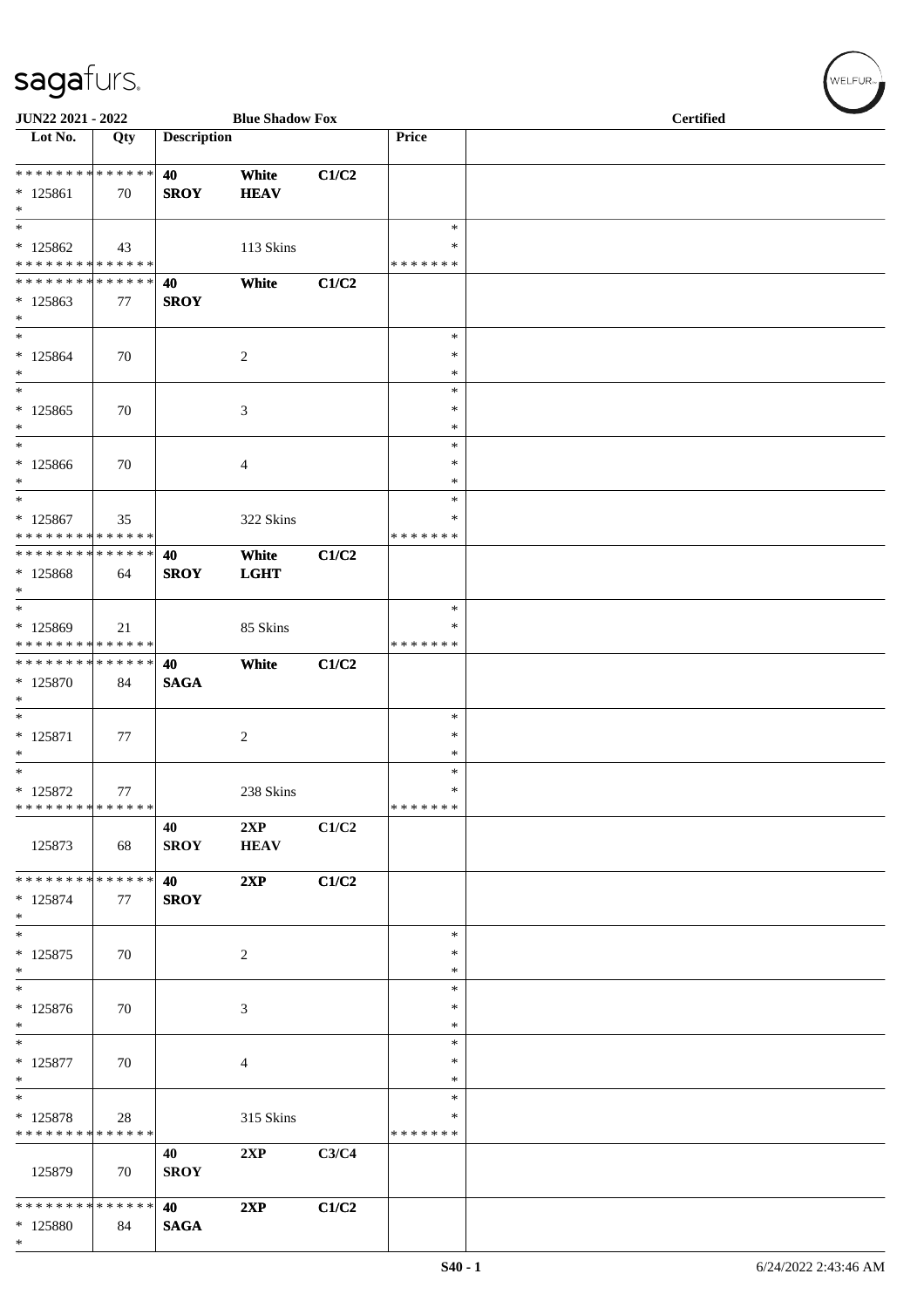| JUN22 2021 - 2022                           |     |                    | <b>Blue Shadow Fox</b>   |       |                    | Certified |  |  |
|---------------------------------------------|-----|--------------------|--------------------------|-------|--------------------|-----------|--|--|
| Lot No.                                     | Qty | <b>Description</b> |                          |       | Price              |           |  |  |
| $\overline{\phantom{0}}$                    |     |                    |                          |       | $\ast$             |           |  |  |
| * 125881                                    | 77  | 40<br><b>SAGA</b>  | 2XP                      | C1/C2 | $\ast$             |           |  |  |
| $\ast$                                      |     |                    |                          |       | $\ast$             |           |  |  |
| $\overline{\phantom{a}^*}$                  |     |                    |                          |       | $\ast$<br>$\ast$   |           |  |  |
| $* 125882$<br>$\ast$                        | 77  |                    | $\mathfrak{Z}$           |       | $\ast$             |           |  |  |
| $\ast$                                      |     |                    |                          |       | $\ast$             |           |  |  |
| $* 125883$                                  | 73  |                    | $\overline{4}$           |       | $\ast$             |           |  |  |
| $\ast$<br>$\ast$                            |     |                    |                          |       | $\ast$<br>$\ast$   |           |  |  |
| * 125884                                    | 21  |                    | 332 Skins                |       | ∗                  |           |  |  |
| * * * * * * * * * * * * * *                 |     |                    |                          |       | * * * * * * *      |           |  |  |
| * * * * * * * * * * * * * * *<br>$* 125885$ | 91  | 40<br><b>SAGA</b>  | 2XP<br><b>LGHT</b>       | C1/C2 |                    |           |  |  |
| $\ast$                                      |     |                    |                          |       |                    |           |  |  |
| $\ast$                                      |     |                    |                          |       | $\ast$             |           |  |  |
| * 125886<br>* * * * * * * * * * * * * *     | 25  |                    | 116 Skins                |       | ∗<br>* * * * * * * |           |  |  |
| ******** <mark>******</mark>                |     | 40                 | 2XP                      | C1/C2 |                    |           |  |  |
| * 125887                                    | 91  | SI                 |                          |       |                    |           |  |  |
| $\ast$<br>$\ast$                            |     |                    |                          |       |                    |           |  |  |
| * 125888                                    | 84  |                    | $\sqrt{2}$               |       | $\ast$<br>$\ast$   |           |  |  |
| $*$                                         |     |                    |                          |       | $\ast$             |           |  |  |
| $\ast$                                      |     |                    |                          |       | $\ast$             |           |  |  |
| * 125889<br>$\ast$                          | 84  |                    | 3                        |       | $\ast$<br>$\ast$   |           |  |  |
| $\ast$                                      |     |                    |                          |       | $\ast$             |           |  |  |
| $*125890$                                   | 84  |                    | $\overline{4}$           |       | ∗                  |           |  |  |
| $\ast$<br>$\ast$                            |     |                    |                          |       | ∗<br>$\ast$        |           |  |  |
| * 125891                                    | 29  |                    | 372 Skins                |       | ∗                  |           |  |  |
| * * * * * * * * * * * * * *                 |     |                    |                          |       | * * * * * * *      |           |  |  |
|                                             |     | 40                 | XP/2XP                   | C1/C2 |                    |           |  |  |
| 125892                                      | 64  | <b>SROY</b>        | <b>HEAV</b>              |       |                    |           |  |  |
|                                             |     | 40                 | XP/2XP                   | C3/C4 |                    |           |  |  |
| 125893                                      | 69  | <b>SROY</b>        | <b>HEAV</b>              |       |                    |           |  |  |
| * * * * * * * * * * * * * *                 |     | 40                 | XP/2XP                   | C3/C4 |                    |           |  |  |
| * 125894                                    | 77  | <b>SROY</b>        |                          |       |                    |           |  |  |
| $\ast$                                      |     |                    |                          |       |                    |           |  |  |
| $\ast$<br>* 125895                          |     |                    | 112 Skins                |       | $\ast$<br>∗        |           |  |  |
| * * * * * * * * * * * * * *                 | 35  |                    |                          |       | * * * * * * *      |           |  |  |
| * * * * * * * * * * * * * *                 |     | 40                 | XP/2XP                   | C3/C4 |                    |           |  |  |
| * 125896                                    | 91  | SI                 |                          |       |                    |           |  |  |
| $\ast$<br>$\ast$                            |     |                    |                          |       | $\ast$             |           |  |  |
| $*125897$                                   | 25  |                    | 116 Skins                |       | ∗                  |           |  |  |
| * * * * * * * * * * * * * *                 |     |                    |                          |       | * * * * * * *      |           |  |  |
| * * * * * * * * * * * * * *<br>* 125898     | 56  | 40<br><b>SROY</b>  | <b>XP</b><br><b>HEAV</b> | C1/C2 |                    |           |  |  |
| $\ast$                                      |     |                    |                          |       |                    |           |  |  |
| $\ast$                                      |     |                    |                          |       | $\ast$             |           |  |  |
| * 125899<br>* * * * * * * * * * * * * *     | 23  |                    | 79 Skins                 |       | *<br>* * * * * * * |           |  |  |
| * * * * * * * * * * * * * *                 |     | 40                 | $\mathbf{X}\mathbf{P}$   | C1/C2 |                    |           |  |  |
| $*125900$                                   | 77  | <b>SROY</b>        |                          |       |                    |           |  |  |
| $*$                                         |     |                    |                          |       |                    |           |  |  |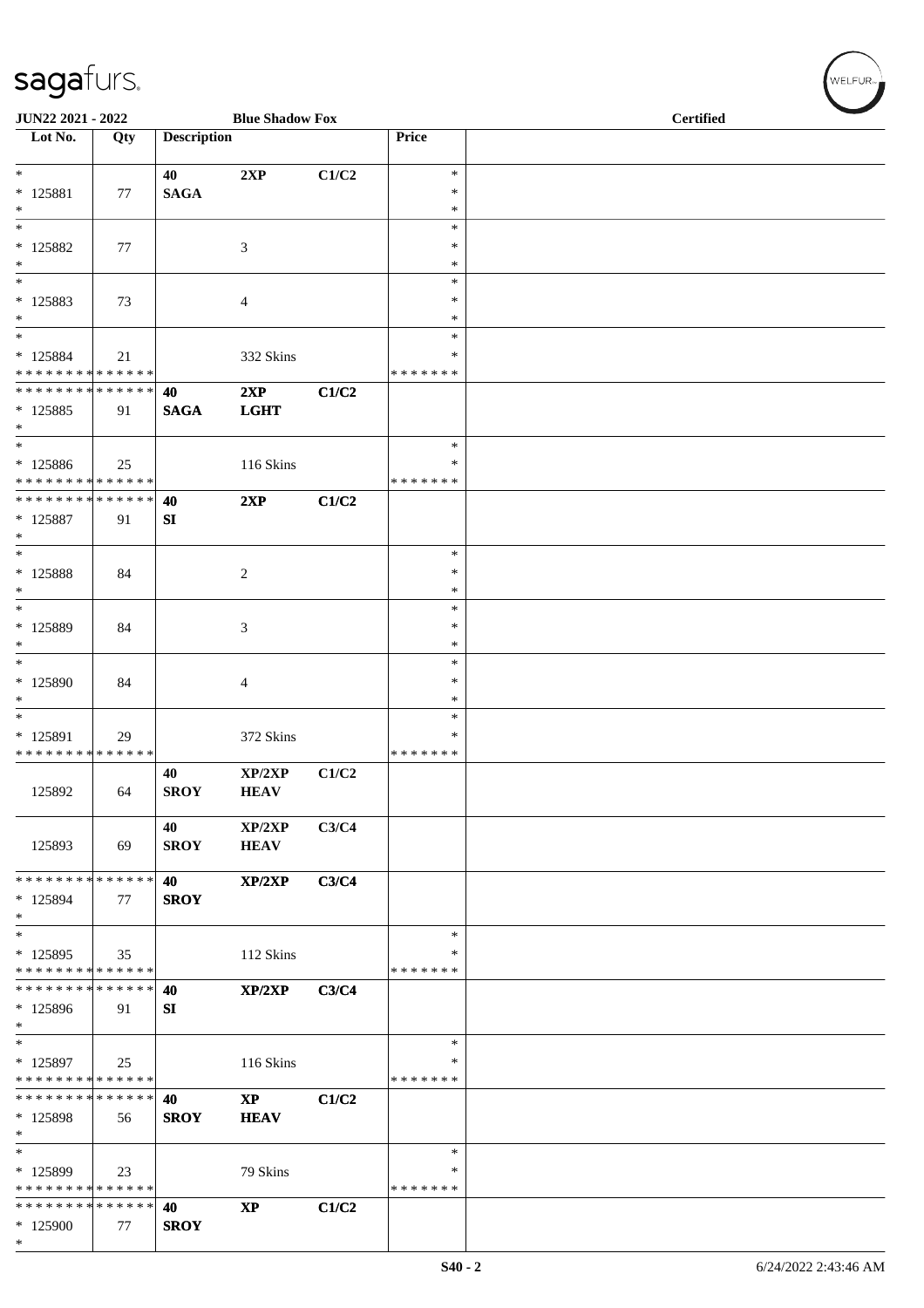| JUN22 2021 - 2022                                   |                   |                    | <b>Blue Shadow Fox</b>       |       |                                   | <b>Certified</b> |
|-----------------------------------------------------|-------------------|--------------------|------------------------------|-------|-----------------------------------|------------------|
| Lot No.                                             | Qty               | <b>Description</b> |                              |       | Price                             |                  |
| $*$<br>$* 125901$<br>$\ast$                         | 70                | 40<br><b>SROY</b>  | $\mathbf{X}\mathbf{P}$       | C1/C2 | $\ast$<br>$\ast$<br>$\ast$        |                  |
| $\ast$<br>* 125902<br>$\ast$                        | 70                |                    | $\mathfrak{Z}$               |       | $\ast$<br>$\ast$<br>$\ast$        |                  |
| $\ast$<br>$*125903$<br>* * * * * * * * * * * * * *  | 68                |                    | 285 Skins                    |       | $\ast$<br>$\ast$<br>* * * * * * * |                  |
| 125904                                              | 75                | 40<br><b>SROY</b>  | $\bold{XP}$                  | C1/C2 |                                   |                  |
| 125905                                              | 65                | 40<br><b>SROY</b>  | $\bold{XP}$                  | C3/C4 |                                   |                  |
| * * * * * * * * * * * * * *<br>* 125906<br>$\ast$   | 84                | 40<br><b>SROY</b>  | $\mathbf{XP}$<br><b>LGHT</b> | C1/C2 |                                   |                  |
| $\ast$<br>* 125907<br>* * * * * * * * * * * * * *   | 69                |                    | 153 Skins                    |       | $\ast$<br>*<br>* * * * * * *      |                  |
| * * * * * * * * * * * * * * *<br>* 125908<br>$\ast$ | 84                | 40<br><b>SAGA</b>  | $\mathbf{X}\mathbf{P}$       | C1/C2 |                                   |                  |
| $\ast$<br>* 125909<br>* * * * * * * * * * * * * *   | 79                |                    | 163 Skins                    |       | $\ast$<br>∗<br>* * * * * * *      |                  |
| **************<br>$*125910$<br>$*$                  | 91                | 40<br><b>SAGA</b>  | $\mathbf{XP}$<br><b>LGHT</b> | C1/C2 |                                   |                  |
| $\ast$<br>* 125911<br>* * * * * * * * * * * * * * * | 35                |                    | 126 Skins                    |       | $\ast$<br>∗<br>* * * * * * *      |                  |
| *************** 40<br>$* 125912$<br>$\ast$          | 91                | SI                 | $\mathbf{X}\mathbf{P}$       | C1/C2 |                                   |                  |
| $\ast$<br>* 125913<br>$\ast$                        | 84                |                    | $\sqrt{2}$                   |       | $\ast$<br>∗<br>$\ast$             |                  |
| $\ast$<br>$* 125914$<br>* * * * * * * * * * * * * * | 37                |                    | 212 Skins                    |       | ∗<br>∗<br>* * * * * * *           |                  |
| 125915                                              | 51                | 40<br><b>SROY</b>  | <b>PALE</b><br><b>HEAV</b>   | C1/C2 |                                   |                  |
| * * * * * * * * * * * * * *<br>$* 125916$<br>$\ast$ | 77                | 40<br><b>SROY</b>  | <b>PALE</b>                  | C1/C2 |                                   |                  |
| $\ast$<br>$* 125917$<br>$\ast$                      | 70                |                    | $\overline{2}$               |       | ∗<br>$\ast$<br>$\ast$             |                  |
| $\ast$<br>* 125918<br>* * * * * * * *               | 26<br>* * * * * * |                    | 173 Skins                    |       | $\ast$<br>∗<br>* * * * * * *      |                  |
| * * * * * * * * * * * * * *<br>* 125919<br>$\ast$   | 84                | 40<br><b>SAGA</b>  | <b>PALE</b>                  | C1/C2 |                                   |                  |
| $\ast$<br>* 125920<br>$*$                           | 77                |                    | $\sqrt{2}$                   |       | ∗<br>$\ast$<br>$\ast$             |                  |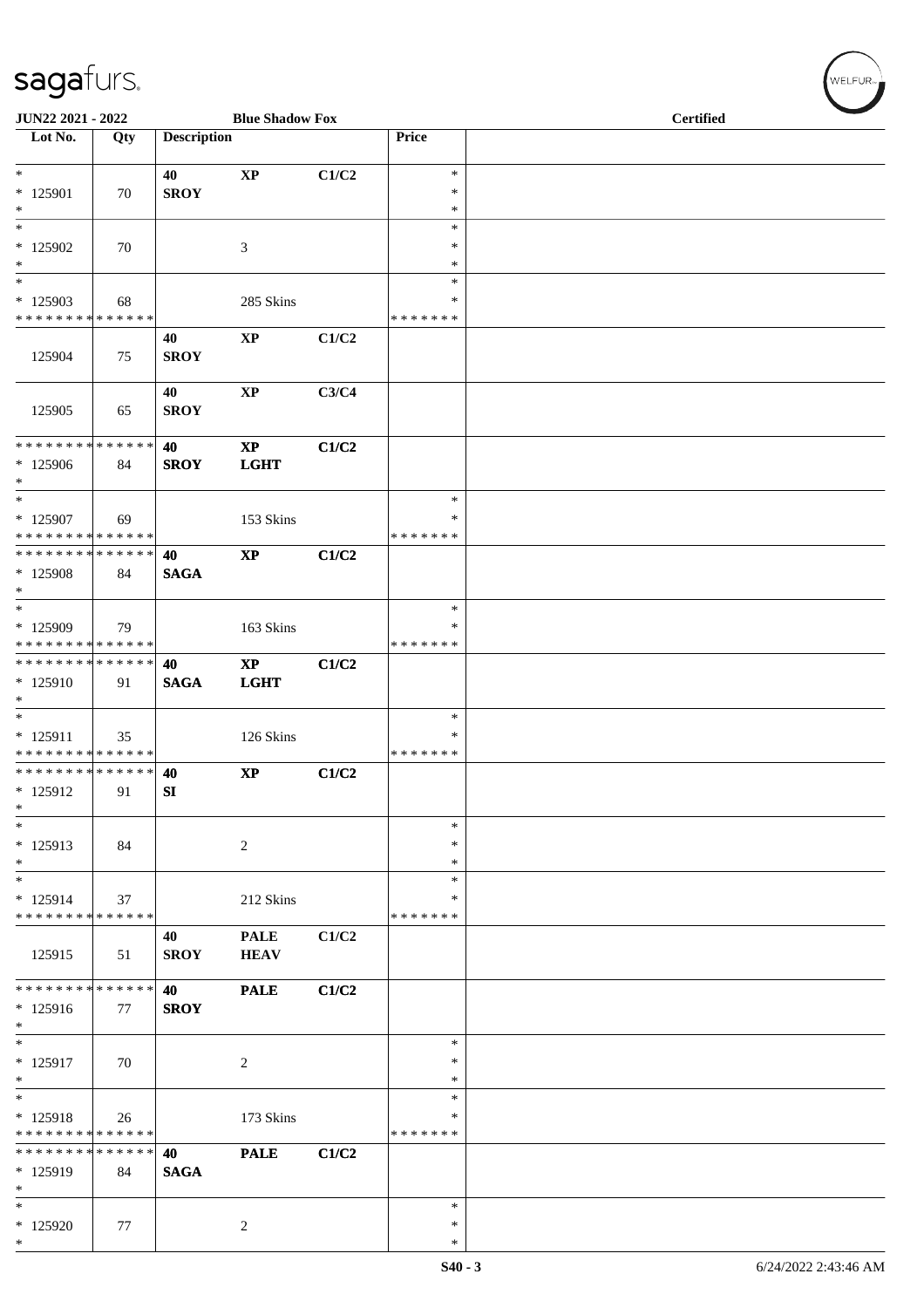| JUN22 2021 - 2022                       |     |                    | <b>Blue Shadow Fox</b> |       |                    | <b>Certified</b> |
|-----------------------------------------|-----|--------------------|------------------------|-------|--------------------|------------------|
| Lot No.                                 | Qty | <b>Description</b> |                        |       | Price              |                  |
| $\ast$                                  |     | 40                 | <b>PALE</b>            | C1/C2 | $\ast$             |                  |
| $* 125921$                              | 77  | <b>SAGA</b>        |                        |       | $\ast$             |                  |
| $\ast$                                  |     |                    |                        |       | $\ast$             |                  |
| $\overline{\ast}$                       |     |                    |                        |       | $\ast$             |                  |
| $*125922$                               | 77  |                    | $\overline{4}$         |       | $\ast$             |                  |
| $\ast$<br>$\overline{\phantom{1}}$      |     |                    |                        |       | $\ast$             |                  |
| $*125923$                               | 77  |                    | $\mathfrak{S}$         |       | $\ast$<br>$\ast$   |                  |
| $\ast$                                  |     |                    |                        |       | $\ast$             |                  |
| $\ast$                                  |     |                    |                        |       | $\ast$             |                  |
| * 125924                                | 77  |                    | 6                      |       | $\ast$             |                  |
| $\ast$                                  |     |                    |                        |       | $\ast$             |                  |
| $\ast$                                  |     |                    |                        |       | $\ast$             |                  |
| * 125925<br>* * * * * * * * * * * * * * | 58  |                    | 527 Skins              |       | *<br>* * * * * * * |                  |
|                                         |     | 40                 | <b>PALE</b>            | C1/C2 |                    |                  |
| 125926                                  | 70  | <b>SAGA</b>        | <b>LGHT</b>            |       |                    |                  |
|                                         |     |                    |                        |       |                    |                  |
| **************                          |     | 40                 | <b>PALE</b>            | C1/C2 |                    |                  |
| $*125927$<br>$\ast$                     | 91  | SI                 |                        |       |                    |                  |
| $\ast$                                  |     |                    |                        |       | $\ast$             |                  |
| $*125928$                               | 54  |                    | 145 Skins              |       | ∗                  |                  |
| **************                          |     |                    |                        |       | * * * * * * *      |                  |
|                                         |     | 40                 | MED/PAL C3/C4          |       |                    |                  |
| 125929                                  | 69  | <b>SROY</b>        | <b>HEAV</b>            |       |                    |                  |
| **************                          |     |                    |                        |       |                    |                  |
| * 125930                                | 77  | 40<br><b>SROY</b>  | MED/PAL C3/C4          |       |                    |                  |
| $\ast$                                  |     |                    |                        |       |                    |                  |
| $\ast$                                  |     |                    |                        |       | $\ast$             |                  |
| * 125931                                | 38  |                    | 115 Skins              |       | $\ast$             |                  |
| * * * * * * * * * * * * * *             |     |                    |                        |       | * * * * * * *      |                  |
|                                         |     | 40                 | MED/PAL C3/C4          |       |                    |                  |
| 125932                                  | 53  | SI                 |                        |       |                    |                  |
|                                         |     | 40                 | <b>MED</b>             | C1/C2 |                    |                  |
| 125933                                  | 49  | <b>SROY</b>        | <b>HEAV</b>            |       |                    |                  |
|                                         |     |                    |                        |       |                    |                  |
| * * * * * * * * * * * * * *             |     | 40                 | <b>MED</b>             | C1/C2 |                    |                  |
| $*125934$<br>$\ast$                     | 56  | <b>SROY</b>        |                        |       |                    |                  |
| $\ast$                                  |     |                    |                        |       | $\ast$             |                  |
| $*125935$                               | 27  |                    | 83 Skins               |       | ∗                  |                  |
| * * * * * * * * * * * * * *             |     |                    |                        |       | * * * * * * *      |                  |
| **************                          |     | 40                 | <b>MED</b>             | C1/C2 |                    |                  |
| $*125936$                               | 84  | <b>SAGA</b>        |                        |       |                    |                  |
| $\ast$<br>$\ast$                        |     |                    |                        |       | ∗                  |                  |
| $*125937$                               | 77  |                    | $\sqrt{2}$             |       | $\ast$             |                  |
| $\ast$                                  |     |                    |                        |       | $\ast$             |                  |
| $_{\ast}^{-}$                           |     |                    |                        |       | $\ast$             |                  |
| * 125938                                | 77  |                    | $\mathfrak{Z}$         |       | ∗                  |                  |
| $\ast$<br>$\overline{\phantom{1}}$      |     |                    |                        |       | $\ast$<br>$\ast$   |                  |
| * 125939                                | 77  |                    | $\overline{4}$         |       | $\ast$             |                  |
| $\ast$                                  |     |                    |                        |       | $\ast$             |                  |
| $\ast$                                  |     |                    |                        |       | $\ast$             |                  |
| $*125940$                               | 77  |                    | $\mathfrak{S}$         |       | $\ast$             |                  |
| $\ast$                                  |     |                    |                        |       | $\ast$             |                  |

WELFUR-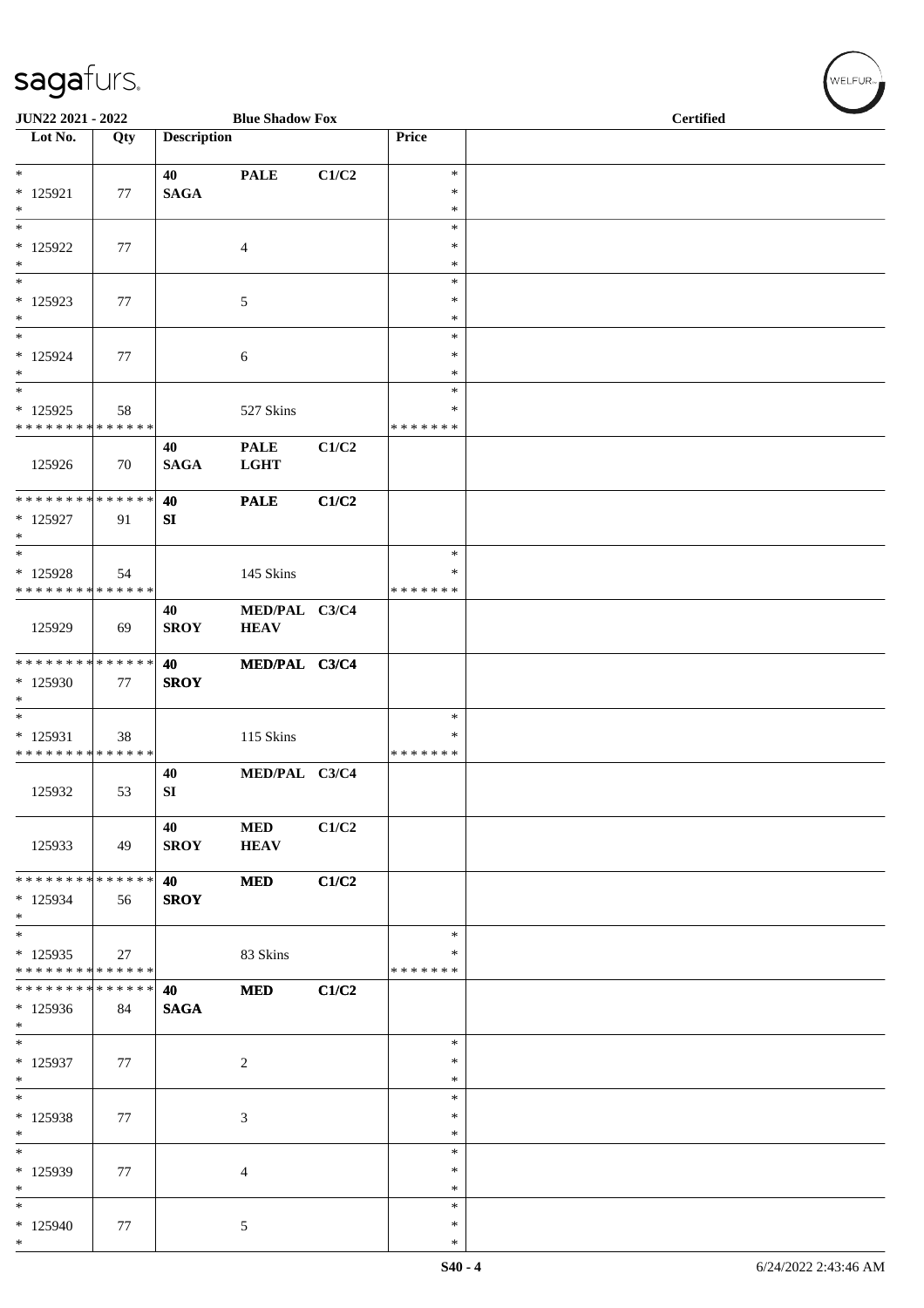| $-$ -g- $-$                                 |     |                    |                           |       |         |                  |
|---------------------------------------------|-----|--------------------|---------------------------|-------|---------|------------------|
| JUN22 2021 - 2022<br><b>Blue Shadow Fox</b> |     |                    |                           |       |         | <b>Certified</b> |
| Lot No.                                     | Qty | <b>Description</b> |                           |       | Price   |                  |
| $\ast$                                      |     | 40                 | <b>MED</b>                | C1/C2 | $\ast$  |                  |
| $* 125941$                                  | 77  | <b>SAGA</b>        |                           |       | $\ast$  |                  |
| $\ast$                                      |     |                    |                           |       | $\ast$  |                  |
| $\ast$                                      |     |                    |                           |       | $\ast$  |                  |
| $*125942$                                   | 77  |                    | $\tau$                    |       | $\ast$  |                  |
| $\ast$                                      |     |                    |                           |       | $\ast$  |                  |
| $\ast$                                      |     |                    |                           |       | $\ast$  |                  |
| $* 125943$                                  | 31  |                    | 577 Skins                 |       | $\ast$  |                  |
| **************                              |     |                    |                           |       | ******* |                  |
| 125944                                      | 91  | 40<br><b>SAGA</b>  | <b>MED</b><br><b>LGHT</b> | C1/C2 |         |                  |
| **************                              |     | 40                 | <b>MED</b>                | C1/C2 |         |                  |
| $*125945$<br>$*$                            | 91  | <b>SI</b>          |                           |       |         |                  |
| $\ast$                                      |     |                    |                           |       | $\ast$  |                  |
| $*125946$                                   | 40  |                    | 131 Skins                 |       | $\ast$  |                  |
| **************                              |     |                    |                           |       | ******* |                  |

 $\left(\mathsf{WELFUR}_{\approx}\right)$